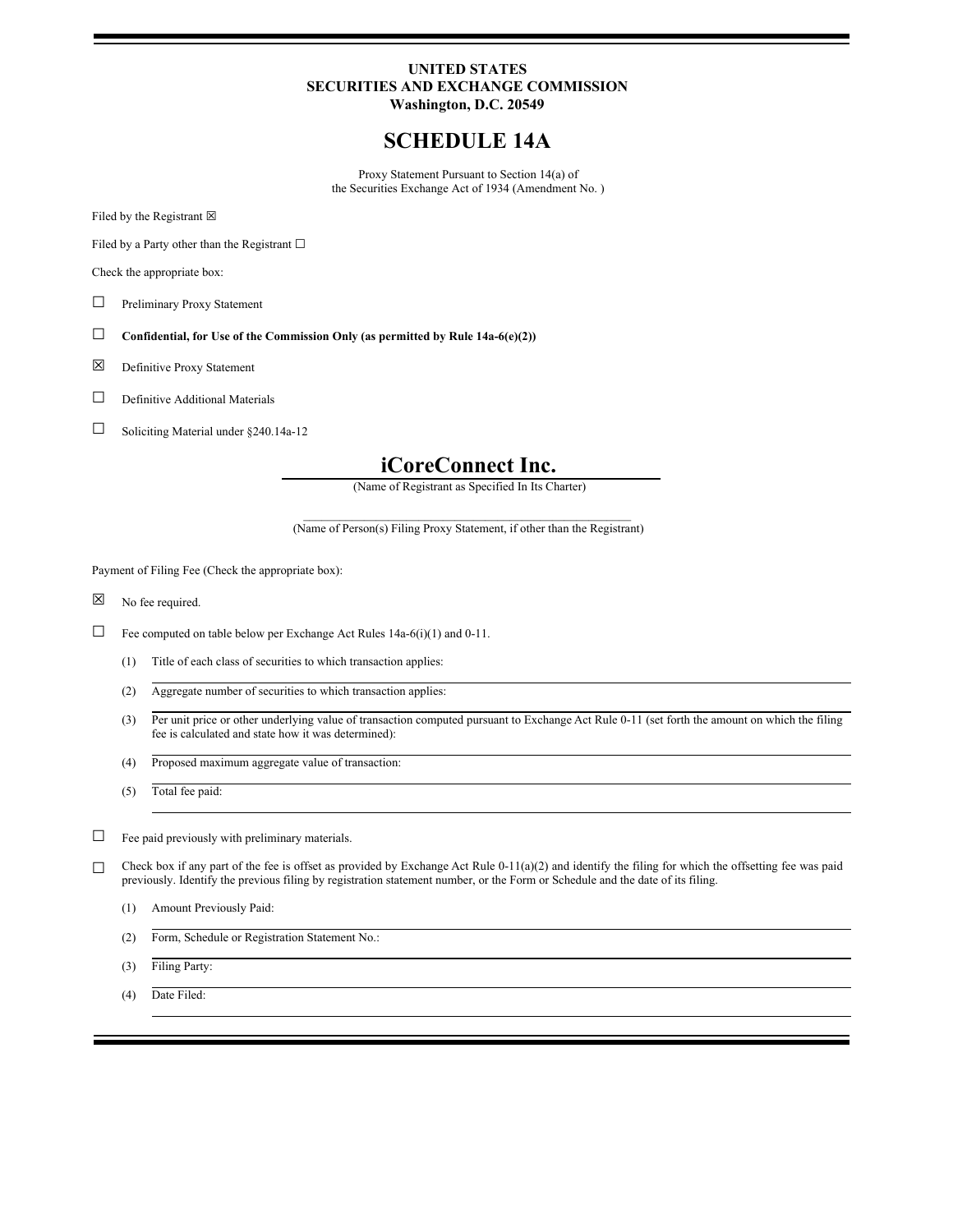<span id="page-1-0"></span>

| <b>MESSAGE FROM THE CHIEF EXECUTIVE OFFICER</b>                                                                                 | $\overline{3}$ |
|---------------------------------------------------------------------------------------------------------------------------------|----------------|
| NOTICE OF ANNUAL MEETING OF STOCKHOLDERS                                                                                        | $\overline{4}$ |
| PROXY STATEMENT SUMMARY                                                                                                         | $\overline{5}$ |
| <b>PROXY STATEMENT</b>                                                                                                          | 6              |
| SECURITY OWNERSHIP OF CERTAIN BENEFICIAL OWNERS AND MANAGEMENT                                                                  | 9              |
| PROPOSAL NO. 1: ELECTION OF DIRECTORS                                                                                           | 11             |
| <b>EXECUTIVE OFFICERS</b>                                                                                                       | 13             |
| <b>CORPORATE GOVERNANCE</b>                                                                                                     | 14             |
| <b>COMPENSATION DISCUSSION AND ANALYSIS</b>                                                                                     | 16             |
| PROPOSAL NO. 2: RATIFICATION OF APPOINTMENT OF INDEPENDENT REGISTERED PUBLIC ACCOUNTING FIRM FOR<br>2020                        | 20             |
| <b>AUDIT COMMITTEE REPORT</b>                                                                                                   | 21             |
| PROPOSAL NO. 3: APPROVAL OF AN AMENDMENT AND RESTATEMENT OF THE COMPANY'S AMENDED AND<br>RESTATED 2016 LONG-TERM INCENTIVE PLAN | 23             |
| STOCKHOLDER PROPOSALS AND DIRECTOR NOMINATIONS                                                                                  | 33             |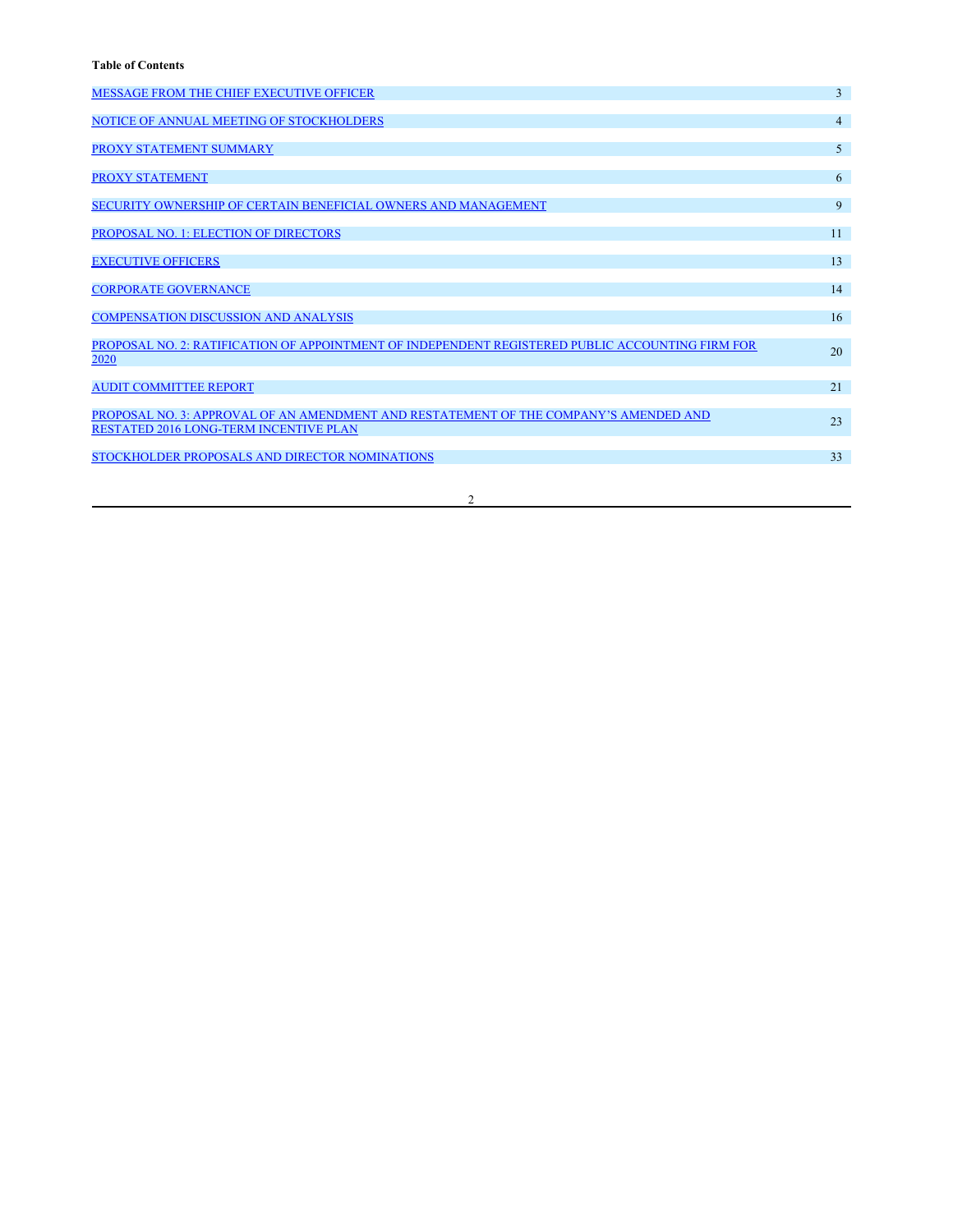

### <span id="page-2-0"></span>**MESSAGE FROM THE CHIEF EXECUTIVE OFFICER OF ICORECONNECT**

Dear Fellow Stockholder:

I invite you to attend our Annual Meeting of Stockholders on Friday, August 28, 2020 at 10:30 a.m. Eastern Time, at our office, located at 3554 West Orange Country Club Drive, Suite 210, Winter Garden, Florida, 34787.

At the Annual Meeting, you will be asked: to elect a board of six directors; to ratify the appointment of our independent registered public accounting firm; and to approve an amendment and restatement of the Company's Amended and Restated 2016 Long-Term Incentive Plan. We will also be sharing with you recent news about the Company, and you will be given the opportunity to ask questions and express your opinions about iCoreConnect. You also will be able to see many of the outstanding, innovative products we proudly feature in our portfolio of cloud-based software products and services.

Please visit our website, www.icoreconnect.com, where you will find this Proxy Statement and our Annual Report for the fiscal year ended December 31, 2019.

On behalf of our directors and our management team, I thank you for your continued support of iCoreConnect Inc.

Best regards,

*/s/ Robert P. McDermott*

Robert P. McDermott

### **President & Chief Executive Officer of the Company**

July 1, 2020

Important Notice Regarding the Availability of Proxy Materials for the Shareholder Meeting To Be Held on August 28, 2020: The Proxy Statement, form of proxy, and Annual Report on Form 10-K for the fiscal year ended December 31, 2019 are available free of charge at www.iCoreConnect.com. If you require directions to the Annual Meeting, please contact us at (888) 810-7706.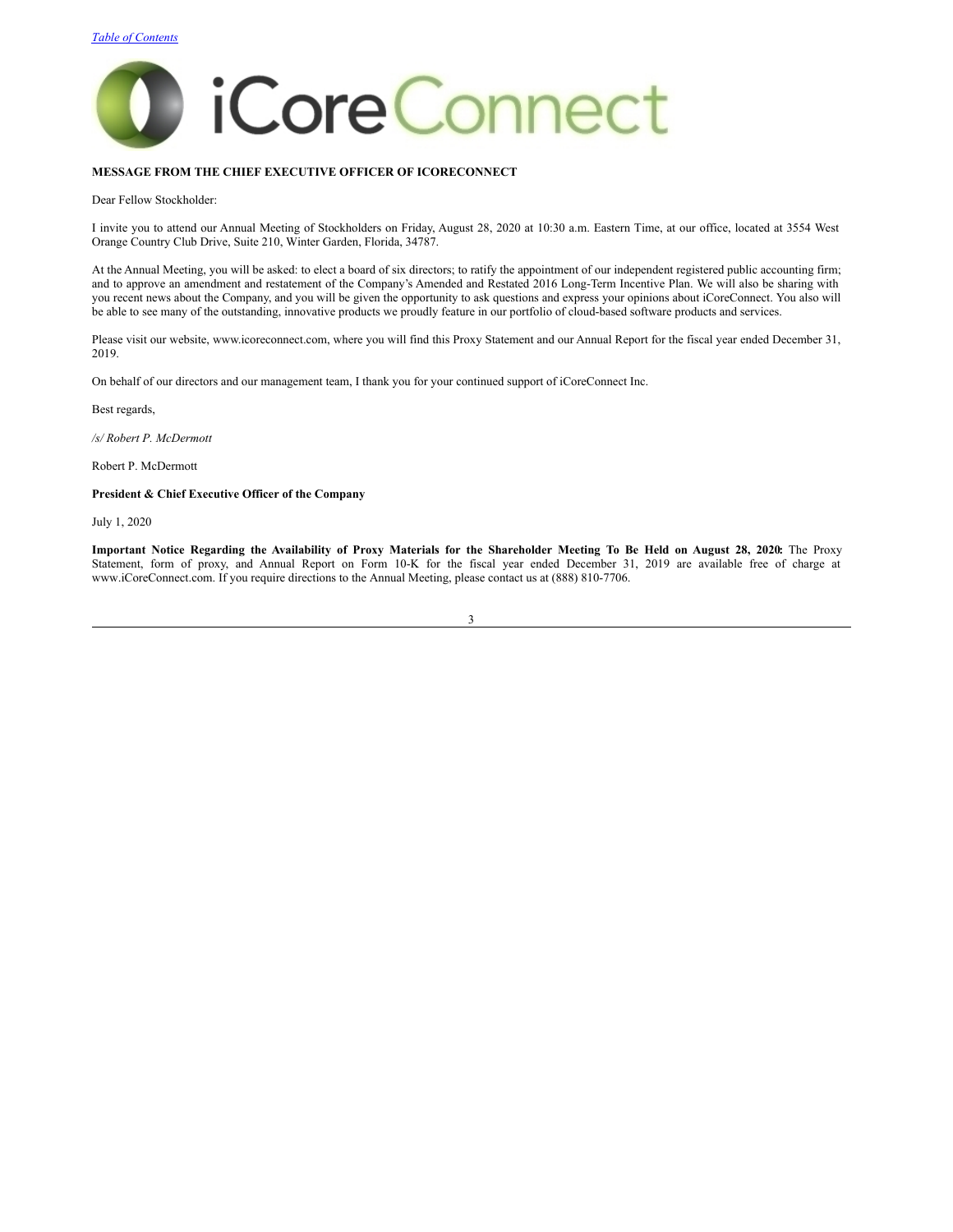

# **Notice of 2020 Annual Meeting and Proxy Statement**

# <span id="page-3-0"></span>**NOTICE OF ANNUAL MEETING OF STOCKHOLDERS**

#### **August 28, 2020, 10:30 a.m. Eastern Time**

### **3554 West Orange Country Club Drive, Suite 210, Winter Garden, Florida, 34787**

Notice is hereby given that the Annual Meeting of Stockholders of iCoreConnect Inc., a Nevada corporation (the "Company"), will be held at the office of the Company, 3554 West Orange Country Club Drive, Suite 210, Winter Garden, Florida, 34787 on Friday, August 28, 2020 at 10:30 a.m., Eastern Time (the "Annual Meeting"), for the following purposes:

(1) To elect to the board of directors the six persons named in the accompanying Proxy Statement, each to serve until the 2021 Annual Meeting of Stockholders and until their respective successors are duly elected and qualified;

(2) To ratify the appointment of Cherry Bekaert LLP as the independent registered public accounting firm of the Company for 2020; and

(3) To approve an amendment and restatement of the Company's Amended and Restated 2016 Long-Term Incentive Plan.

In addition to the foregoing, the Annual Meeting will include the transaction of such other business as may properly come before the meeting, or any adjournment(s), continuation(s), rescheduling(s) or postponement(s) thereof. Stockholders of record at the close of business on July 1, 2020 are entitled to notice of and to vote at the Annual Meeting and any adjournment(s), continuation(s), rescheduling(s) or postponement(s) thereof. A complete list of the stockholders entitled to vote at the Annual Meeting will be available for examination by any stockholder at the Company's office, 3554 West Orange Country Club Drive, Suite 210, Winter Garden, Florida, 34787, for any purpose germane to the Annual Meeting, during ordinary business hours, for a period of at least 10 days prior to the Annual Meeting.

By Order of the Board of Directors,

*/s/ Alyse Fidanza*

Alyse Fidanza

*Secretary*

Winter Garden, Florida

July 1, 2020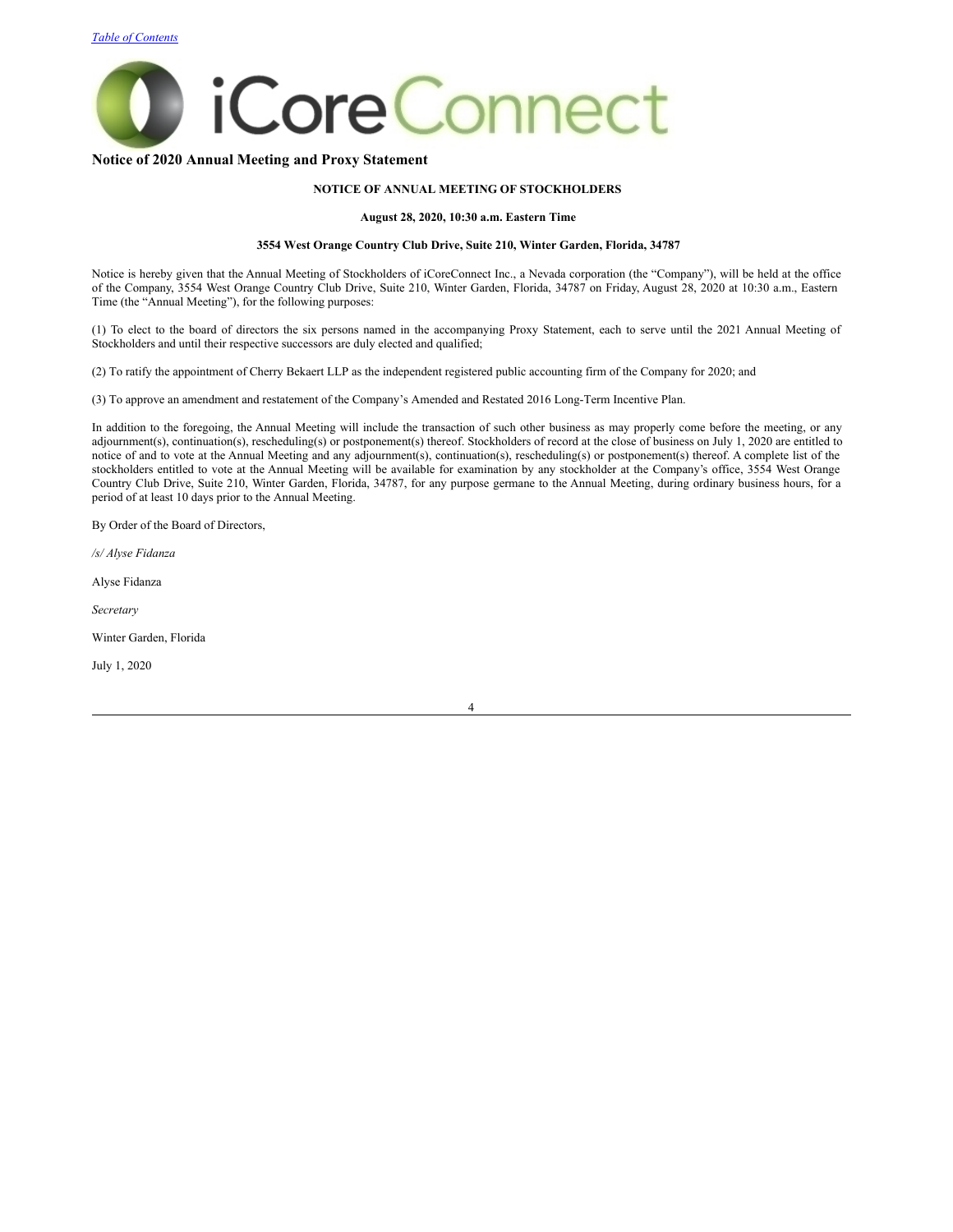### <span id="page-4-0"></span>**PROXY SUMMARY**

### *VOTING MATTERS & BOARD RECOMMENDATIONS*

| Proposal No. | Proposal                                                                                                                                                                                                                               | <b>Board Recommends</b> |
|--------------|----------------------------------------------------------------------------------------------------------------------------------------------------------------------------------------------------------------------------------------|-------------------------|
|              | To elect a board of directors consisting of six directors named in this proxy statement to <b>FOR</b> each nominee<br>serve until the next Annual Meeting of Stockholders and until their successors are duly<br>elected and qualified |                         |
|              | To ratify the appointment of Cherry Bekaert LLP as the independent registered public <b>FOR</b><br>accounting firm of the Company for 2020                                                                                             |                         |
| 3            | To approve an amendment and restatement of the Company's Amended and Restated 2016<br>Long-Term Incentive Plan                                                                                                                         | <b>FOR</b>              |

### *BOARD NOMINEES AND COMMITTEE ASSIGNMENTS*

There are 6 Director nominees for election at our 2020 Annual Meeting, to hold office until the next Annual Meeting and until their successors have been duly elected and qualified. All of the nominees are currently serving as Directors of the Company. With the exception of Mr. Schneller, each of the nominees were elected and have served as a member of the board of directors of the Company (the "Board") since August of 2018.

With respect to Mr. Schneller, on April 24, 2020, the Board unanimously voted to expand the Board to six directors and elected Mr. Schneller to fill the newly created vacancy on the Board. As such, in addition to the five Directors that were previously elected to the Board and who are all standing for reelection to the Board at the 2020 Annual Meeting, Mr. Schneller is also standing for election to the Board at the 2020 Annual Meeting.

|                          |        |                        | Joined |                                         |
|--------------------------|--------|------------------------|--------|-----------------------------------------|
| Name                     | $Age*$ | <b>Main Occupation</b> | Board  | <b>Committee Assignment</b>             |
| JD Smith                 | 50     |                        | 2011   | Nominating and Governance (Chair)       |
| Robert P McDermott       | 53     | President & CEO        | 2013   |                                         |
|                          |        | Director of Business   |        | Nominating and Governance, Compensation |
| Jeffrey W Stellinga      | 51     | Development            | 2014   | (Chair)                                 |
| Samuel B Fortenbaugh III | 86     | Legal Counsel          | 2017   |                                         |
| Robert A DeSanti         | 53     |                        | 2018   | Audit (Chair), Compensation             |
| John M Schneller         | 54     |                        | 2020   | Audit, Compensation                     |
|                          |        |                        |        |                                         |

**\* - Note director ages as of July 1, 2020**

# *CORPORATE GOVERNANCE PRACTICES*

Our corporate governance practices include the following best practices:

- a majority vote director resignation policy,
- the annual election of directors,
- a compensation philosophy for named executive officers aligning compensation with short-term and long-term performance, including drivers of stockholder value,
- stockholders can take action by written consent,
- stock ownership anti-hedging provisions,
- stockholders have the right to remove directors with or without cause, and
- our strong corporate citizenship, including our donation practices and our partnership with organizations.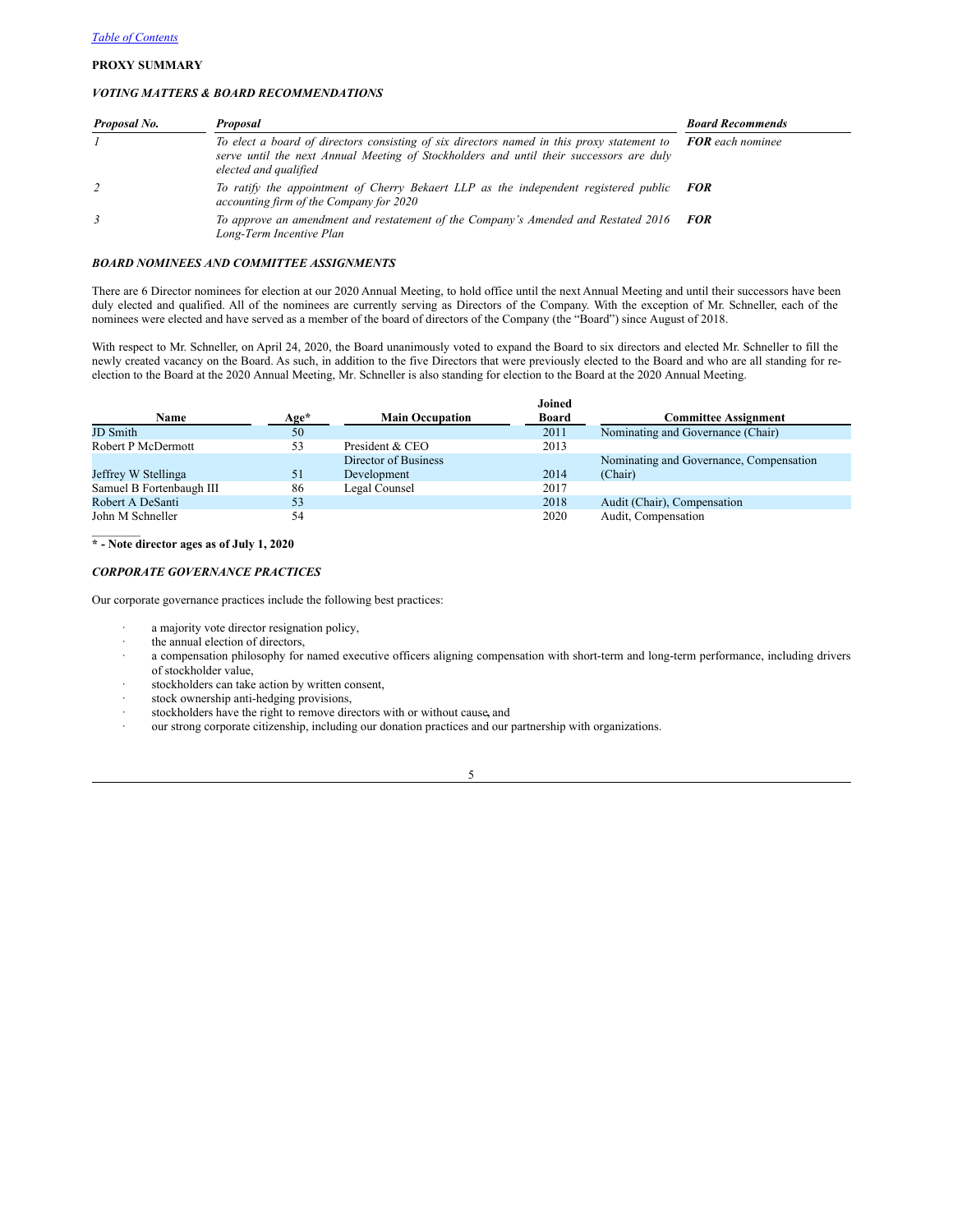**THE BOARD OF DIRECTORS EXTENDS A CORDIAL INVITATION TO ALL STOCKHOLDERS TO ATTEND THE MEETING.** WHETHER OR NOT YOU PLAN TO ATTEND THE MEETING, PLEASE COMPLETE, DATE, SIGN AND RETURN AS PROMPTLY AS **POSSIBLE THE ENCLOSED PROXY IN THE ACCOMPANYING REPLY ENVELOPE OR ELECTRONICALLY. STOCKHOLDERS WHO WISH MAY ATTEND THE MEETING. STOCKHOLDERS WHO HAVE SUBMITTED COMPLETED PROXIES MAY REVOKE THEIR PROXIES AND VOTE IN PERSON.**

### **iCoreConnect, Inc.**

# **3554 West Orange Country Club Drive, Suite 210**

**Winter Garden, Florida 34787**

#### <span id="page-5-0"></span>**PROXY STATEMENT**

#### **ANNUAL MEETING OF STOCKHOLDERS**

#### **To be held on August 28, 2020**

# **INTRODUCTION**

This Proxy Statement is furnished in connection with the solicitation of proxies by the Board of Directors (the "Board") of iCoreConnect Inc., a Nevada corporation (the "Company", "us" or "we"), for use at our Annual Meeting of Stockholders (the "Meeting") to be held on the date, at the time and place and for the purposes set forth in the accompanying Notice of Annual Meeting of Stockholders. Stockholders of record at the close of business on July 1, 2020 are entitled to notice of and to vote at the Meeting. This Proxy Statement and the accompanying proxy shall be mailed or sent electronically to stockholders on or about July 2, 2020.

#### **THE MEETING**

On April 27, 2020, there were 73,578,355 shares of the Company's common stock, \$0.01 par value, issued and outstanding. Each share of the Company's common stock entitles the holder thereof to one vote on each matter submitted to a vote of stockholders at the Meeting.

All shares of common stock represented by properly executed proxies or voting instruction forms will be voted at the Meeting in accordance with the directions marked on the proxies or voting instruction forms, unless such proxies or voting instruction forms have previously been revoked. If no directions are indicated on such proxies or voting instruction forms, they will be voted FOR Proposal 1 – the election of each nominee named under Election of Directors, FOR Proposal 2 – the ratification of the appointment of Cherry Bekaert LLP as the independent registered public accounting firm of the Company for 2020, FOR Proposal 3 – to approve an amendment and restatement of the Company's Amended and Restated 2016 Long-Term Incentive Plan. If any other matters are properly presented at the Meeting for action, the proxy holders will vote the proxies (which confer discretionary authority upon such holders to vote on such matters) in accordance with their best judgment, subject to compliance with Rule 14a-4(c) of the Securities Exchange Act of 1934, as amended (the "Exchange Act"). Each proxy executed and returned by a stockholder may be revoked at any time before it is voted by timely submission of a written notice of revocation or by submission of a duly executed proxy bearing a later date (in either case directed to the Secretary of the Company), or, if a stockholder is present at the Meeting, he or she may elect to revoke his or her proxy and vote his or her shares personally.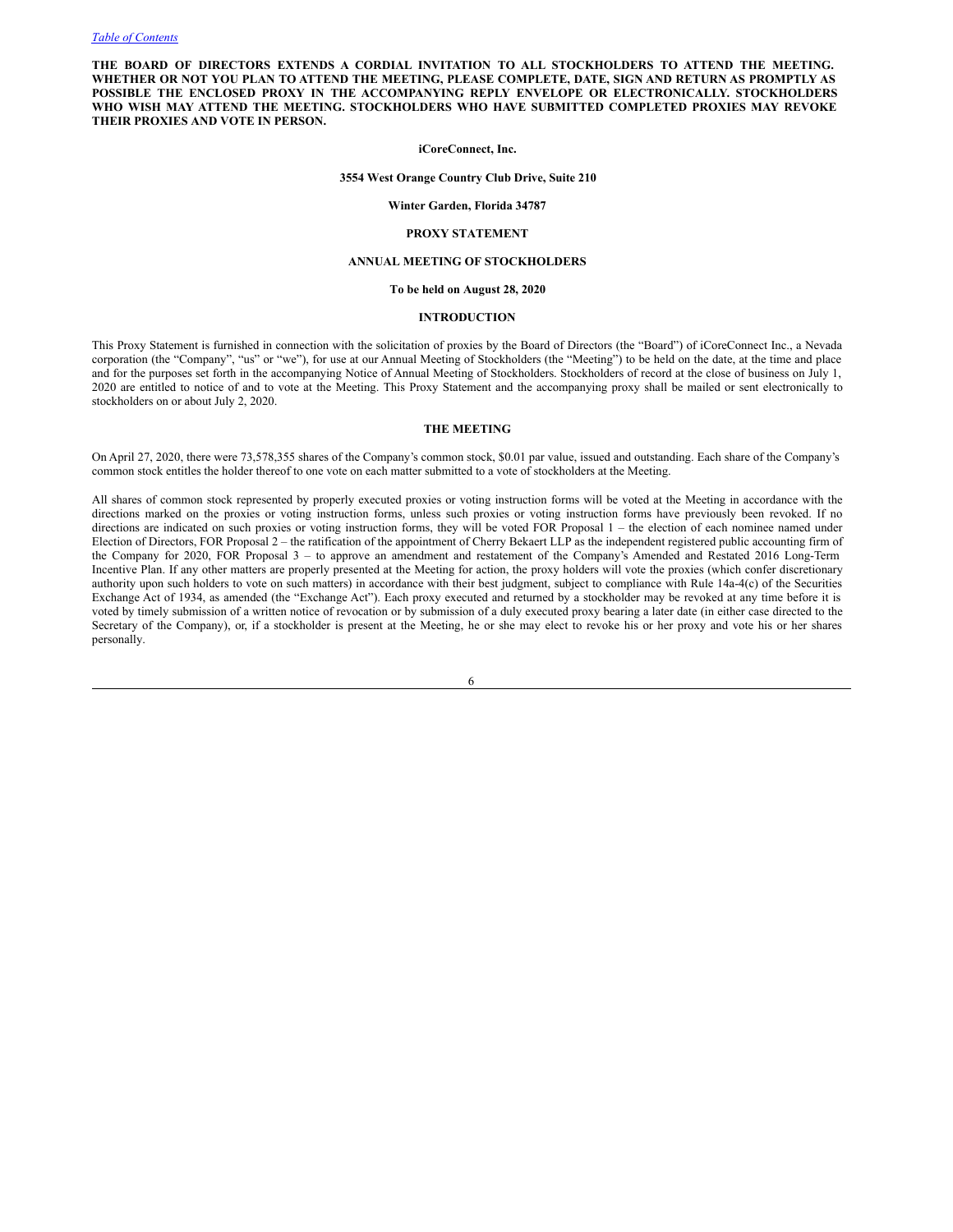### **VOTE REQUIRED FOR APPROVAL**

A majority of our outstanding shares of common stock present at the Meeting, in person or by proxy, and entitled to vote shall constitute a quorum. Abstentions will be counted for purposes of determining the presence or absence of a quorum. Assuming a quorum is present, (1) directors shall be elected by a plurality of the votes cast in the election of directors, (2) the affirmative vote of a majority of the shares present at the Meeting, in person or by proxy, and entitled to vote is necessary to ratify the appointment of Cherry Bekaert LLP as our independent registered public accounting firm, and (3) the affirmative vote of a majority of the shares present at the Meeting, in person or by proxy, and entitled to vote is necessary to approve an amendment and restatement of our Amended and Restated 2016 Long-Term Incentive Plan.

With respect to Proposal 1, you may vote for all nominees, withhold your vote as to all nominees, or vote for all nominees except those specific nominees from whom you withhold your vote. The six nominees receiving the most "FOR" votes will be elected. Properly executed proxies marked "WITHHOLD" with respect to the election of one or more directors will not be voted with respect to the director or directors indicated. Proxies may not be voted for more than six directors and stockholders may not cumulate votes for the election of any directors.

With respect to Proposals 2 and 3, you may vote for, against or abstain from voting on any of these proposals.

If a stockholder, present in person or by proxy, abstains on a matter, such stockholder's shares of common stock, although included in the quorum, will not be voted on such matter. Thus, an abstention from voting on either Proposal 2 and 3 has the same effect as a vote "against" the matter.

Brokers or other nominees who hold shares of our common stock for a beneficial owner have the discretion to vote on routine proposals when they have not received voting instructions from the beneficial owner at least ten days prior to the Meeting. Over-the-counter ("OTC") rules prohibit brokers from voting on Proposals 1 and 3 without receiving instructions from the beneficial owner of the shares. Brokers may vote on Proposal 2 absent instructions from the beneficial owner.

A broker non-vote occurs when a broker or other nominee does not receive voting instructions from the beneficial owner and does not have the discretion to direct the voting of the shares. Broker non-votes will be counted for purposes of calculating whether a quorum is present at the Meeting, but, in the absence of instructions, shares subject to such broker non-votes will not be counted for purposes of determining the number of votes present in person or represented by proxy and entitled to vote with respect to a particular proposal. Thus, a broker non-vote will not impact our ability to obtain a quorum.

In determining whether a proposal has received the requisite number of votes, broker non-votes will have no effect on the outcome of the vote on a proposal that requires a plurality of votes cast (Proposal 1) and will have no effect on the outcome of the vote on a proposal that requires the affirmative vote of a majority of the shares present at the Meeting, in person or by proxy, and entitled to vote (Proposals 2 and 3).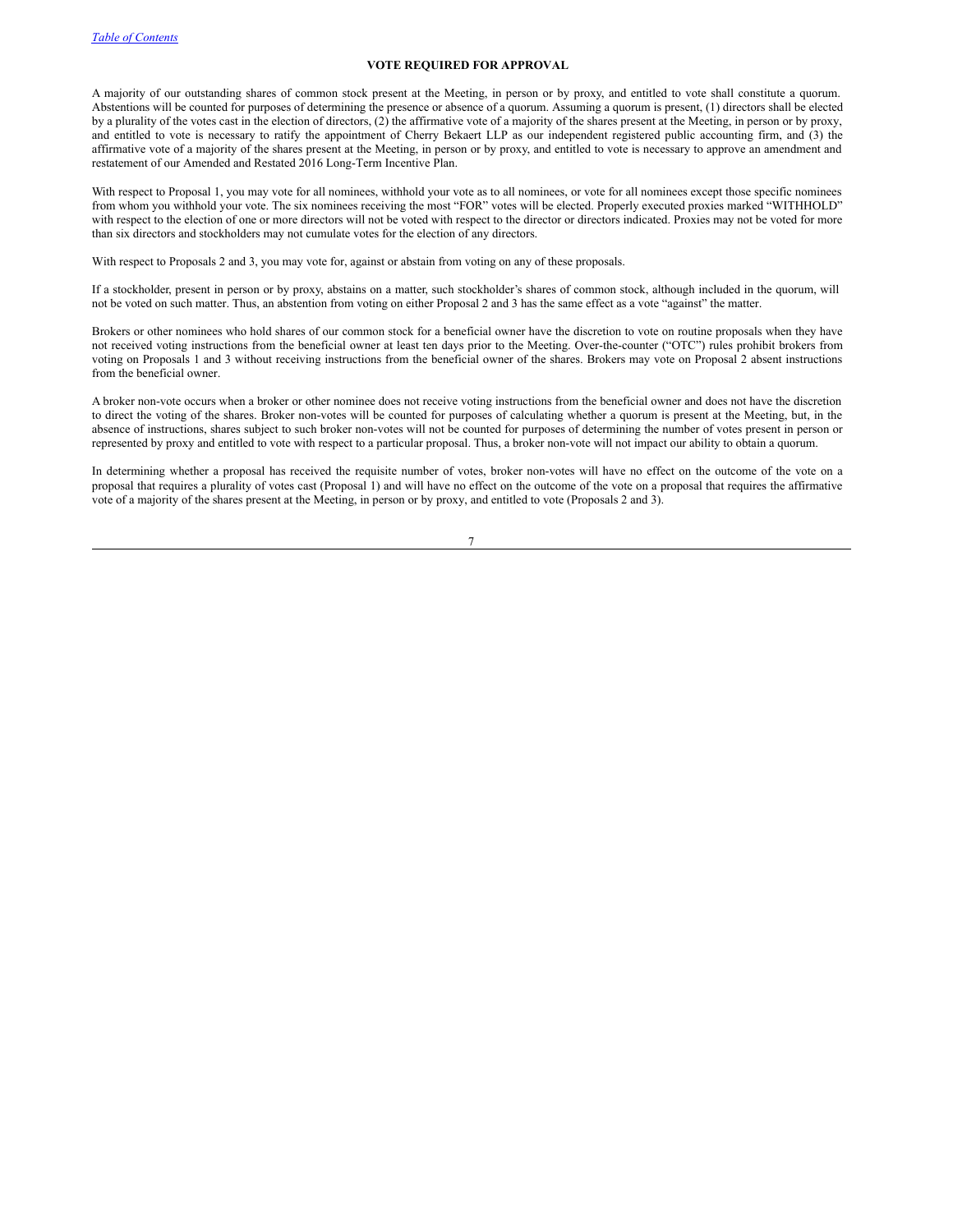#### **HOW TO VOTE**

You may vote your shares by one of the following methods:

**INTERNET:** To vote your shares by Internet, please visit the website listed on your proxy card or voting instruction form and follow the on-screen instructions. If you vote by internet, you do not need to mail your proxy card.

**MAIL:** To vote your shares by mail, please follow the instructions on your proxy card or voting instruction form. Please be sure to sign and date your completed proxy card before mailing. If you do not sign your proxy card, your votes cannot be counted. Please mail your proxy or voting instruction form in the pre-addressed, postage-paid envelope.

**IN PERSON:** You may also attend the Annual Meeting and vote in person. Please bring photo identification. If you own your stock in "street name" and wish to vote your shares in person at the Annual Meeting, you must obtain and bring to the meeting a legal proxy from the bank or the brokerage firm holding your shares.

# **MAJORITY VOTING GOVERNANCE PRINCIPLE**

Although our Bylaws provide for a plurality voting standard for the election of directors, our Board has adopted, as a governance principle, a majority voting standard for uncontested director elections and a plurality voting standard for contested elections. For this purpose, a "majority of votes cast" means that the number of votes cast "for" a nominee's election exceeds the number of votes cast "against" that nominee's election. Accordingly, subsequent to the election of directors at the Annual Meeting, any elected director who is not elected by an affirmative vote of a majority of the votes cast at the Annual Meeting shall submit his or her resignation to our Board, to be effective upon the Board's determination. Upon receipt by our Board of such resignation, our Board shall, in its sole judgment and discretion, within 90 days from the submission of such director's resignation as a director of the Company, determine whether to accept or reject such director's resignation. If our Board rejects such director's resignation as a director of the Company, then we shall prepare and file a Form 8-K to explain our Board's rationale for its rejection of such director's resignation.

### **PROXY SOLICITATION**

We will bear the cost of preparing, printing, assembling and mailing the proxy, this Proxy Statement and other material that may be sent to stockholders in connection with this solicitation.

It is contemplated that brokerage houses will forward the proxy materials to beneficial holders at our request. In addition to the solicitation of proxies by the use of mail, our officers and other employees may solicit proxies personally, without being paid any additional compensation. We will reimburse such persons for their reasonable out-of-pocket expenses in accordance with the regulations of the Securities and Exchange Commission ("SEC").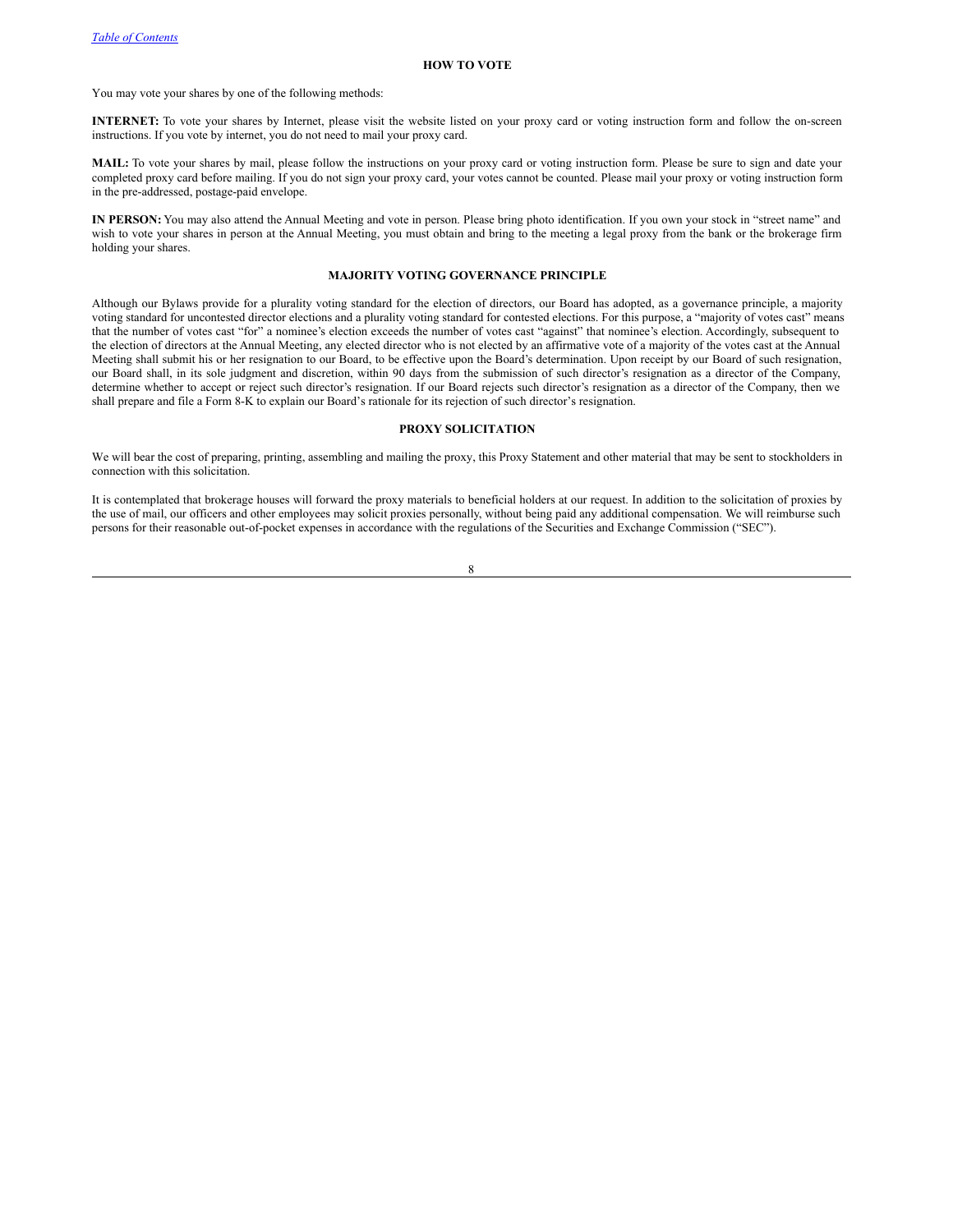### <span id="page-8-0"></span>**SECURITY OWNERSHIP OF CERTAIN BENEFICIAL OWNERS AND MANAGEMENT**

The following table sets forth information regarding beneficial ownership of our common stock as of April 27, 2020 (except where otherwise noted) based on a review of information filed with the SEC and our records with respect to (i) each person known to be the beneficial owner of more than 5% of the outstanding shares of our common stock, (ii) each of our directors, (iii) each of our named executive officers, and (iv) all our directors and executive officers as a group.

|                                                             | Number of<br><b>Shares</b><br><b>Beneficially</b><br>Owned | Percent of<br><b>Shares</b><br><b>Beneficially</b><br>Owned * |
|-------------------------------------------------------------|------------------------------------------------------------|---------------------------------------------------------------|
| Jerry Smith                                                 | 13,336,647(1)                                              | 15.40%                                                        |
| Robert P McDermott                                          | 9,147,132(2)                                               | 10.56%                                                        |
| Robert A DeSanti                                            | 11,484,566(3)                                              | 13.26%                                                        |
| JD Smith                                                    | 350,140(4)                                                 | $0.40\%$                                                      |
| Jeffrey W Stellinga                                         | 2,580,343(5)                                               | 2.98%                                                         |
| Samuel B Fortenbaugh III                                    | 1,350,172(6)                                               | $1.56\%$                                                      |
| John M Schneller                                            | 186,388(7)                                                 | $0.22\%$                                                      |
| David Fidanza                                               | 936,256(8)                                                 | 1.08%                                                         |
| Murali Chakravarthi                                         | 726,809(9)                                                 | $0.84\%$                                                      |
| All executive officers and directors as a group (8 persons) | 26,761,806                                                 | 30.90%                                                        |

*Notes:*

\* Calculated on the basis of 86,616,335 shares of common stock outstanding on April 27, 2020. Pursuant to the regulations of the SEC, shares are deemed to be "beneficially owned" by a person if such person directly or indirectly has or shares the power to vote or dispose of such shares. Each person is deemed to be the beneficial owner of securities which may be acquired through the exercise of options, warrants, and other rights, if any, and such securities are deemed to be outstanding for the purpose of computing the percentage of the class beneficially owned by such person.

- 1. Based solely on the Schedule 13D filed with the SEC on October 29, 2018. Consists of 10,449,757 unrestricted shares of Common Stock owned by Jerry D. Smith, JD Investments, Inc., Sonoran Pacific Resources, LLP, JDS Trust, WESCO Energy Corporation, SH114, LLP, Insurance Endowment Strategies, LLP and 75th Street Holdings, LLC and 2,886,890 shares of Common Stock issuable upon exercise of Common Stock Purchase Warrants.
- 2. Consists of 7,117,839 unrestricted shares of Common Stock owned directly by Mr. McDermott, 318,701 shares owned by KRB Leasing, Inc. controlled by Mr. McDermott, 864,527 restricted shares that Mr. McDermott has the ability to vote but is restricted from transferring until their vesting date, 146,065 shares of Common Stock issuable upon exercise of Common Stock Purchase Warrants and 700,000 shares issuable upon exercise of options.

 $\overline{Q}$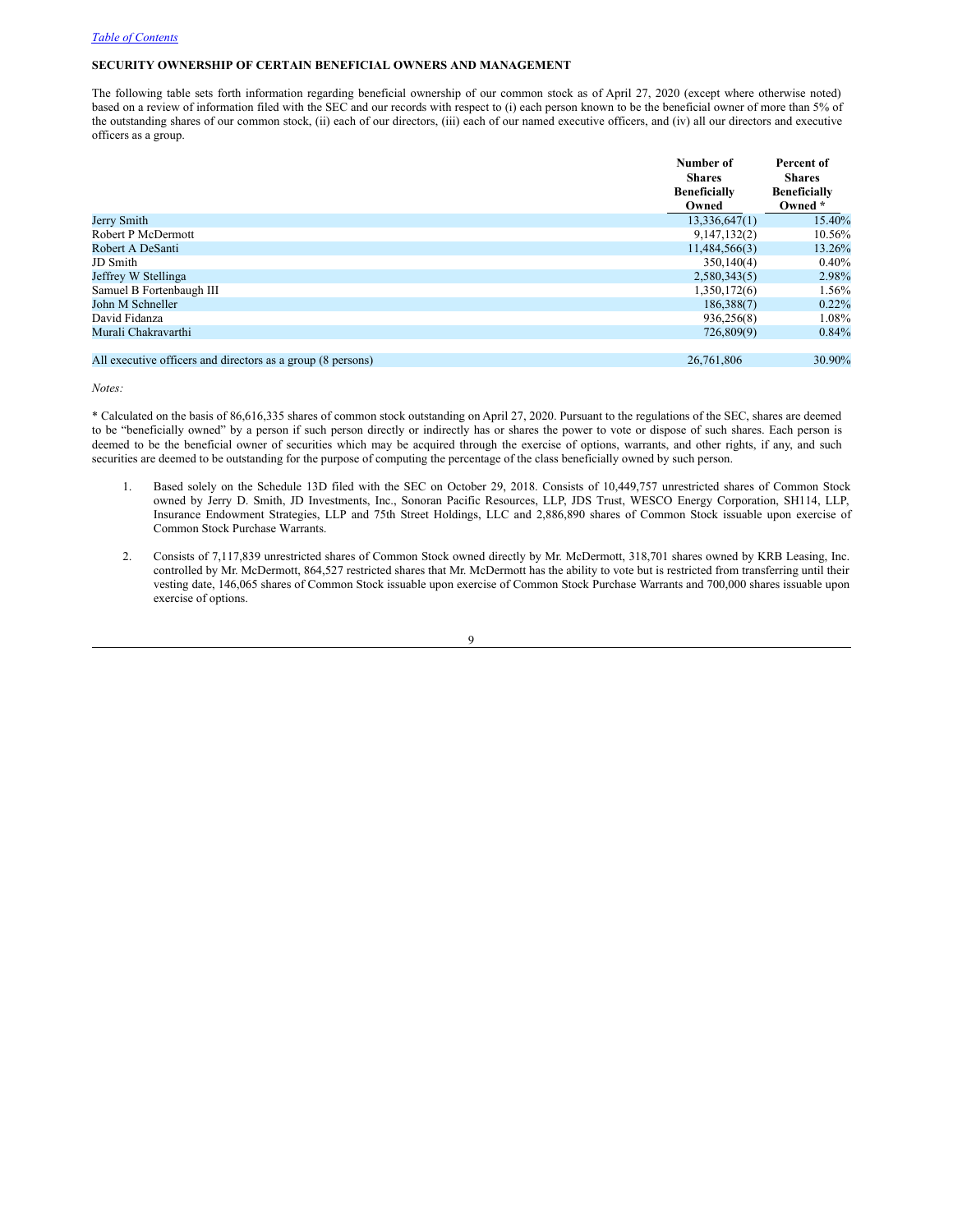- 3. Consists of 8,139,566 unrestricted shares of Common Stock owned by Mr. DeSanti, 50,000 restricted shares that Mr. DeSanti has the ability to vote but is restricted from transferring until their vesting date, and 3,295,000 shares of Common Stock issuable upon exercise of Common Stock Purchase Warrants.
- 4. Consists of 300,140 unrestricted shares of Common Stock owned by Mr. JD Smith and 50,000 restricted shares that Mr. Smith has the ability to vote but is restricted from transferring until their vesting date.
- 5. Consists of 2,430,343 unrestricted shares of Common Stock owned by Mr. Stellinga, 50,000 restricted shares that Mr. Stellinga has the ability to vote but is restricted from transferring until their vesting date, and 100,000 shares of Common Stock issuable upon exercise of Common Stock Purchase Warrants.
- 6. Consists of 1,293,922 unrestricted shares of Common Stock owned by Mr. Fortenbaugh and 56,250 restricted shares that Mr. Fortenbaugh has the ability to vote but is restricted from transferring until their vesting date.
- 7. Consists of 136,388 unrestricted shares of Common Stock owned by Mr. Schneller and 50,000 restricted shares that Mr. Schneller has the ability to vote but is restricted from transferring until their vesting date.
- 8. Consists of 547,362 unrestricted shares of Common Stock owned by Mr. Fidanza, 12,500 restricted shares that Mr. Fidanza has the ability to vote but is restricted from transferring until their vesting date, 76,394 shares of Common Stock issuable upon exercise of Common Stock Purchase Warrants, and 300,000 shares issuable upon exercise of options.
- 9. Consists of 378,253 unrestricted shares of Common Stock owned by Mr. Chakravarthi, 12,500 restricted shares that Mr. Chakravarthi has the ability to vote but is restricted from transferring until their vesting date, 36,056 shares of Common Stock issuable upon exercise of Common Stock Purchase Warrants, and 300,000 shares issuable upon exercise of options.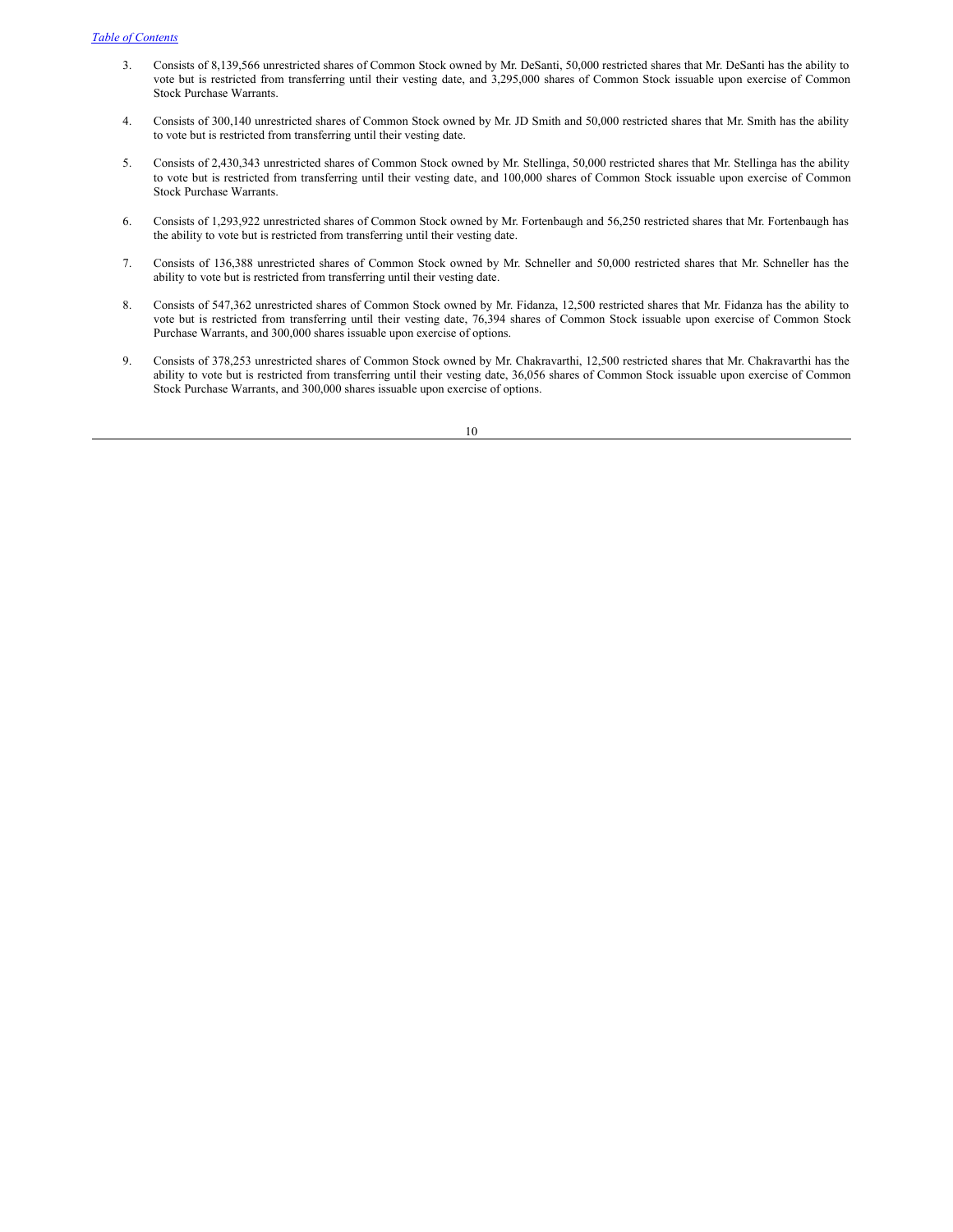### <span id="page-10-0"></span>*Proposal No. 1*

### **ELECTION OF DIRECTORS**

A Board of six directors is to be elected at the Annual Meeting to hold office until the next Annual Meeting of Stockholders and shall hold office until their successors are duly elected and qualified or until their earlier resignation or removal. The following nominees have been recommended by the Board. Each of the nominees is one of our current directors. It is the intention of the persons named as proxies in the enclosed proxy to vote the shares covered thereby FOR the election of the six persons named below, unless the proxy contains contrary instructions:

#### *Director Nominees*

**JD Smith** (age 50) has been a member of our Board of Directors since April 2011 and has been Chairman of our Board of Directors since November 2013. Mr. Smith serves in various management positions concerning affiliates of Sonoran Pacific Resources, LLP, one of the largest investors in iCoreConnect, Inc. Mr. Smith advises and assists Sonoran Pacific Resources on numerous projects in which it has venture capital and real estate investments. Mr. Smith is a Director and was recently elected the Co-Chairman of the Board of Command Center Inc., a staffing company headquartered in Lakewood, Colorado.

**Robert P. McDermott** (age 50) has been Chief Executive Officer and President of iCoreConnect and is a member of the Company's board of directors since July 2013. He is a 25-year veteran in sales, operations and finance. Mr. McDermott has had a successful career as an entrepreneur while demonstrating strong leadership skills in running these organizations. Mr. McDermott's company (AXSA Document Solutions Inc.) made the prestigious Inc. 500 list and was listed as the 173rd fastest growing company in America while he was CEO. He joined iCoreConnect in 2013, bringing more than 25 years of technology industry leadership, and executive management experience to his role with the company. Mr. McDermott has held positions in various companies as either CEO or President. He has a Bachelor's degree majoring in Finance from Dowling College, NY.

**Jeffrey W. Stellinga** (age 51) has been a member of our Board of Directors since May 2014. Mr. Stellinga is the Director of Business Development for the Company that reports directly to the CEO and is responsible for growing and expanding revenue on existing products, and creating new programs to increase sales and productivity at the direction of the CEO. Mr. Stellinga is a 25-year veteran of sales and finance and has spent most of his career in finance and capital markets. Mr. Stellinga spent 18 years at US Bank rising through the ranks and becoming a Senior Regional Sales Director. After a successful 18 years, Mr. Stellinga took a job with Saxon Business Systems – A Xerox company as a Branch Manager for two years. He has since worked for CoActiv Capital Partners as Regional Sales Director for their Southeast Territory and is presently employed at Everbank Commercial Finance as it's Eastern Sales Manager.

**Samuel B. Fortenbaugh III**(age 86) has been a member of our Board of Directors since August 2017. Mr. Fortenbaugh has over 50 years' experience as a lawyer. He was Chairman of Morgan, Lewis & Bockius, one of the largest international law firms headquartered in the United States. He retired from Morgan, Lewis in 2002 and has continued to practice law specializing in general corporate matters with a particular emphasis on corporate acquisitions and mergers, general security matters and corporate governance. Mr. Fortenbaugh served on the Boards of Directors of Western Publishing Group, Inc. (NASDAQ), Baldwin Technology, Inc. (NYSE Amex) and Security Capital Corporation (Amex) as well as a number of privately held corporations. He is presently a member of the Board of Advisors of a private buy-out fund focused primarily on middle market companies and has served as counsel to the Company for a number of years.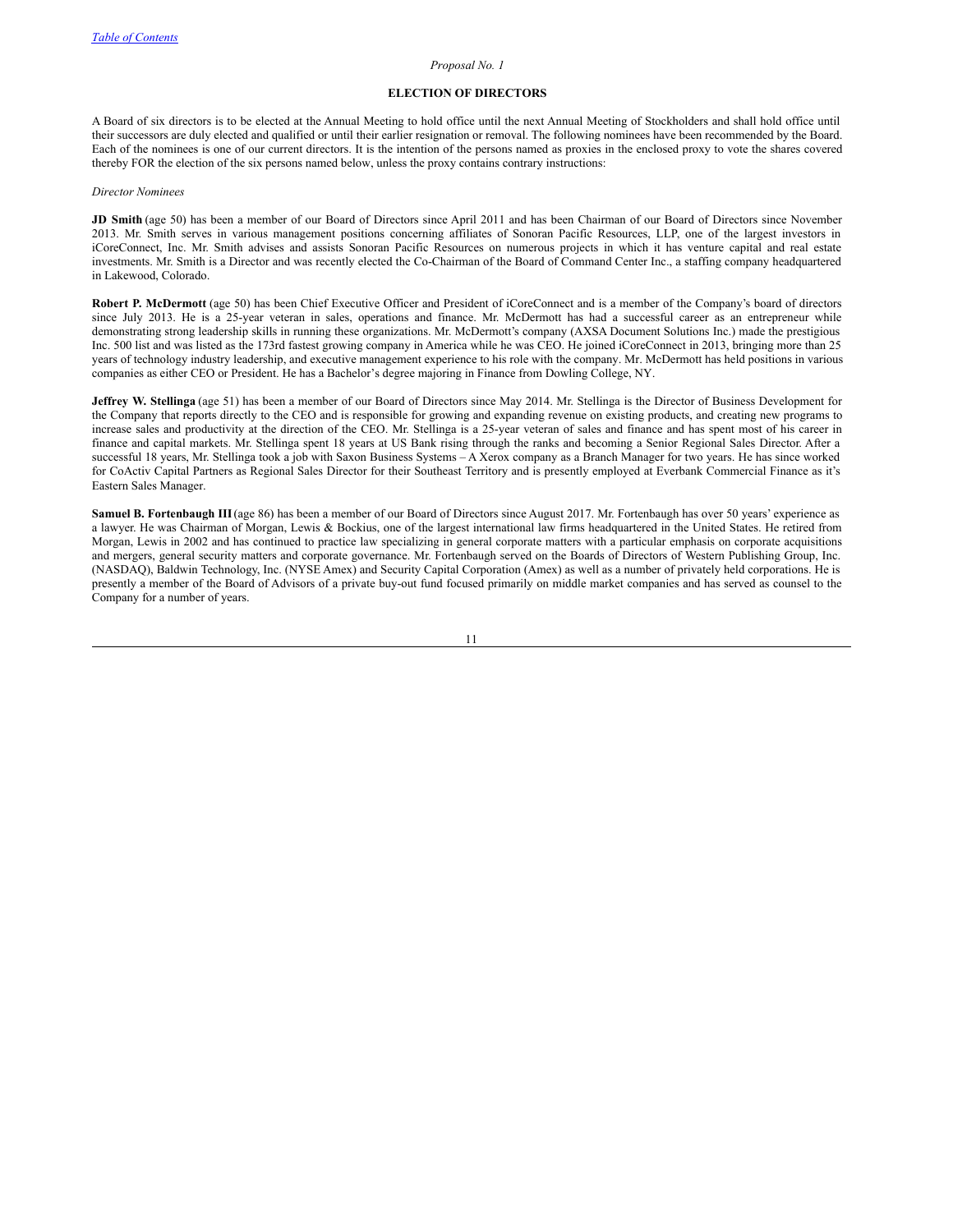**Robert A. DeSanti** (age 53) has been a Director of the Company since August 2018. Mr. DeSanti has more than 30 years' experience in sales, operations and accounting. In 2011, Mr. DeSanti was a founder of Planestocks LLC, a company specializing in the international purchase of aircraft parts for subsequent sale in the United States. After developing Planestocks for seven years and serving as its Managing Director, he sold his interest in Planestocks to his partners. From 2002 to 2014, Mr. DeSanti served as Financial Controller and then General Manager for LabSource, Inc. and High Five Products, Inc. Both are laboratory supply companies located in Chicago. Previously, he held positions as Controller for Sports Awards and was an Audit Senior Associate for Grant Thornton. He holds a B.A. in Accounting from the University of Illinois.

**John M. Schneller** (age 54) served on the Board of Directors from July 2013 through December 2014. Mr. Schneller is the founder and Managing Partner of CSW Advisors, LLC ("CSW"), a financial advisory firm. Prior to founding CSW, Mr. Schneller served as a Director and Chief Financial Officer of the Company and before that he was a partner at Scura Partners, LLC, a boutique investment banking firm from 2007 to 2013. Prior to joining Scura Partners, LLC, Mr. Schneller was an investment analyst at Knott Partners, LP, a New York based hedge fund. From 2009 to 2019 Mr. Schneller served as a Director and Chairman of the Compensation Committee of Command Center, Inc., a publicly traded company. Mr. Schneller's area of expertise is analysis and investing in micro-to-mid-cap securities with emphasis in the fields of intellectual property, technology, content distribution, nanotechnology and healthcare. His expertise also includes structuring debt and equity financing including PIPES and structuring mergers and acquisitions. Mr. Schneller received his Bachelor of Arts in history from the University of Massachusetts at Amherst, MA, a Master's in Public Administration from Suffolk University in Boston and a Master's in Business Administration from the Johnson Graduate School of Management at Cornell University in Ithaca, NY.

### *Key Qualifications of Director Nominees*

| <b>Nominee</b>            | <b>Key Qualifications</b>                                                                                                                                                                                                        |  |  |  |  |  |
|---------------------------|----------------------------------------------------------------------------------------------------------------------------------------------------------------------------------------------------------------------------------|--|--|--|--|--|
|                           |                                                                                                                                                                                                                                  |  |  |  |  |  |
| <b>JD</b> Smith           | Service as our Chairman, extensive knowledge of our strategy, operations and financial position and of the<br>various industries we serve.                                                                                       |  |  |  |  |  |
| Robert P. McDermott       | Service as our Chief Executive Officer; distinguished career and experience gained in leadership positions in<br>the document imaging and software industry.                                                                     |  |  |  |  |  |
| Jeffrey W. Stellinga      | Distinguished career in banking; business and strategic acumen and knowledge of the commercial finance and<br>technology leasing industries.                                                                                     |  |  |  |  |  |
| Samuel B. Fortenbaugh III | Notable career with extensive public company board experience; experience as Chairman of an international<br>law firm; financial, business and strategic acumen and knowledge of the retail and consumer products<br>industries. |  |  |  |  |  |
| Robert A. DeSanti         | Over 20 years' experience as a financial and operations executive, business owner and business consultant.                                                                                                                       |  |  |  |  |  |
| John M. Schneller         | Notable career with extensive expertise in analysis and investing in micro-to-mid-cap securities with emphasis<br>in the fields of intellectual property, technology, content distribution, nanotechnology and healthcare.       |  |  |  |  |  |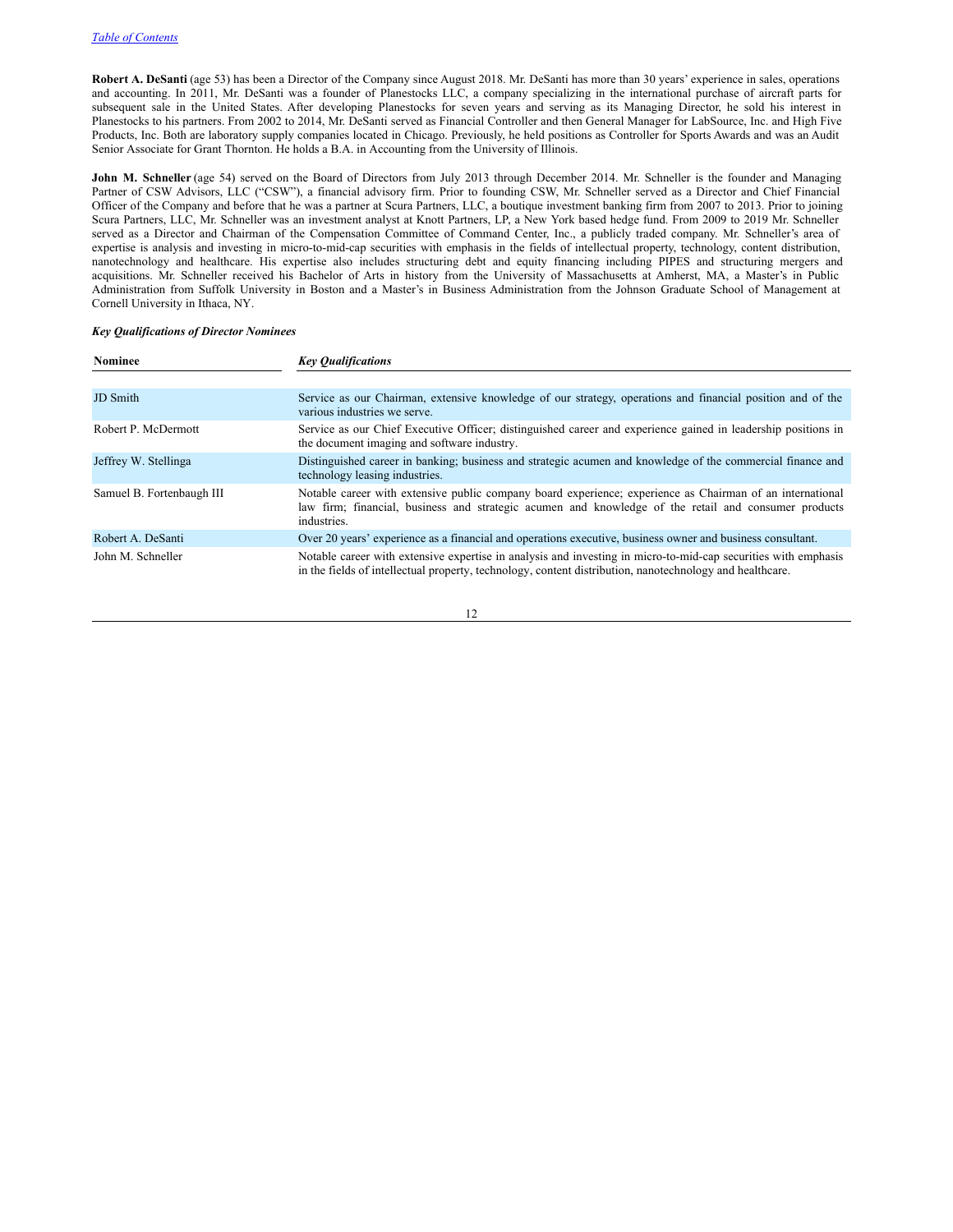Each of the nominees have consented to being named in this proxy statement and to serve on the Board if elected. We have no reason to believe that any of the nominees will not be a candidate or will be unable to serve. However, should any of the foregoing nominees become unavailable for any reason, the persons named in the enclosed proxy card intend to vote for such other person or persons as the Board may nominate.

#### **Our Board unanimously recommends that stockholders vote FOR the election of each of the nominated Directors.**

Signed proxies that are returned will be so voted unless otherwise instructed on the proxy card.

# <span id="page-12-0"></span>**EXECUTIVE OFFICERS**

The following table sets forth the names and ages, as of July 1, 2020, of each of our named executive officers (NEO).

| <b>NAME</b>         | AGE | <b>POSITION</b>                                 |
|---------------------|-----|-------------------------------------------------|
| Robert P McDermott  |     | President. Chief Executive Officer and Director |
| David Fidanza       |     | Chief Information Officer                       |
| Murali Chakravarthi | 41  | Chief Technology Officer                        |

#### *EXECUTIVE OFFICER BACKGROUNDS*

See *Election of Directors*for biography, name and age of Mr. McDermott who is an executive officer and a director of the Company.

All of our officers are elected annually by our Board and serve as officers of the Company at the pleasure of the Board. All of our executive officers of the Company have entered into employment agreements. See the *Compensation Discussion and Analysis* section for summarized terms of these agreements.

**David Fidanza, Chief Information Officer,** Mr. Fidanza is a 30-year veteran in technology. His focus over the past 15 years has been on the design, implementation and support of enterprise level software solutions that focus on managing, securing, and delivering data. Over the last few years, Mr. Fidanza held three different positions. In November 2010, he became the Regional Technology Specialist with Light Source Business Systems LLC, which was acquired by Total Document Management, LLC., which in turn was acquired by +ImageNet Consulting, LLC. In April 2015, Mr. Fidanza started working with the Company as the Director of Software Implementation. In September 2017, he was promoted to Chief Information Officer. Mr. Fidanza oversees the IT Department, Customer Support Team, Implementation Specialists and Content Development Initiatives.

**Murali Chakravarthi, Chief Technology Officer.** Mr. Chakravarthi brings nearly 20 years in research and development experience to iCoreConnect. Mr. Chakravarthi joined iCoreConnect Inc. in October, 2013 and is currently responsible for understanding the business needs and managing the successful design, development and deployment of iCoreConnect's products and services. Mr. Chakravarthi has extensive experience in designing, developing and deploying multiple products and solutions to market. He was previously the Chief Software Architect for Nasplex Datacenters, LLC from 2010 through 2013, which was acquired by Transformyx Technologies, Inc. His job duties at Nasplex were to manage the design and development of various products and services. His role also included identifying key solutions for certain market spaces. He was also a cofounder of Team Cajunbot (University of Louisiana) - one of the teams that participated and was selected to run in the finals in the DARPA grand challenge for autonomous vehicle research (2004 - 2006). He holds a Master of Science in Computer Science from Southern Illinois University.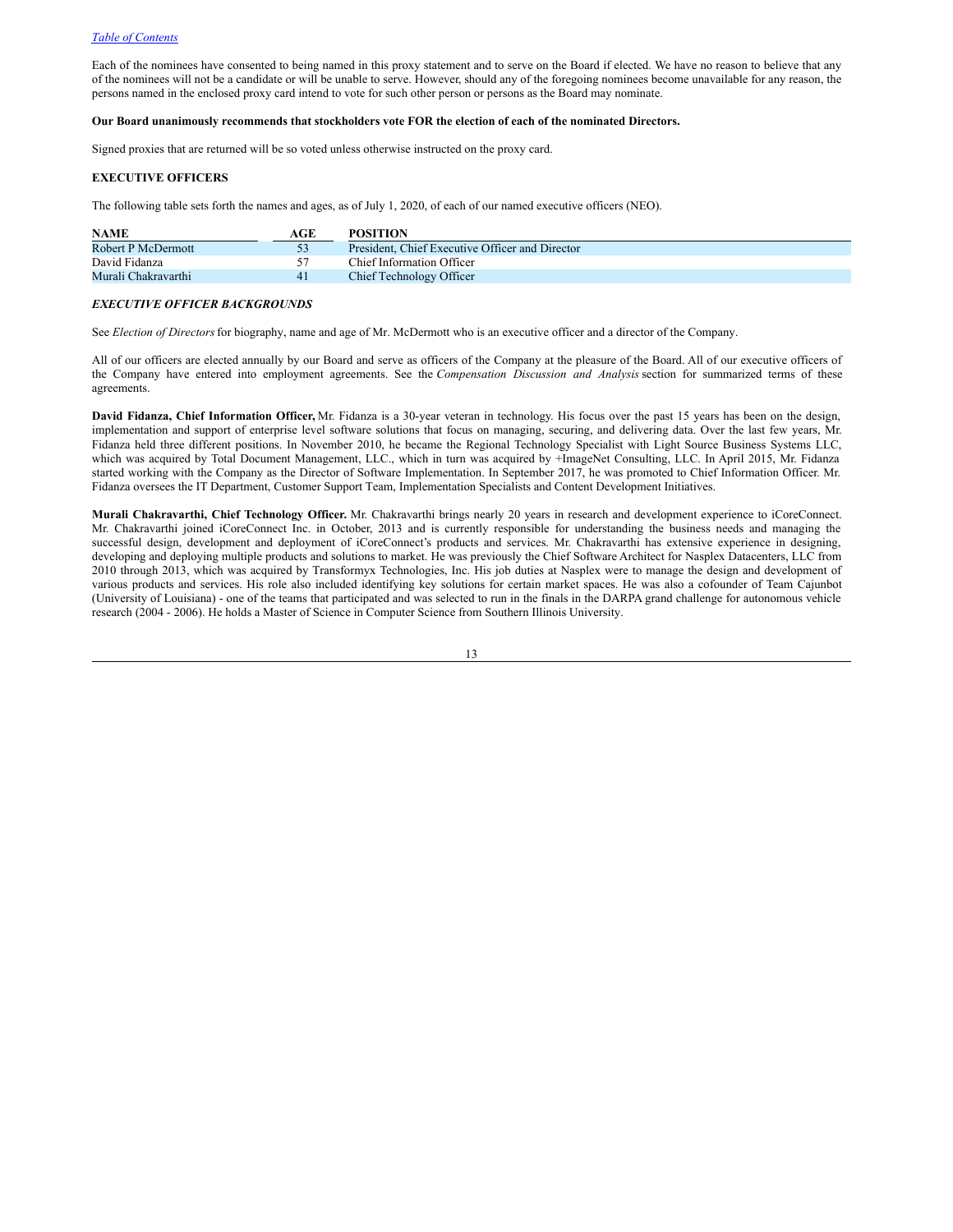### <span id="page-13-0"></span>**CORPORATE GOVERNANCE**

#### *BOARD INDEPENDENCE*

Our Board is currently composed of six directors. Our Board has determined that our directors, J.D. Smith, the Chairman of the Board, Robert A. DeSanti and John M. Schneller are independent directors under the listing standards of The OTC Stock Market. Robert P. McDermott is our Chief Executive Officer and acting Chief Financial Officer and who fulfills certain other roles as necessary, Samuel B Fortenbaugh serves as counsel to iCoreConnect, and Jeffrey W. Stellinga is our Director of Business Development and are all three not considered to be independent directors. Our independent directors and our governance practices provide independent oversight of management. The independent directors meet in periodic executive sessions, the results of which are discussed by our independent directors with the Chief Executive Officer.

### *BOARD OVERSIGHT OF RISK*

Our Board bears the responsibility for maintaining oversight over our exposure to risk. Our Board, itself and through its committees, meets with various members of management regularly and discusses our material risk exposures, the potential impact on us and the efforts of management it deems appropriate to deal with the risks that are identified. The Audit Committee considers our risk assessment and risk management practices including those relating to regulatory risks, financial liquidity and accounting risk exposure, reserves and our internal controls. The Nominating and Governance Committee considers the risks associated with our corporate governance principles and procedures with the guidance of our counsel. Our Compensation Committee, in connection with the performance of its duties, considers risks associated with our compensation programs.

#### **AUDIT COMMITTEE**

Our Audit Committee is composed of two directors, with Robert A. DeSanti identified as independent, as required by the Audit Committee charter, the Exchange Act and the SEC rules. The current members are Robert A. DeSanti (Chair), and John M. Schneller. Our Board has determined that Robert A. DeSanti is an "Audit Committee Financial Expert," as defined by the SEC rules.

Our Audit Committee, among other things is responsible for:

- · Considering the qualifications of and appoints and oversees the activities of our independent registered public accounting firm, i.e., our independent auditor;
- Reviewing with the independent auditor any audit problems or difficulties encountered in the course of audit work;
- Pre-approving all audit and non-audit services provided by the independent auditor;
- Discussing with the independent auditor the overall scope and plans for their respective audits, including the adequacy of staffing and budget or compensation;
- Reviewing our financial statements and reports and meets with management and the independent auditor to review, discuss and approve our financial statements ensuring the completeness and clarity of the disclosures in the financial statements;
- Monitoring compliance with our internal controls, policies, procedures and practices;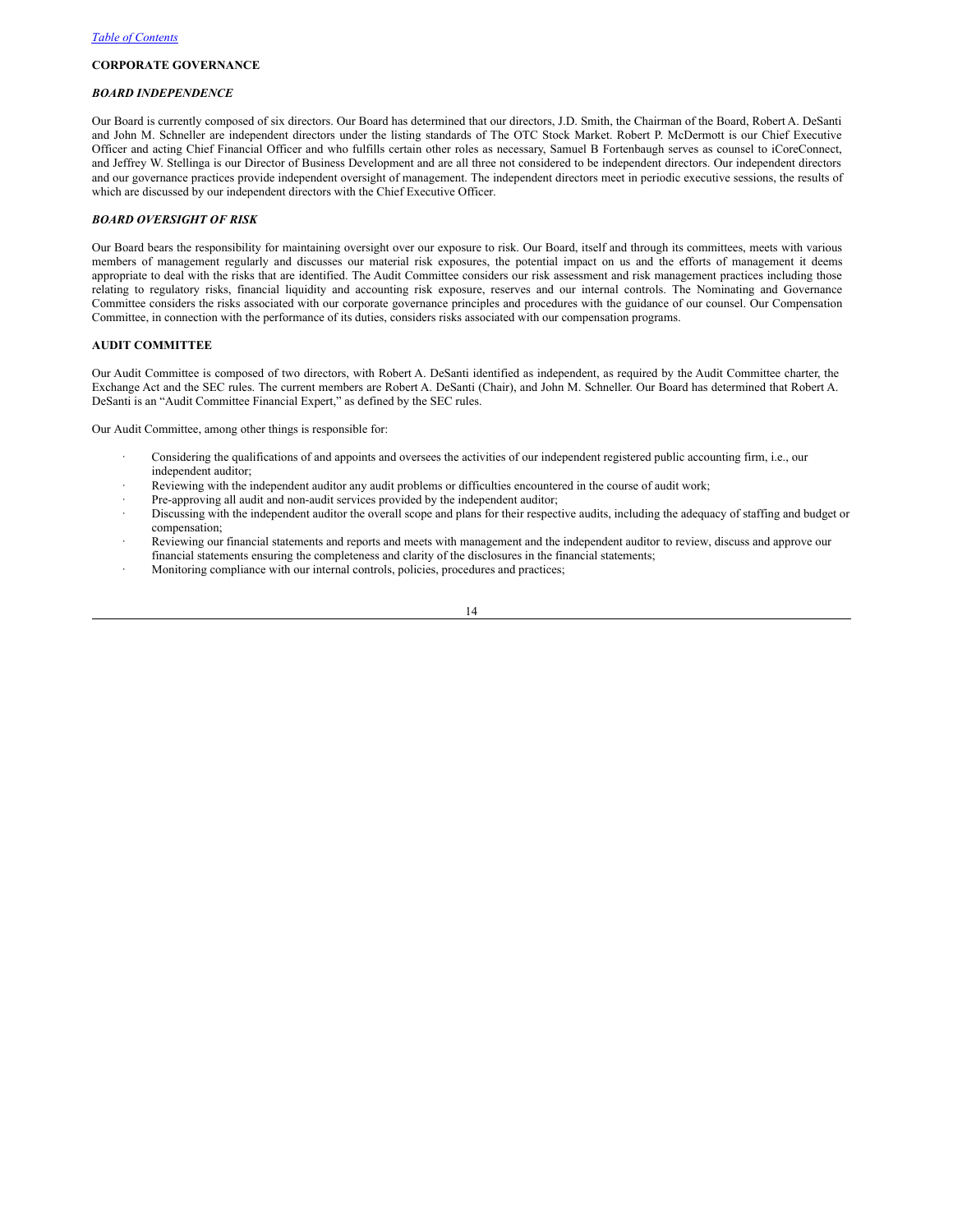- · Reviewing management's report on its assessment of the effectiveness of internal control over financial reporting as of the end of each fiscal year and the independent auditor's report on the effectiveness of internal control over financial reporting;
- · Discussing our policies on risk assessment and risk management, our major financial risk exposures and the steps management has taken to monitor and control such exposures;
- Reviewing our compliance and ethics programs, including legal and regulatory requirements, and reviews with management our periodic evaluation of the effectiveness of such programs;
- Reviewing and approving related-party transactions; and
- Undertaking such other activities as our Board from time to time may delegate to it.

### **NOMINATING AND GOVERNANCE COMMITTEE**

Our Nominating and Governance Committee is composed of two directors. The current members are JD Smith (Chair) and Jeffrey W. Stellinga.

The nominating duties and responsibilities of the Committee are as follows:

- · To evaluate the qualifications of candidates for Board membership and, following consultation with the Chief Executive Officer, recommend to the Board nominees for open or newly created director positions;
- To consider nominees recommended by stockholders as long as such recommendations are received at least 120 days before the stockholders meet to elect directors;
- To periodically review the composition of the Board to determine whether it may be appropriate to add individuals with different backgrounds or skill sets from those already on the Board, and submit to the Board on an annual basis a report summarizing its conclusions regarding these matters;
- To provide an orientation and education program for Directors; and
- · To perform such other duties as the Board may assign to the Committee.

The governance duties and responsibilities of the Committee are as follows:

- · To periodically assess the current structure and operations of the committees of the Board and recommend changes to the Board;
- To develop and recommend to the Board corporate governance guidelines and to review such guidelines at least annually and recommend to the Board changes as necessary;
- · To develop and recommend to the Board procedures for the evaluation and self-evaluation of the Board and its committees and to oversee the evaluation process;
- To perform an evaluation of the Committee's performance at least annually to determine whether it is functioning effectively; and
- · To periodically review the compensation of the Board and recommend changes to the Board.

## **COMPENSATION COMMITTEE**

Our Compensation Committee is composed of three directors. The current members are Jeffrey W. Stellinga (Chair), Robert A. DeSanti, and John M. Schneller. Our Compensation Committee held discussion in connection with the regular Board of Director meetings held during the year.

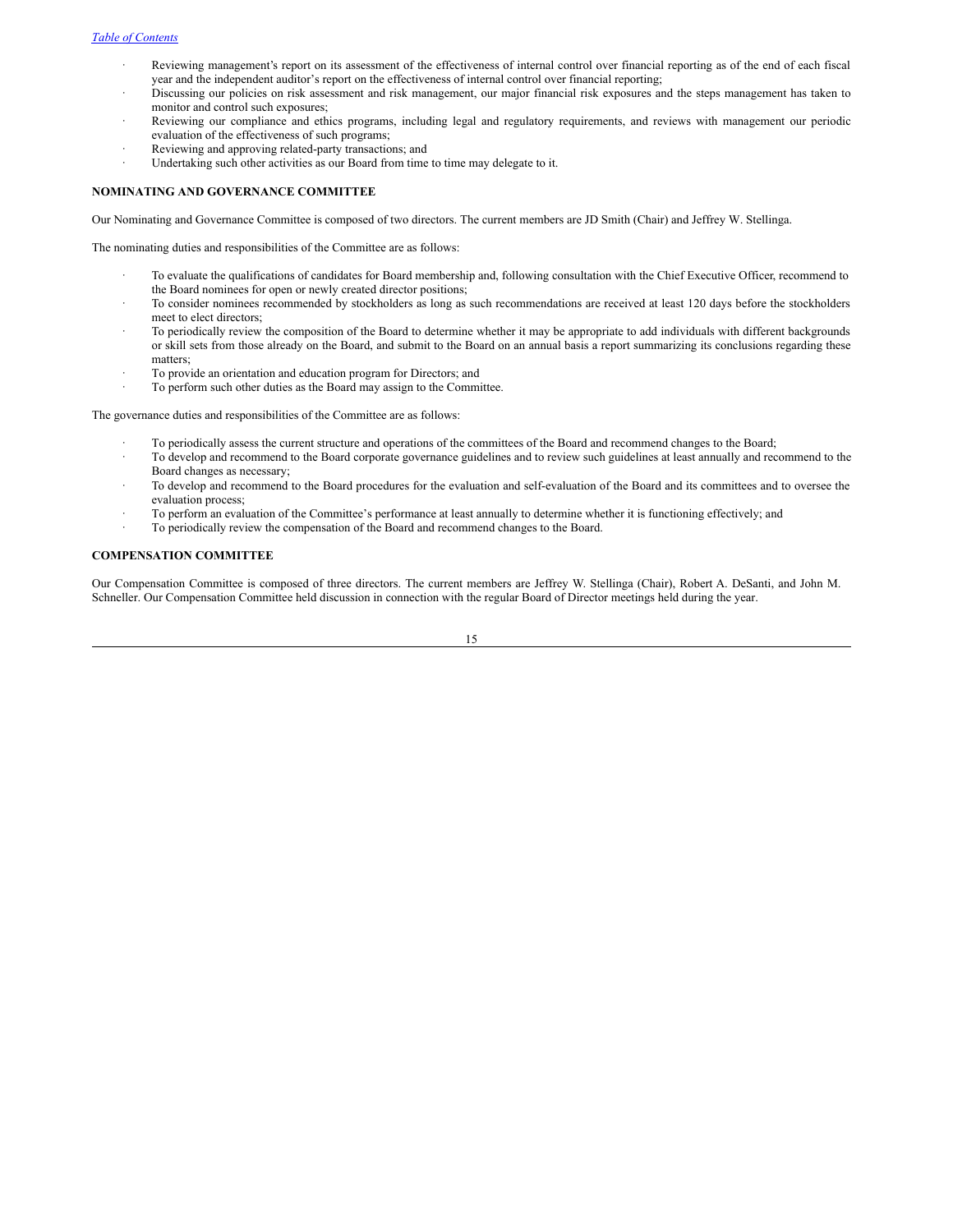Our Compensation Committee advises our Board with respect to our compensation practices and administers our 2016 Long-Term Incentive Plan. The principal duties and responsibilities of our Compensation Committee include:

- Reviewing and approving compensation principles that apply generally to our employees;
- Establishing and reviewing corporate goals and objectives relevant to the compensation of the Chief Executive Officer and evaluating his performance in light of the established goals and objectives and approving their annual compensation;
- Reviewing, based primarily on the evaluations and recommendations of the Chief Executive Officer, the performance of the other executive officers and all direct reports of our Chief Executive Officer;
- · Overseeing our compliance with the requirements under trading market regulatory rules with respect to our long-term incentive compensation plan; and
- Reviewing and discussing compensation programs that may create incentives that can affect our risk and management of that risk.

### **Code of Ethics**

We have adopted a Code of Ethics, as supplemented by a Code of Conduct, which applies to all of our directors, officers and employees. The Code of Financial Ethics has been posted to our Internet website at http://www.iCoreConnect.com. The Company intends to satisfy disclosure requirements regarding amendments to, or waivers from, any provisions of its Code of Financial Ethics on its website.

#### **Executive Compensation**

# <span id="page-15-0"></span>**Compensation Discussion and Analysis**

Our compensation program has been designed to attract, reward and retain capable executives and to provide incentives for the attainment of short-term performance objectives and strategic long-term performance goals. A number of key principles guide management and our Compensation Committee in determining compensation for hiring, motivating, rewarding and retaining executive officers who create both short- and long-term stockholder value for us, including:

- · A significant amount of compensation should be linked to measurable success in business performance;
- Management's interests should be aligned with those of the stockholders';
- Both short and long-term financial and business objectives should be incentivizing; and
- · Compensation should be set at levels that will be competitive with the compensation offered by the local market, and to the extent possible, companies against whom we compete for executive talent so that we are able to attract and retain talented and experienced executives.

In an effort to balance the need to retain executive talent yet motivate executives to achieve superior performance, we have adopted a compensation philosophy that contains both fixed and variable elements of compensation. Our compensation philosophy is to reward executives with compensation aligned with our short-term and long-term financial goals and the establishment of performance targets that do not promote excessive risk-taking. The elements of our total executive compensation are base salary, cash bonus and stock incentives. The compensation program was designed to create a substantial percentage of variable compensation for executives, subject to increases or decreases based on the attainment of specified achievements and targets.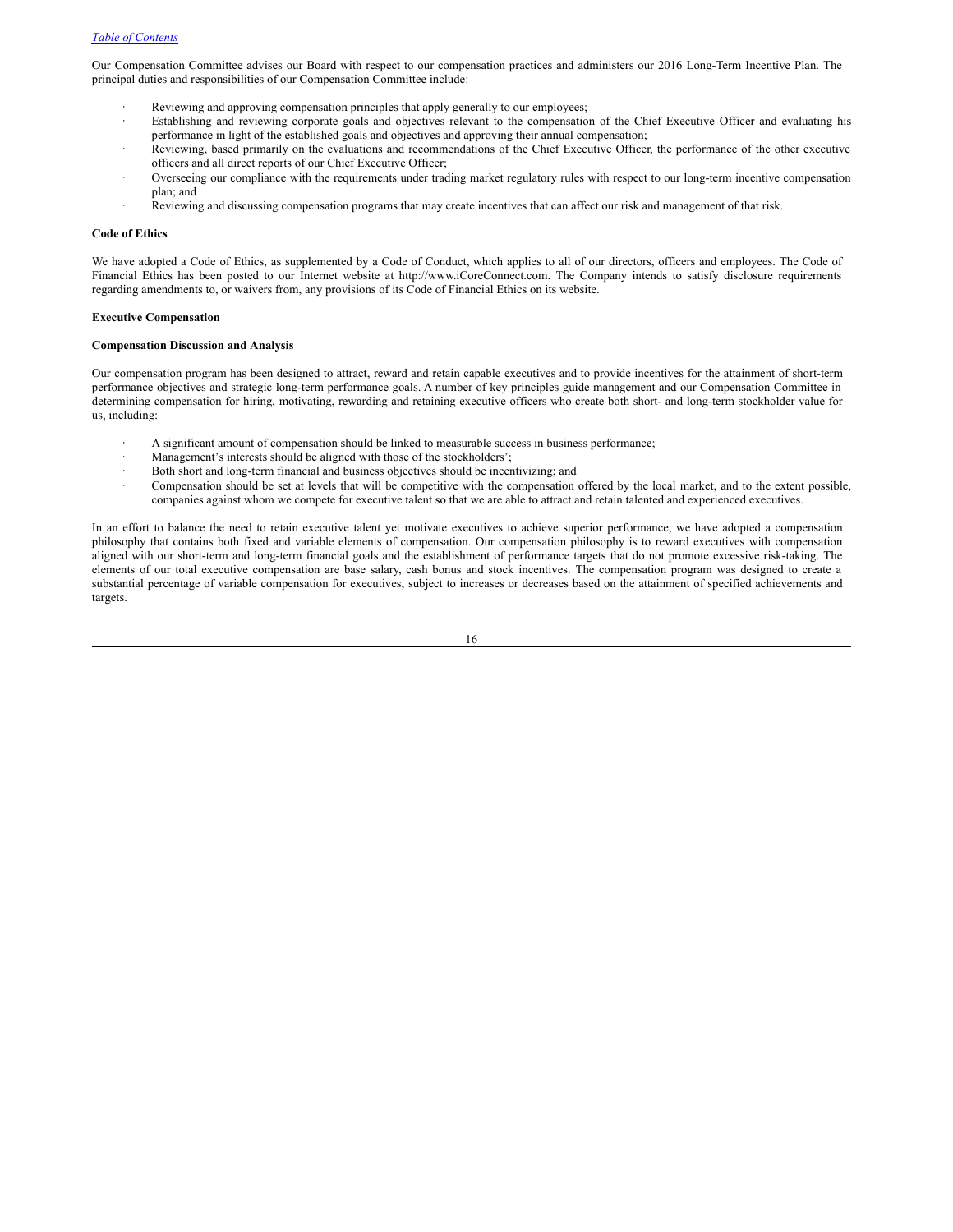Our Compensation Committee uses its judgment in allocating compensation between long- and short-term incentives and cash and non-cash components. Although long-term incentives are considered of great significance in aligning performance with stockholder interests, they have traditionally been a smaller component of aggregate compensation. The Compensation Committee has historically awarded long-term incentive compensation, in the form of equity awards, as consideration for Named Executive Officers (NEOs) entering into a new employment agreement.

Our Compensation Committee has the authority to review and approve compensation principles and practices that apply generally to our executives and senior employees. Our Compensation Committee reviews corporate goals and objectives relevant to the compensation of our Chief Executive Officer, evaluates their performance in light of the established goals and objectives and approves their annual compensation. It also reviews the corporate goals and objectives established by our Chief Executive Officer relevant to the compensation of all other executive officers and all direct reports of the Chief Executive Officer. Based primarily on the evaluations and recommendations of our Chief Executive Officer of the performance of such executive officers and direct reports in light of the established goals and objectives, our Compensation Committee approves their annual compensation. It also reviews the evaluation process and compensation structure for the other members of our senior management and provides oversight regarding management's decisions concerning the performance and compensation of such members of senior management.

#### **ELEMENTS OF COMPENSATION**

#### **Salary**

Salary is intended to compensate our executives for performance of core job responsibilities and duties.

The base salaries of Robert McDermott, Dave Fidanza and Muralidar Chakravarthi are also set forth in their employment agreements. The employment agreements were negotiated between Messrs. Fidanza and Chakravarthi with the Chief Executive Officer in consultation with our Compensation Committee. The salaries set forth in their employment agreements were determined by the Chief Executive Officer, in consultation with our Compensation Committee, taking into consideration their roles and responsibilities within the Company, as well as the amount and components of aggregate compensation for comparable positions in our geographical market.

#### **Equity Compensation**

Equity compensation is intended to incentivize employees and to promote alignment between our employees and our stockholders. Additionally, stock options and restricted stock are also aimed at retention as the vesting period or the period during which the restrictions lapse generally ranges from one to three years.

Our Compensation Committee granted stock options and/or shares of restricted stock to Robert McDermott, David Fidanza and Muralidar Chakravarthi in connection with their entering into their respective employment agreements. In addition, certain NEOs generally receives an equity compensation grant once a year in connection with their annual performance reviews based on an assessment of such person's individual performance, as well as our overall performance and the dilutive effect of the equity awards.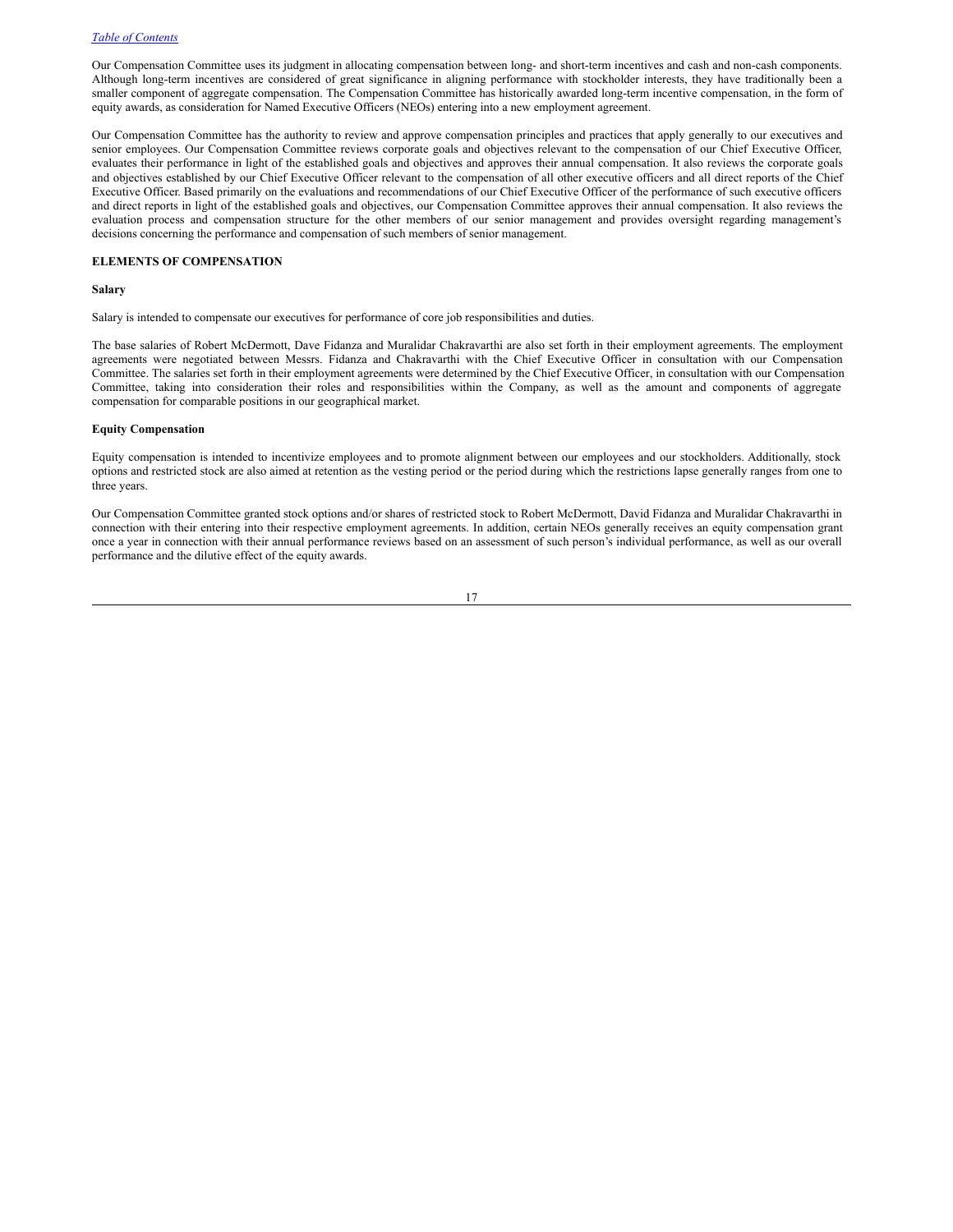# **SUMMARY COMPENSATION TABLE**

The following table sets forth information concerning the compensation of our NEOs.

|                                       | Fiscal<br>Year | <b>Base</b><br><b>Salary</b> | <b>Stock</b><br>Awards<br>(1) | Commissions |        |     | <b>Options</b><br>(2) |    | All<br>other $(3)$ | Total         |
|---------------------------------------|----------------|------------------------------|-------------------------------|-------------|--------|-----|-----------------------|----|--------------------|---------------|
| Robert McDermott                      | 2019           | \$256,771                    | \$466,132                     | S           | 62,426 | S   | 31,075                | S. | 39,048             | 855,452<br>S. |
| Chief Executive Officer and President | 2018           | 237,500                      | 714.527                       |             | 57.525 |     | 37,529                |    | 39,048             | 1,086,129     |
| David Fidanza                         | 2019           | \$117,500                    | 21.250<br>S.                  | S.          | 6.261  | S.  | 13,351                | S. | 9,000              | 167,362       |
| <b>Chief Information Officer</b>      | 2018           | 100,000                      | 15,000                        |             | 6.715  |     | 13,351                |    | 9.000              | 144,066       |
|                                       |                |                              |                               |             |        |     |                       |    |                    |               |
| Murali Chakravarthi                   | 2019           | \$113,750                    | 22,917                        |             |        | \$. | 13,350                | S. | 6.000              | 156,017       |
| Chief Technology Officer              | 2018           | 110,000                      | 16.667                        |             |        |     | 13.350                |    | 6.000              | 146,017       |

Notes:

- 1. Represents the aggregate grant date fair value of the shares of the Company's Common stock awarded as determined under Financial Accounting Standards Board Accounting Standards Codification Topic No. 718-20, Awards Classified as Equity. For information, regarding the valuation of these awards, including assumptions, refer to Note 4 to the Company's Financial Statements as a part of this filing.
- 2. The grant date fair value of the performance award options and restricted common stock included in this column is the awarded employment agreement terms determined as of the grant date.
- 3. These amounts are for Health Care Insurance reimbursement and automobile allowances as per the terms of the respective employment agreements.

### EMPLOYMENT AGREEMENTS WITH NAMED EXCUTIVE OFFICERS

On July 1, 2018, Robert McDermott, the President and Chief Executive Officer of the Company, entered into an employment agreement with the Company, pursuant to which the Company employed Mr. McDermott for a term of three years and six months. Mr. McDermott received a starting annual base salary of \$250,000 per annum which increased to \$262,500 per annum on July 1, 2019 and will increase to \$275,500 per annum on July 1, 2020 and \$289,000 per annum on July 1, 2021. In addition, Mr. McDermott is eligible to receive incentive bonus compensation pursuant to an executive bonus plan approved by the Board of Directors or the Compensation Committee of the Board of Directors. For the year ended December 31, 2018 Mr. McDermott received a bonus of 350,000 restricted shares of the Company's common stock and for the year ended December 31, 2019 the Company awarded him 800,000 restricted shares of the Company's common stock which has been reflected as compensation expense in the accompanying 2019 Consolidated Statements of Operations. Also, Mr. McDermott was awarded an option to purchase 700,000 shares of the Company's Common Stock of which 33%  $(233.333$  shares) vested on July 1, 2018, another 33% (233,333 shares) vested on July 1, 2019 and the remaining 33% (233,334 shares) will vest on July 1, 2020. In the event of termination of Mr. McDermott's employment due to a change in control, by reason of his death or disability or by the Company without cause, his stock options that have not already vested will fully vest on the date of termination and any restrictions on any restricted stock owned by Mr. McDermott shall be lifted. Further, in the event of the termination of Mr. McDermott's employment (i) due to a change in control Mr. McDermott will continue to receive his base salary and his annual bonus computed at 100% of his base salary for the 24 month period following the date of termination, (ii) due to death or disability Mr. McDermott or his estate will continue to receive his base salary during the six month period following the date of termination and (iii) by the Company without cause Mr. McDermott will continue to receive his base salary for the 18 month period following the date of termination or through the end of the employment period, whichever is longer.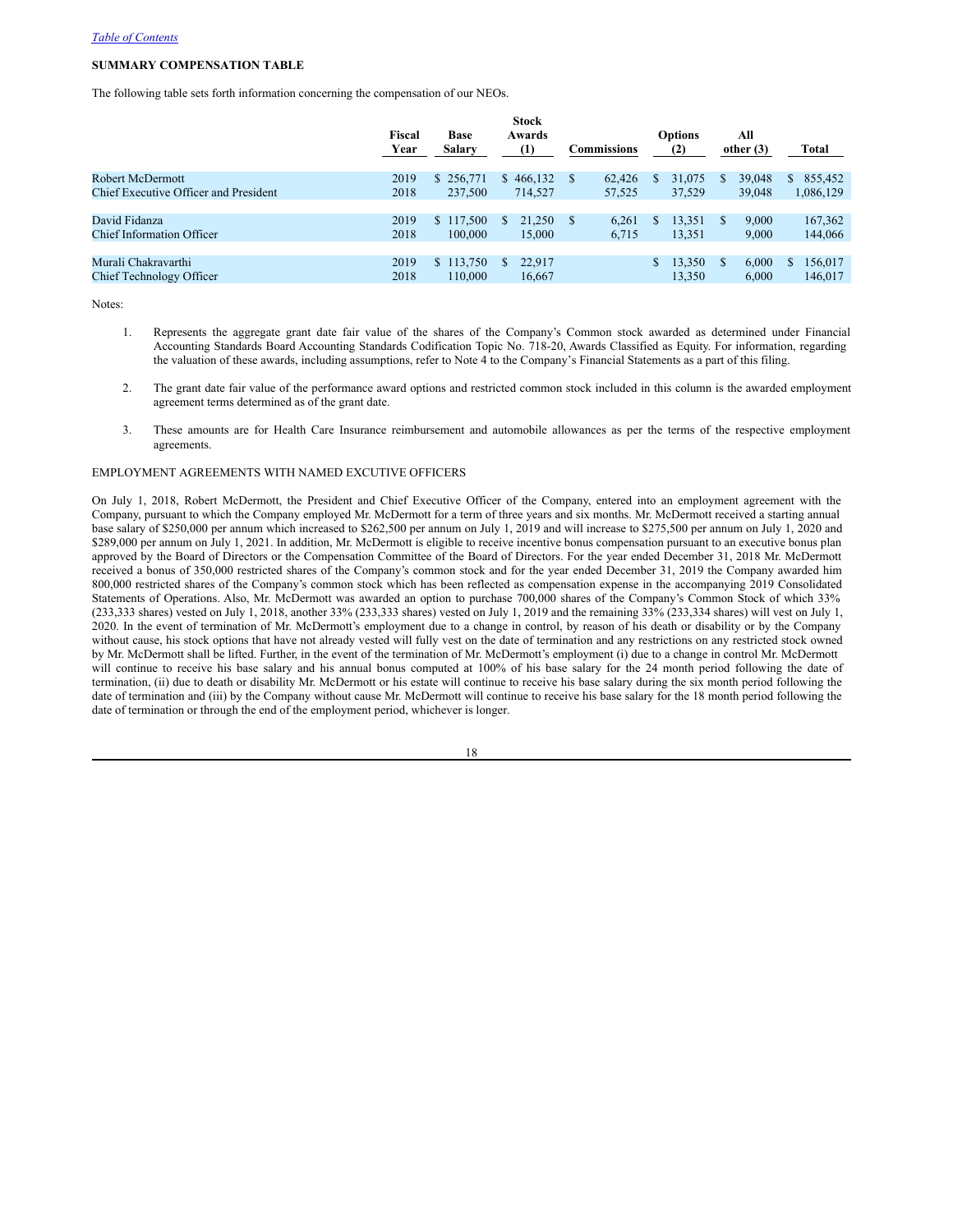On October 1, 2018, David Fidanza, the Chief Information Officer of the Company, entered into an employment agreement with the Company, pursuant to which the Company employed Mr. Fidanza for a term of three years. Mr. Fidanza received a starting annual base salary of \$115,000 per annum which increased to \$125,000 per annum on October 1, 2019 and will increase to \$130,000 per annum on October 1, 2020. Also, Mr. Fidanza was awarded an option to purchase 300,000 shares of the Company's Common Stock. 33% of the option award (100,000 shares) vested on October 1, 2018 and another 33% (100,000 shares) vested on October 1, 2019 and the remaining 33% (100,000 shares) will vest on October 1, 2020. In the event of termination of Mr. Fidanza's employment due to a change in control, by reason of his death or disability or by the Company without cause, the stock option will become fully vested on the date of termination and any restrictions on any restricted stock owned by Mr. Fidanza shall be lifted. Further, in the event of the termination of Mr. Fidanza's employment (i) due to a change in control Mr. Fidanza will continue to receive his salary and his annual bonus computed at 100% of his base salary for the six month period following the date of termination, (ii) due to death or disability Mr. Fidanza or his estate will continue to receive his base salary during the six month period following the date of termination and (iii) by the Company without cause Mr. Fidanza will continue to receive his base salary for the six month period following the date of termination or through the end of the employment period, whichever is longer.

On November 1, 2018, Murali Chakravarthi, the Chief Technology Officer of the Company, entered into an employment agreement with the Company, pursuant to which the Company employed Mr. Chakravarthi for three years. Mr. Chakravarthi is to receive an annual base salary of \$120,000. Also, Mr. Chakravarthi was awarded an option to purchase 300,000 shares of the Company's Common Stock. 33% of the option award (100,000 shares) vested on November 1, 2018 and another 33% (100,000 shares) vested on November 1, 2019 and the remaining 33% (100,000 shares) will vest on November 1, 2020. In the event of termination of Mr. Chakravarthi's employment due to a change in control, by reason of his death or disability of by the Company without cause, the stock option will become fully vested on the date of termination and any restrictions on any restricted stock owned by Mr. Chakravarthi shall be lifted. Further, in the event of the termination of Mr. Chakravarthi's employment (i) due to a change in control Mr. Chakravarthi will continue to receive his base salary and his annual bonus computed at 100% of his base salary for the six month period following the date of termination, (ii) due to death or disability Mr. Chakravarthi or his estate will continue to receive his base salary during the six month period following the date of termination and (iii) by the Company without cause Mr. Chakravarthi will continue to receive his base salary for the six month period following the date of termination or through the end of the employment period, whichever is longer.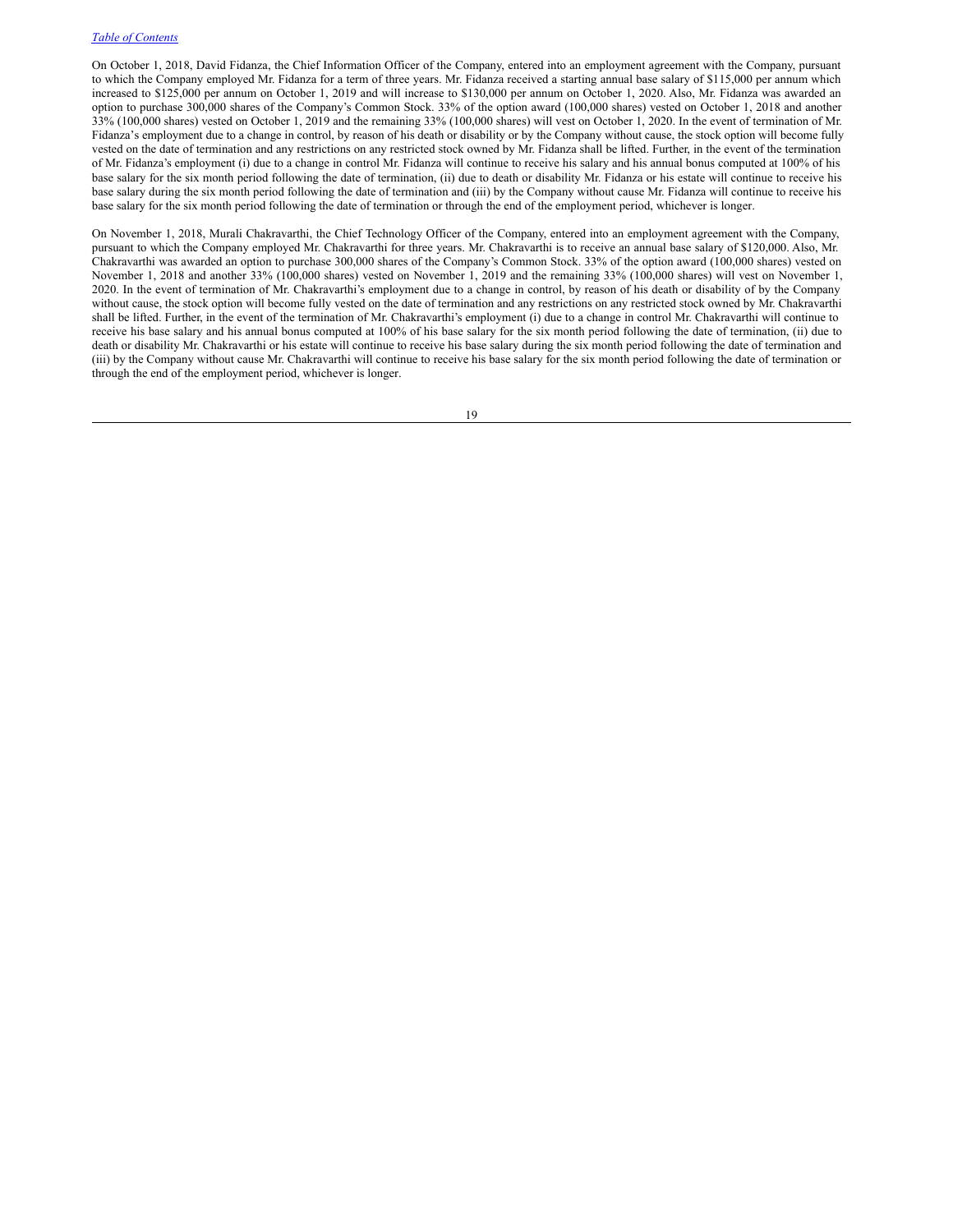### <span id="page-19-0"></span>*Proposal No. 2* **RATIFICATION OF APPOINTMENT OF INDEPENDENT REGISTERED PUBLIC ACCOUNTING FIRM FOR 2020**

Our Audit Committee appointed the firm of Cherry Bekaert LLP ("Cherry Bekaert") as the independent registered public accounting firm to audit our financial statements for the fiscal year ended December 31, 2019. Cherry Bekaert has audited our financial statements since 2017.

The aggregate Audit Fees billed by Cherry Bekaert for the annual audit of our financial statements and quarterly reviews of our financial statements included in our Forms 10-Q totaled \$84,550 and \$129,100 for 2019 and 2018, respectively. In addition, the Tax Fees billed by Cherry Bekaert for the preparation of our 2018 Corporate Income Tax return were \$4,500.

Our Audit Committee has adopted a policy that requires advance approval of all audit, audit-related and tax services and other services performed by the independent auditor. The policy provides for pre-approval by our Audit Committee of specifically defined audit and non-audit services. Unless the specific service has been previously pre-approved with respect to that year, our Audit Committee must approve the permitted service before the independent auditor is engaged to perform it. Our Audit Committee has delegated to the Chair of the Audit Committee authority to approve permitted services costing up to \$10,000 provided that the Chair reports any decisions to the Audit Committee at its next scheduled meeting.

If the stockholders do not ratify this appointment, our Audit Committee will reconsider whether to retain Cherry Bekaert, but may ultimately decide to retain them. Any decision to retain Cherry Bekaert or another independent registered public accounting firm will be made by the Audit Committee and will not be resubmitted to stockholders. In addition, even if stockholders ratify the appointment of Cherry Bekaert, the Audit Committee retains the right to appoint a different independent registered public accounting firm for fiscal 2020 if it determines that it would be in the Company's best interests.

### Our Board and Audit Committee unanimously recommend that stockholders vote FOR the ratification of the appointment of Cherry Bekaert.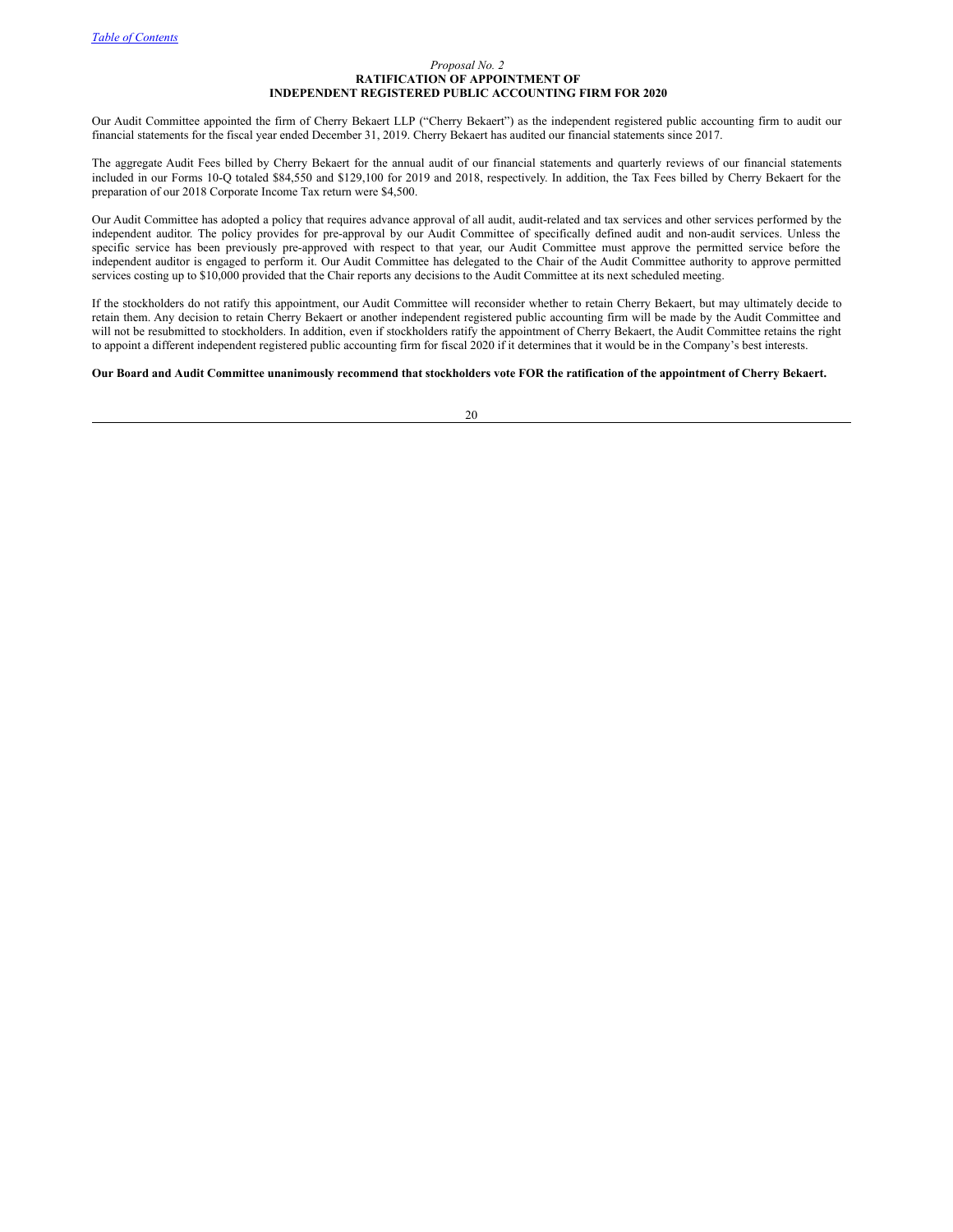### <span id="page-20-0"></span>**AUDIT COMMITTEE REPORT**

The Audit Committee of our Board of Directors (the "Audit Committee") reviewed and discussed the consolidated financial statements of the Company that are set forth in Item 8 of our Annual Report on Form 10-K for the year ended December 31, 2019 with our management and with Cherry Bekaert LLP, our independent registered public accounting firm.

Our Audit Committee discussed with Cherry Bekaert LLP the matters required to be discussed by Statement on Auditing Standard No.1301, Communications with Audit Committees, as amended, which includes, among other items, matters relating to the conduct of an audit of our financial statements and the adequacy of internal controls.

Our Audit Committee received the written disclosures and the letter from Cherry Bekaert LLP required by Rule 3256 of the Public Company Accounting Oversight Board, Communications Concerning Independence, and discussed with Cherry Bekaert LLP that firm's independence from the Company. The Committee concluded that the provision by Cherry Bekaert LLP of non-audit services, including the filing of the Corporate income tax return, to the Company is compatible with its independence.

Based on the review and discussions with our management and with Cherry Bekaert LLP, referred to above, our Audit Committee recommended to our Board that we publish the consolidated financial statements of the Company for the year ended December 31, 2019 in our Annual Report on Form 10-K for the year ended December 31, 2019.

April 27, 2020

**The Audit Committee**

Robert A. DeSanti – Chair John Schneller

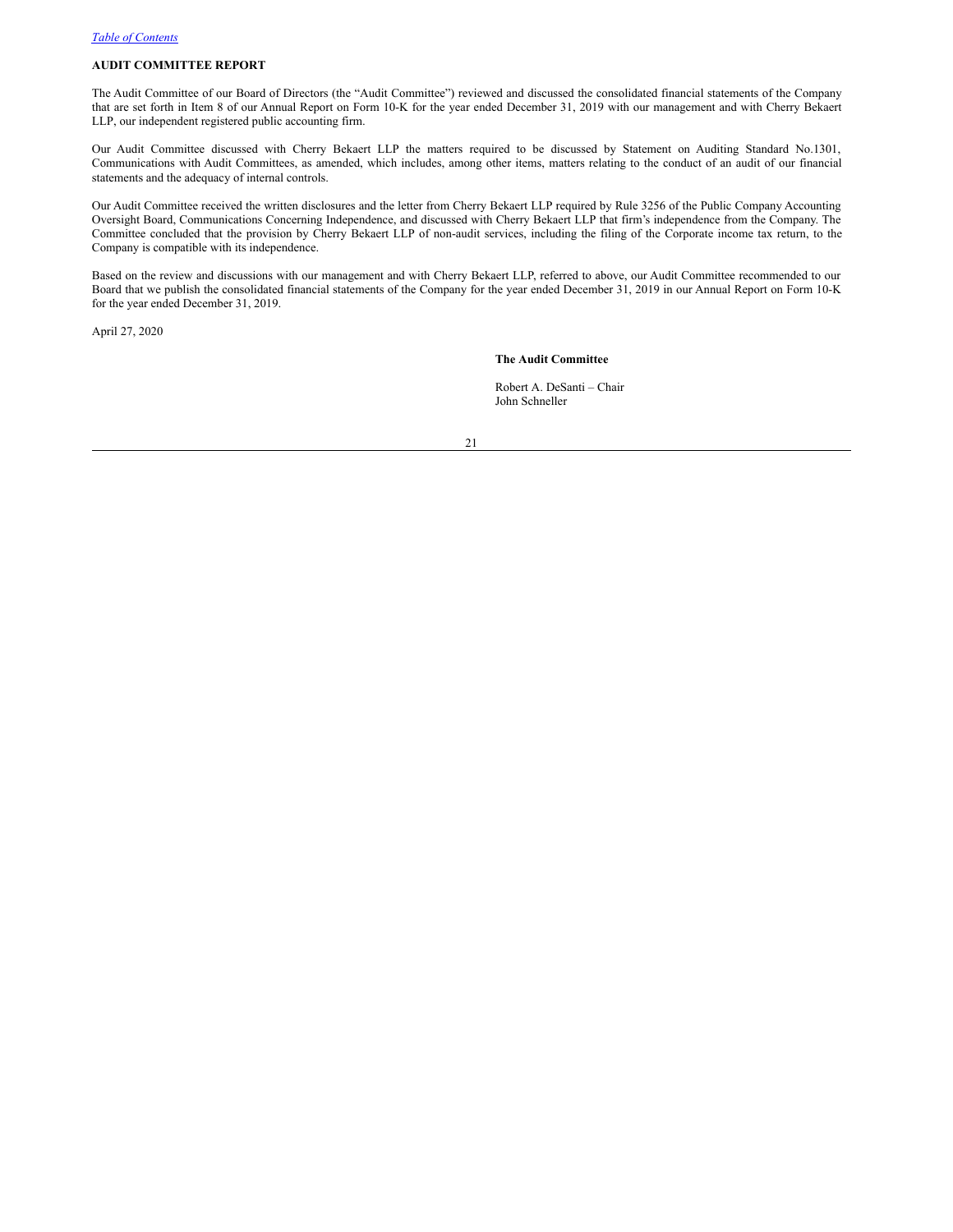## *CERTAIN RELATIONSHIPS*

Effective October 29, 2013, the Company entered into a revolving line of credit agreement in the amount of \$250,000 which was increased to \$500,000 on March 12, 2014 and \$750,000 on September 9, 2014. The line of credit was reduced to \$500,000 in May 2016 leaving \$2,000 availability as of December 31, 2018. The line of credit was collateralized by of the all assets of the Company and a guarantee by Jerry D Smith, and who owned approximately 21% of the shares of common stock and common stock equivalents of the Company as of December 31, 2018, and is the father of JD Smith, Chairman of the Company's Board of Directors. The line carried interest at the Wall Street Journal Prime rate + 1.0% with a floor rate of 6.5% (6.5% at December 31, 2018). Interest was payable monthly and all outstanding principal and interest was due on July 15, 2019. In August 2019 the counterparty to the line of credit agreement sold its interest in the line of credit to a limited liability company (the "LLC") of which at least one stockholder of the Company was a member. In September 2019 the amount owing to the LLC was paid in full and the Company was released of all of its obligations under the line of credit.

#### *Related-Party Transactions*

Our policies and procedures regarding transactions with related persons are set forth in writing in our Code of Ethics, as supplemented by our Code of Conduct, which requires that our Audit Committee must review and approve any "related party" transaction, as defined in Item 404(a) of Regulation S-K, before it is consummated. The Audit Committee of our Board is responsible for reviewing such policies and procedures pursuant to its charter, which states that the Audit Committee will "review and approve related-party transactions submitted by management after management's evaluation of the terms of such transaction."

### *SECTION 16(a) BENEFICIAL OWNERSHIP REPORTING COMPLIANCE*

Section 16(a) of the Exchange Act requires our directors and officers, and persons who own more than 10% of a registered class of our equity securities, to file with the SEC initial reports of ownership and reports of changes in ownership of any of our equity securities. Based solely upon a review of copies of such reports furnished to the Company and written representations as to transactions consummated by the Company's executive officers, directors and 10% stockholders, we believe that, during 2019, the filing requirements under Section 16(a) of the Exchange Act were satisfied, with the exception of (i) eight Form 4's each reporting one transaction not reported on a timely basis by Mr. DeSanti, (ii) eight Form 4's each reporting one transaction not reported on a timely basis by Mr. Stellinga, (iii) one Form 4 reporting one transaction not reported on a timely basis by Mr. McDermott, (iv) one Form 4 reporting one transaction not reported on a timely basis by Mr. Fidanza, and (v) two Form 4's each reporting one transaction reported one day late for each of Messrs. Smith and Fortenbaugh due to an administrative oversight**.**

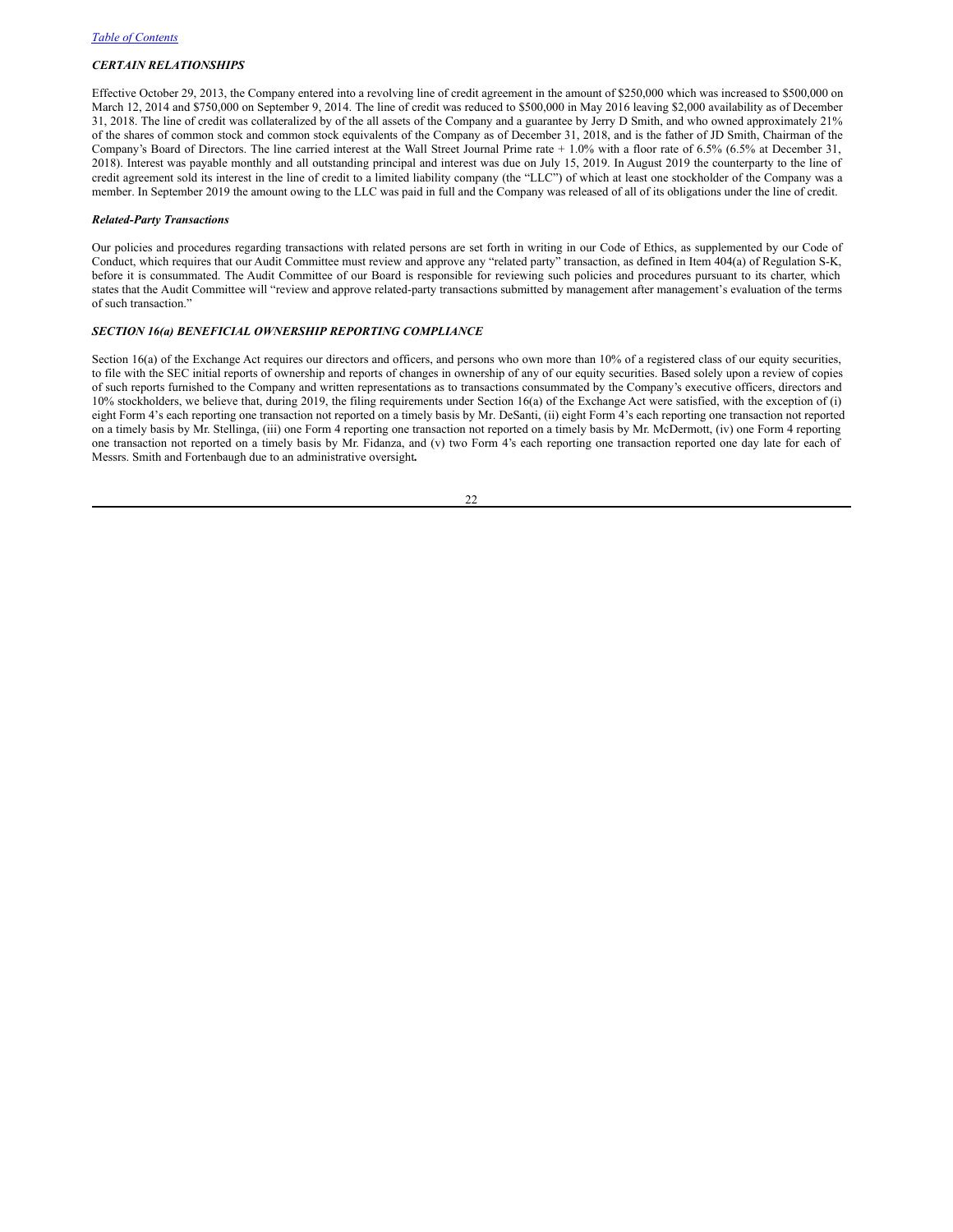#### <span id="page-22-0"></span>*Proposal No. 3*

### **APPROVAL OF AN AMENDMENT AND RESTATEMENT OF THE COMPANY'S AMENDED AND RESTATED 2016 LONG-TERM INCENTIVE PLAN**

Subject to stockholder approval, our Board of Directors has approved an amendment and restatement of the Company's Amended and Restated 2016 Long-Term Incentive Plan (the "Plan"). The principal changes included in the amended and restated Plan are:

- An increase in the number of shares of our common stock for which awards may be granted under the amended and restated Plan by 2,500,000 so that the aggregate number of shares issuable under the amended and restated Plan since the Plan's inception is equal to 5,000,000; and
- Certain additional revisions to the Plan, which are discussed below.

The proposed amended and restated Plan is set forth as Appendix A to this Proxy Statement. The discussion of the amended and restated Plan that follows is intended to provide only a summary of the principal features of the Plan and is in all respects qualified by, and subject to, the actual terms and provisions of the attached amended and restated Plan.

If our stockholders approve the amended and restated Plan, awards granted effective on or after August 28, 2020 will be governed by the terms of the amended and restated Plan. Awards previously granted under the Plan will continue to be governed by the applicable terms of the Plan and award agreements, and the Compensation Committee will administer such awards in accordance with the Plan, without giving effect to the amendments made pursuant to the amended and restated Plan. If our stockholders do not approve the amended and restated Plan, the changes described below and the increase in shares available for issuance under the amended and restated Plan will not be given effect, and the Plan will remain in effect according to its terms.

### *INCREASE OF SHARES AVAILABLE FOR AWARD*

As of December 31, 2019, the number of shares available for which awards could be granted under the Plan was 72,000 shares. Subsequent to December 31, 2019, and prior to April 27, 2020, zero shares of restricted common stock in the aggregate were forfeited.

As of April 27, 2020, 72,000 shares were available for awards granted under the Plan.

Our Board of Directors believes that this amount is not sufficient for future grants in light of our compensation structure and strategy. If this Proposal 3 is approved by our stockholders at the Annual Meeting, the maximum aggregate number of shares for which awards may be granted under the amended and restated Plan (since inception of the Plan) will not exceed 5,000,000, subject to certain adjustments as provided in the amended and restated Plan. As further described below, awards made under the Plan and awards which are made under the amended and restated Plan, which are forfeited, terminated, surrendered, cancelled or have expired, will be disregarded for purposes of this limit.

When deciding on the number of shares to be available for awards under the amended and restated Plan, our Compensation Committee considered a number of factors, including the Company's compensation structure and strategy, the number of shares currently available under the Plan, our past share usage, the number of shares needed for future grants, and input from our stockholders.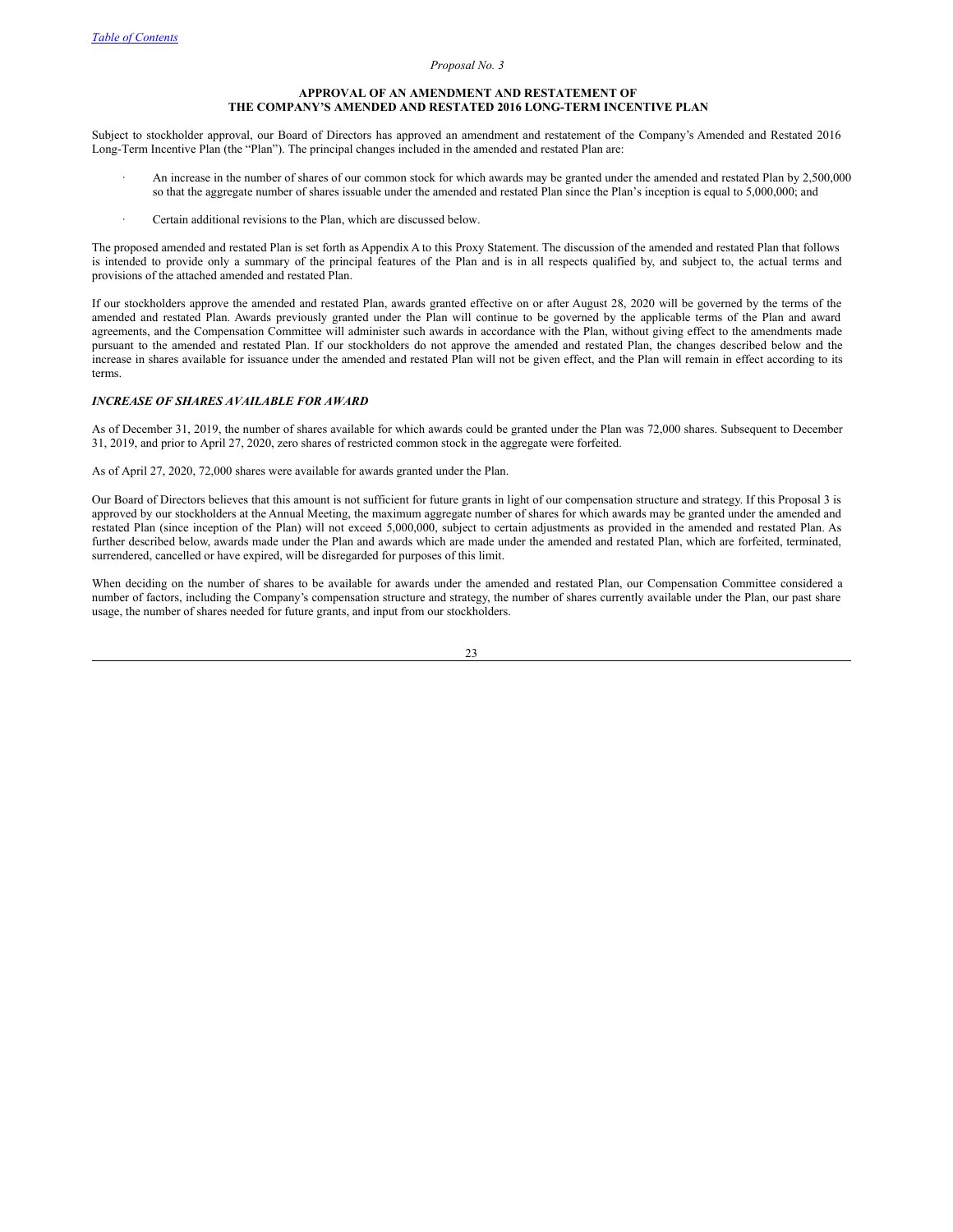### *GOVERNANCE ASPECTS OF THE AMENDED AND RESTATED PLAN*

The amended and restated Plan includes several provisions that promote good governance. These features include the following:

- · Options and shares of restricted common stock may not be granted with exercise prices lower than the market value of the underlying stock at the time of grant.
- The Compensation Committee is not permitted to reprice options and SARs (defined below) without stockholder approval.
- There is no "evergreen" feature, rather, stockholder approval is required to increase the number of shares available for grant under the plan.
- Shares are not recycled.
- Tax gross-ups are not provided.
- There is a limit on the maximum number of shares that may be subject to awards granted under the amended and restated Plan during any calendar year to any non-employee director equal to 150,000 shares (subject to adjustment), and a limit on the maximum number of shares that may be subject to awards granted under the amended and restated Plan during any calendar year to any other participant equal to 500,000 shares (subject to adjustment). In the case of awards that may be settled in cash, the maximum amount that may be paid to any participant during any calendar year is the greater of the fair market value of 500,000 shares (subject to adjustment) on the date of grant or the date of settlement of the award.
- There is a one-year minimum vesting period for all awards granted under the amended and restated Plan, so that at the time of grant, the terms of awards granted under the Plan must provide for a vesting period of not less than one year, except in the event of a participant's death or disability, or in the event of a change in control. Awards covering up to 5% of the shares subject to the share reserve under the amended and restated Plan as of the effective date of the amended and restated Plan may be granted without regard to this minimum vesting requirement.
- · Dividends on restricted stock awards and dividend equivalents granted with respect to deferred stock and other awards may vest and be paid only if and to the extent that the related restricted stock awards, deferred stock or other awards vest and become payable.
- The grant of dividend equivalents in connection with stock options and SARs is expressly prohibited.
- The term of stock options granted under the amended and restated Plan is expressly limited to ten years from the date of grant.

In addition, the changes to the amended and restated Plan will, subject to stockholder approval of the amended and restated Plan:

- Explicitly limit the transfer of awards to certain parties and trusts related to the participant.
- · Require that in order for a change of control to occur in connection with a complete liquidation of the Company, such liquidation must be fully consummated.
- · Reflect changes to Section 162(m) of the Internal Revenue Code of 1986, as amended (the "Code") made by the Tax Cuts and Jobs Act enacted in December 2017. Specifically, the Tax Cuts and Jobs Act generally eliminated the performance-based compensation exception under Section 162(m) of the Code. The amended and restated Plan continues to provide for the grant of performance-based awards and continues to include per participant limits on the number of shares that may be subject to awards granted annually. However, the amended and restated Plan does not include certain procedural requirements that were necessary for performance-based awards to satisfy the performance-based compensation exception under Section 162(m) of the Code.
- Make other administrative changes.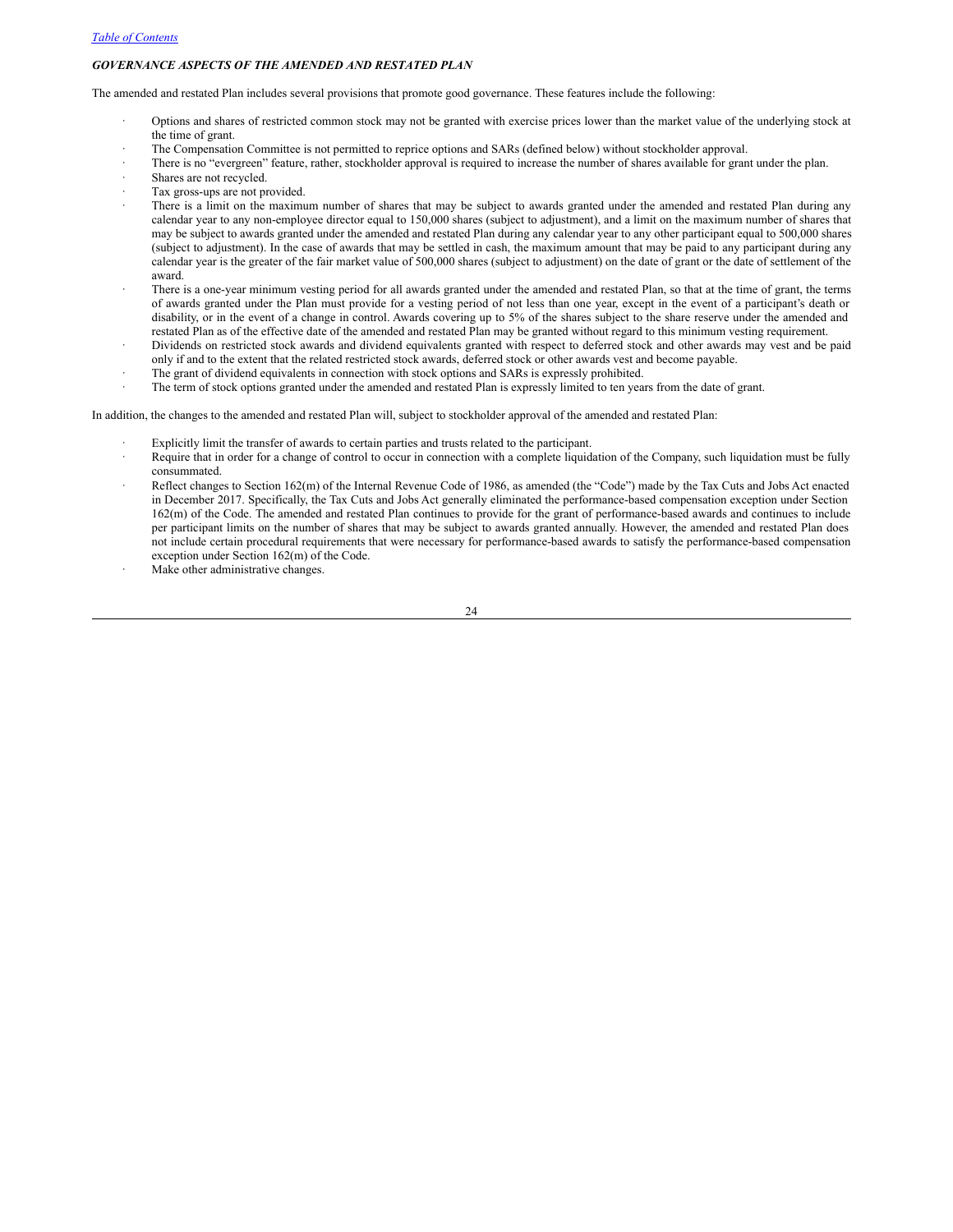### *PURPOSE OF THE AMENDED AND RESTATED PLAN*

The purpose of the amended and restated Plan is to provide a means to attract, retain, motivate and reward selected directors, officers, employees, consultants and certain service providers of the Company and its affiliates and to increase their ownership interests in the Company. Such directors, officers and employees as well as persons who provide consulting or other services to the Company or its affiliates deemed by the Compensation Committee to be of substantial value to the Company or its affiliates are eligible to be granted awards under the amended and restated Plan. Persons who have been offered employment by or have agreed to become a director of the Company or its affiliates, and persons employed by any entity that the Compensation Committee reasonably expects to become a subsidiary of the Company are also eligible to be granted awards under the amended and restated Plan. As of the date of this Proxy Statement, three non-employee directors, three officers, approximately twenty employees and no consultants are eligible to participate in the Plan.

### *LIMITS UNDER THE AMENDED AND RESTATED PLAN*

As noted above, subject to stockholder approval, the amended and restated Plan will limit the aggregate number of shares of stock for which awards may be granted under the amended and restated Plan (including awards granted under the Plan since its inception) to 5,000,000, subject to certain adjustments as provided in the amended and restated Plan.

Awards granted under the Plan and awards granted under the amended and restated Plan, which are forfeited, terminated, surrendered, cancelled or have expired, will be disregarded for purposes of this limit. Shares of stock will not again be available for award if such shares are surrendered or withheld as payment either of the exercise price of an option or of withholding taxes in respect of the exercise, settlement or payment of, or the lapse of restrictions with respect to, any award. Shares purchased in the open market with proceeds from option exercises shall not be available for award. Awards settled solely in cash shall not reduce the number of shares of stock available for issuance under the amended and restated Plan.

During any calendar year, no participant may be granted awards that may be settled by delivery of more than 500,000 shares of stock, subject to certain adjustments as provided in the amended and restated Plan. With respect to awards that may be settled in cash (in whole or in part), no participant may be paid during any calendar year cash amounts relating to such awards that exceed the greater of the fair market value of 500,000 shares (subject to certain adjustments as provided in the amended and restated Plan) at the date of grant or the date of settlement of the award. In addition, during any calendar year, no participant who is a non-employee director may be granted awards that may be settled by delivery of more than 150,000 shares of stock in the aggregate, subject to certain adjustments as provided in the amended and restated Plan.

# *ADMINISTRATION OF THE PLAN; AMENDMENT AND TERMINATION*

Unless otherwise determined by our Board of Directors, our Compensation Committee administers the amended and restated Plan and has the authority to:

- Select persons to whom awards may be granted;
- Determine the type or types of awards to be granted to each such person;
- Determine the terms and conditions of awards (including, any exercise price, grant price or purchase price, any restriction or condition, any schedule for lapse of restrictions or conditions relating to transferability or forfeiture, vesting, exercisability or settlement of an award, and performance conditions relating to an award);
- · Accelerate vesting of any award in connection with a participant's death, retirement, disability or involuntary termination of employment or service, in the event of a change in control or a corporate transaction or event, or in other circumstances as the Compensation Committee deems appropriate;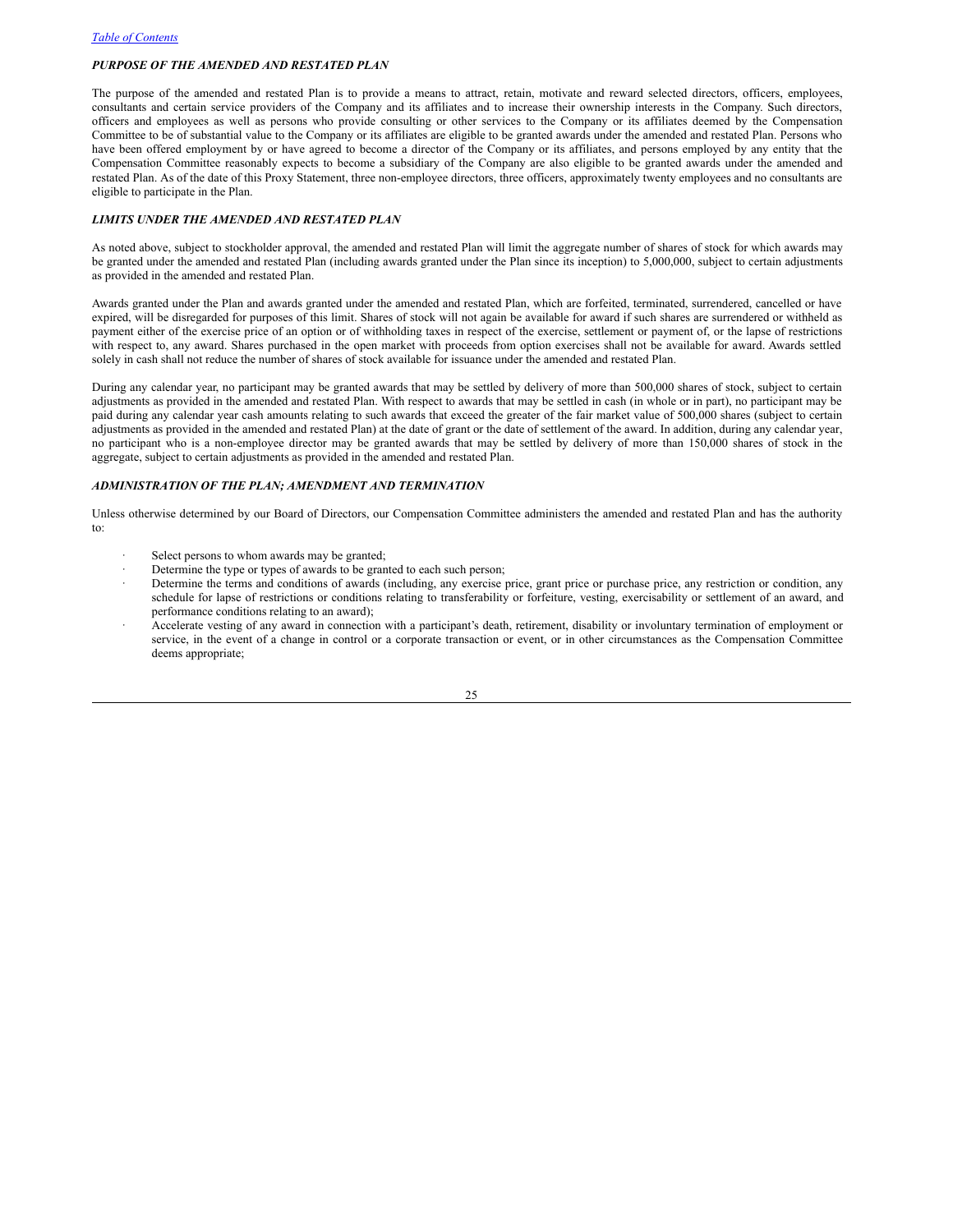- Determine whether, to what extent and under what circumstances an award may be settled, or the exercise price of an award may be paid in cash, stock, other awards, or other property, or an award may be canceled, forfeited or surrendered;
- · Determine whether, to what extent and under what circumstances cash, stock, other awards or other property payable with respect to an award will be deferred either automatically, at the election of the Compensation Committee or at the election of the participant, consistent with Section 409A of the Code;
- Determine the restrictions, if any, to which stock received upon exercise or settlement of award shall be subject and condition the delivery of such stock upon the execution by the participant of any agreement providing for such restrictions;
- Prescribe the form of each award agreement;
- Adopt, amend, suspend, waive and rescind such rules and regulations and appoint such agents as the Compensation Committee may deem advisable to administer the amended and restated Plan;
- · Correct any defect or supply any omission or reconcile any inconsistency in the amended and restated Plan and to interpret the amended and restated Plan and any award, rules and regulations, award agreement or other instrument thereunder; and
- Make all other decisions as may be required under the terms of the amended and restated Plan or as the Compensation Committee may deem necessary or advisable for the administration of the amended and restated Plan.

Any action of the Compensation Committee with respect to the amended and restated Plan is final, conclusive and binding on all persons. Our Board will perform the functions of the Compensation Committee for purposes of granting awards to directors who serve on the Compensation Committee.

Unless the Board determines otherwise, the committee administering the amended and restated Plan shall be comprised of solely not less than two members who each qualify as (i) a "Non-Employee Director" within the meaning of Rule 16b-3(b)(3) of the Exchange Act and (ii) an "independent director," as determined in accordance with the independence standards established by the OTC.

The amended and restated Plan may be amended, altered, suspended, discontinued, or terminated by our Board without stockholder approval unless such approval is required by law or regulation or under the rules of any stock exchange or automated quotation system on which our common stock is then listed or quoted. Stockholder approval will not be deemed to be required under laws or regulations that condition favorable tax treatment on such approval, although our Board may, in its discretion, seek stockholder approval in any circumstances in which it deems such approval advisable. No such action by our Board may materially impair the rights of a participant under any outstanding award.

The Compensation Committee may waive any conditions or rights under, or amend, alter, suspend, discontinue, or terminate, any award previously granted. However, subject to the adjustment provisions of the amended and restated Plan, no such action may materially impair a participant's rights without the participant's consent.

### *TYPES OF AWARDS*

Awards under the amended and restated Plan may take the form of:

- · Options to purchase shares of common stock, including incentive stock options ("ISOs"), non-qualified stock options or both;
- Restricted stock, consisting of shares that are subject to forfeiture based on the failure to satisfy employment-related restrictions;
- Deferred stock, representing the right to receive shares of stock in the future;
- Bonus stock and awards in lieu of cash compensation;
- Dividend equivalents, consisting of a right to receive cash, other awards, or other property equal in value to dividends paid with respect to a specified number of shares of common stock; or
- Other awards not otherwise provided for, denominated or payable in, or based upon or related to the common stock and factors which may influence the value of common stock.

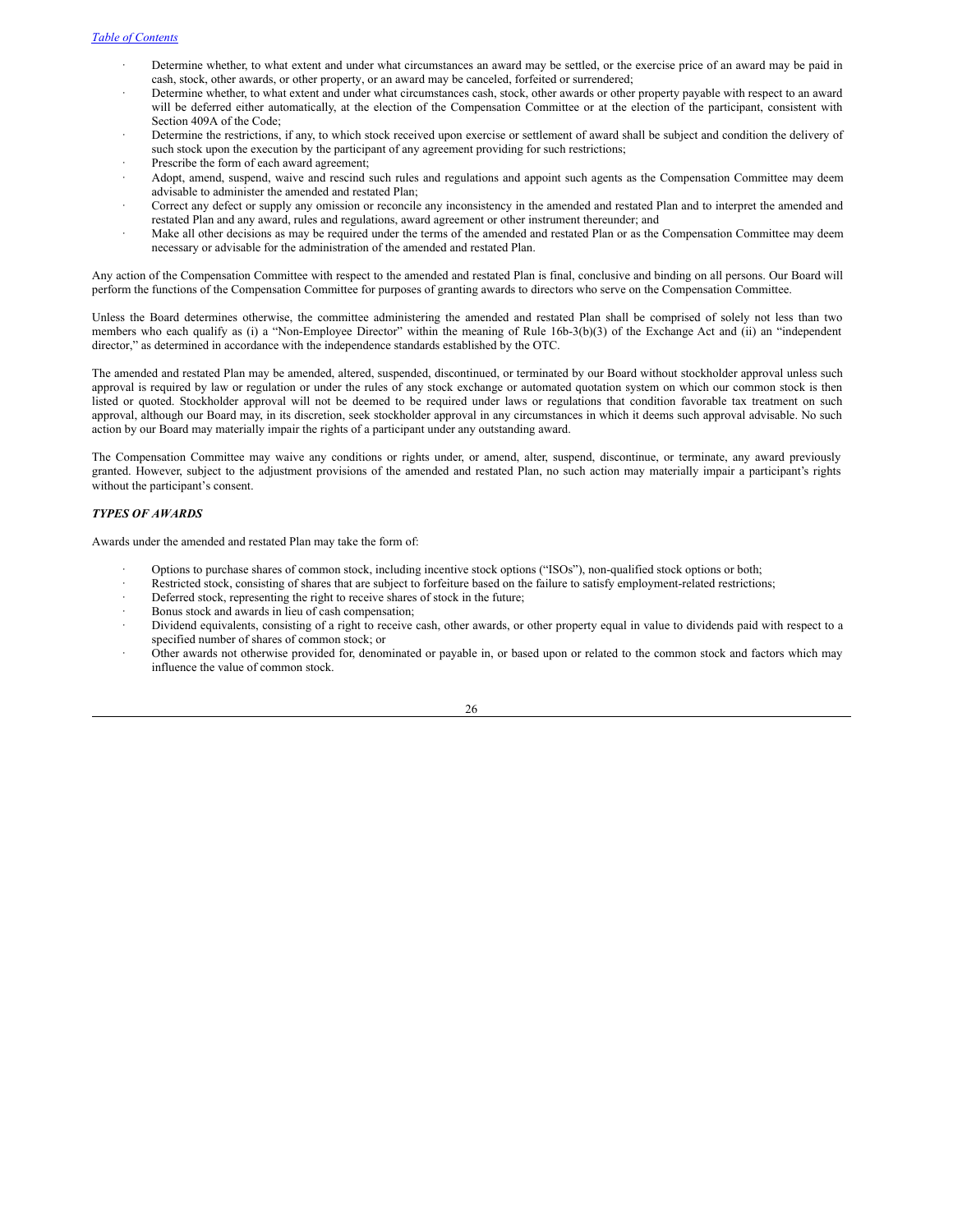Awards granted under the amended and restated Plan are generally not assignable or transferable except by the laws of descent and distribution; however, the Plan provides that awards and rights (other than ISOs in tandem therewith) may be transferred during a participant's lifetime to the participant's spouse, children or grandchildren (including adopted and step children or grandchildren), parents, grandparents, and siblings, as permitted by the Compensation Committee. In addition, the same awards and rights may also be transferred to a trust for the benefit of the participant or a family member listed in the previous sentence; to a partnership, limited liability company, or corporation that is wholly owned by one or more of the family members listed in the previous sentence; or to a charitable organization. Such transfers, if any, are conditioned on the requirement that the permitted assignee be bound by and subject to the terms of the Plan and any applicable award agreement, and that the participant remain bound by the terms and conditions of the Plan.

#### *Options*

The Compensation Committee is authorized to grant options to purchase stock. The Compensation Committee will determine the exercise price per share of stock purchasable under an option, the time and method of exercise, and the period during which options shall be exercisable following the termination of the participant's employment or service relationship with the Company. The exercise price may not be less than 100% of the fair market value of such stock on the grant date of the option, and the term of options may not be more than ten years from the date of grant. The Compensation Committee determines the method by which the exercise price may be paid and the form of such payment, which may include cash, stock, other awards, or other property, to the extent permitted by the terms of the amended and restated Plan. The Compensation Committee may grant options that would afford the participant with favorable treatment under the applicable tax laws, including, but not limited to ISOs. ISOs may only be granted to employees of the Company or parent or subsidiary corporation of the Company (as defined by Section 422 of the Code).

#### *Restricted Stock*

The Compensation Committee is authorized to grant restricted stock. Restricted stock shall be subject to restrictions on transferability and any other restrictions that the Compensation Committee may impose. Except as restricted by the amended and restated Plan or any award agreement related to the restricted stock, a participant granted restricted stock shall have all the rights of a stockholder.

Except as otherwise determined by the Compensation Committee, restricted stock shall be forfeited and reacquired by us upon termination of employment or service during the applicable restriction period; provided, however, that the Compensation Committee may provide by rule or regulation, in an award agreement or determine in any individual case, that restrictions or forfeiture conditions related to restricted stock will be waived in whole or in part in the event of termination resulting from specific causes. Dividends paid on restricted stock shall be either paid in cash or in shares of unrestricted stock having a fair market value equal to the amount of such dividends, or the payment of such dividends shall be deferred and/or the amount or value thereof automatically reinvested in additional restricted stock, other awards or other investment vehicles. However, dividends with respect to restricted stock shall vest and be paid only if and to the extent the underlying shares of restricted stock vest and are paid.

#### *Deferred Stock*

The Compensation Committee is authorized to grant units representing the right to receive stock at a future date. Such deferred stock shall be subject to restrictions that the Compensation Committee may impose. Except as otherwise determined by the Compensation Committee, upon termination of employment or service during the applicable deferral period or portion thereof to which forfeiture conditions apply, all deferred stock that is at the time subject to such forfeiture conditions shall be forfeited; provided, however, that the Compensation Committee may provide by rule or regulation or in an award agreement or determine in any individual case, that restrictions or forfeiture conditions related to deferred stock will be waived in whole or in part in the event of termination resulting from specific causes.

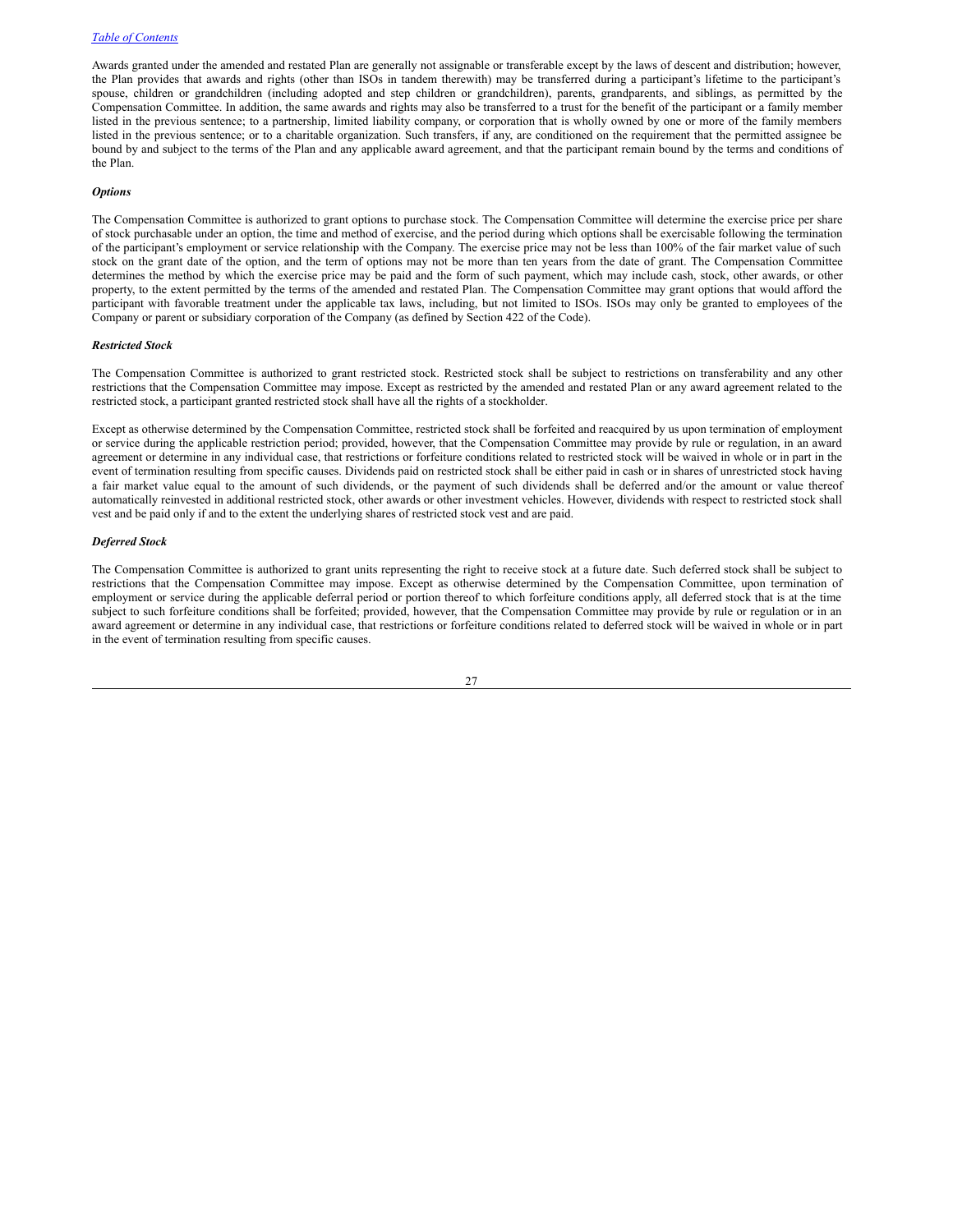### *Bonus Stock and Awards in Lieu of Cash Obligations*

The Compensation Committee is authorized to grant stock as a bonus, or to grant stock or other awards in lieu of our obligations to pay cash under other plans or compensatory arrangements.

#### *Dividend Equivalents*

The Compensation Committee is authorized to grant awards entitling the participant to receive cash, stock, other awards, or other property equal in value to dividends paid with respect to a specified number of shares of stock ("Dividend Equivalents"). Dividend Equivalents may be awarded on a free standing basis or in connection with another award; provided that, Dividend Equivalents may not accrue or be paid with respect to shares subject to stock options. The Compensation Committee may provide that Dividend Equivalents shall be paid or distributed when accrued or shall be deemed to have been reinvested in additional stock, awards or other investment vehicles, and subject to any restrictions on transferability and risks of forfeiture, as the Compensation Committee may specify. However, Dividend Equivalents granted in connection with award shall vest and be paid only if and to the extent that the underlying shares subject to the award vest and are paid.

### *Other Stock-Based Awards*

Subject to applicable law and the terms of the amended and restated Plan, the Compensation Committee is authorized to grant such other awards that may be denominated or payable in, valued in whole or in part by reference to, or otherwise based on, or related to, stock and factors that may influence the value of the stock, as deemed by the Compensation Committee to be consistent with the purposes of the amended and restated Plan, including, without limitation, convertible or exchangeable debt securities, other rights convertible or exchangeable into stock, purchase rights for stock, awards with value and payment contingent upon performance of the Company or any other factors designated by the Compensation Committee and awards valued by reference to the book value of stock or the value of securities of or the performance of specified subsidiaries of the Company. The Compensation Committee shall determine the terms and conditions of such awards. Cash awards, as an element of, or supplement to any other award under the amended and restated Plan may be granted.

#### *Performance-Based Awards*

The Compensation Committee may, in its discretion, determine that an award granted to an employee will be contingent upon achievement of preestablished performance objectives in accordance with certain provisions of the amended and restated Plan ("Performance Awards"). The performance objectives for Performance Awards will consist of one or more business criteria and a targeted level or levels of performance with respect to such criteria, as specified by the Compensation Committee. The Compensation Committee may determine that Performance Awards will be granted, exercised, and/or settled upon achievement of any one performance objective or that two or more of the performance objectives must be achieved as a condition to grant, exercise, and/or settlement of such Performance Awards. Business criteria used by the Compensation Committee in establishing performance objectives for Performance Awards will be selected from among the following criteria, or any such other criteria determined by the Compensation Committee in its sole discretion, which in either case may be applied to the Company, on a consolidated basis, and/or for specified subsidiaries, divisions, or other business units of the Company (where the criteria are applicable):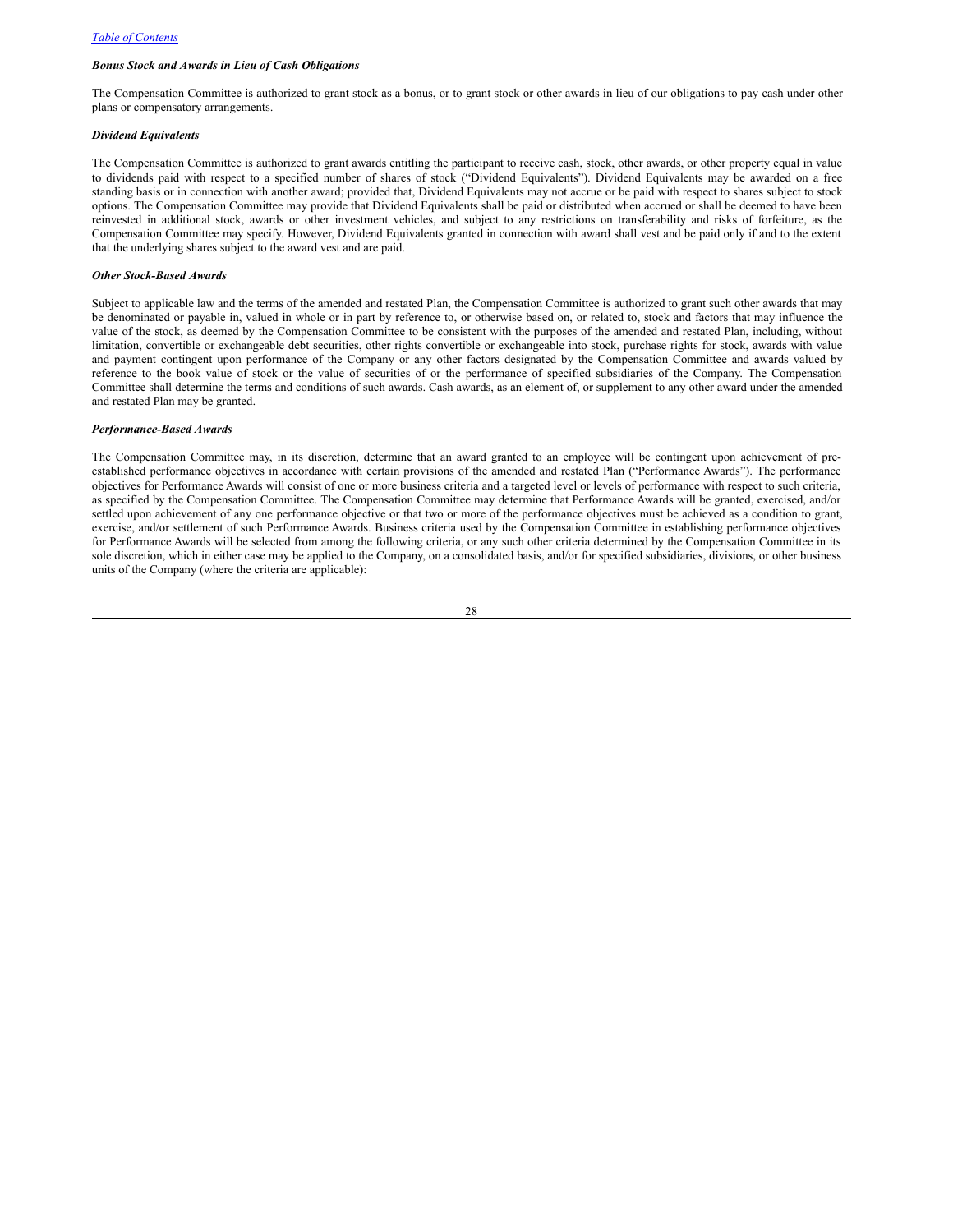- Return on capital;
- · Earnings or earnings per share (which earnings may include equity in earnings of investees, and may be determined without regard to interest, taxes, depreciation, and/or amortization);
- Cash flow provided by operations;
- Increase in stock price;
- Changes in annual revenues;
- Net sales;
- Total shareholder return;
- Inventory control measures;
- Internet sales, including as it relates to total or net sales; and/or
- · Strategic business criteria, consisting of one or more objectives based on meeting specified revenue; market penetration; geographic business expansion goals; cost
- targets; and goals relating to acquisitions or divestitures.

The levels of performance required with respect to business criteria may be expressed in absolute or relative levels. Performance objectives may differ for Performance Awards granted to different participants. The Compensation Committee will specify the weighting to be given to each performance objective for purposes of determining the final amount payable with respect to any Performance Award. Achievement of performance objectives will be measured over a performance period specified by the Compensation Committee.

The Compensation Committee may, in its discretion, reduce the amount of a payout otherwise to be made in connection with a Performance Award, but may not increase such amount, and the Compensation Committee may consider other performance criteria in exercising such discretion. The Compensation Committee will specify the circumstances in which Performance Awards will be paid or forfeited in the event of termination of employment by the participant prior to the end of a performance period or settlement of Performance Awards.

To the extent applicable, unless the Compensation Committee decides otherwise, the determination of achievement of performance objectives for Performance Awards will be made in accordance with U.S. generally accepted accounting principles ("GAAP") and a manner consistent with the methods used in the Company's audited financial statements. Unless the Compensation Committee decides otherwise, the determination of achievement of performance objectives for Performance Awards shall be made without regard to (i) changes in accounting methods, (ii) non-recurring acquisition expenses and restructuring charges; or (iii) other costs or charges associated with re-financings, write-downs, impairments, closures, consolidations, divestitures, strategic initiatives, and items associated with acquisitions, including but not limited to, earn-outs and bargain purchase gains. In setting the performance objectives, the Compensation Committee may provide for adjustments in respect of unusual or infrequently occurring items determined in accordance with applicable accounting standards, adjustments for equity compensation expenses, and such other adjustments as it deems appropriate. In calculating earnings or earnings per share, the Compensation Committee may provide that such calculation shall be made on the same basis as reflected in a release of the Company's earnings for a previously completed period as specified by the Compensation Committee.

#### *Minimum Vesting*

At the time of grant, the terms of awards granted under the amended and restated Plan will provide that the awards will not vest prior to the one-year anniversary of the date of grant, except as may be provided in the event of a participant's death or disability, or in the event of a change in control. However, awards covering up to 5% of the shares subject to the share reserve under the amended and restated Plan as of the effective date of the amended and restated Plan may be granted without regard to this minimum vesting requirement.

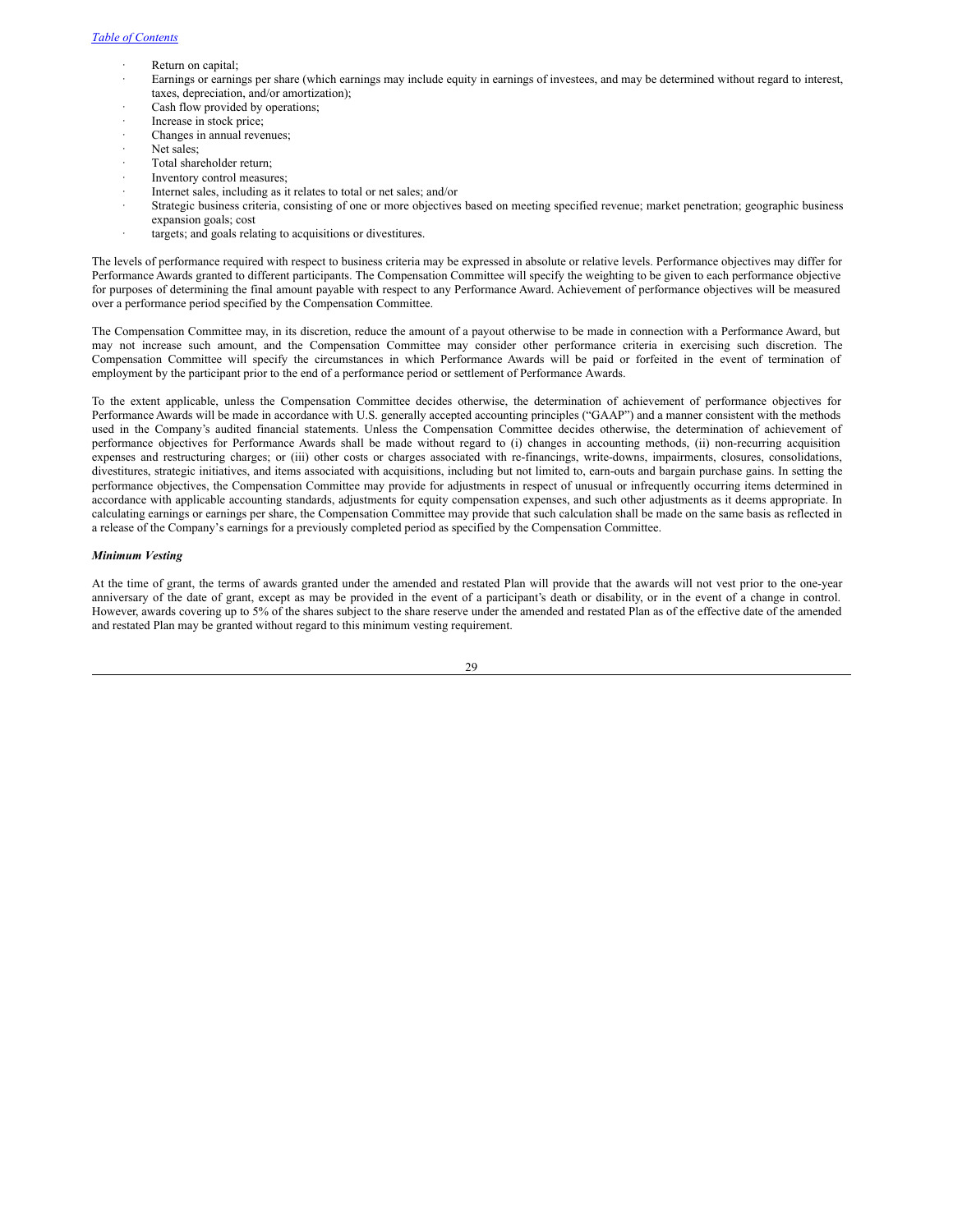### *Change in Control*

The amended and restated Plan includes a double trigger change in control provision. Notwithstanding anything in the amended and restated Plan to the contrary, the following provisions will apply on a change in control.

An award shall not vest upon the occurrence of a change in control and shall continue to the extent qualifying as a Replacement Award. A "Replacement Award" includes an outstanding award that continues upon and after the occurrence of a change in control and an award provided to a participant in replacement of an outstanding award in connection with a change in control satisfying the following conditions:

- It has a value at least equal to that of the replaced award;
- It relates to publicly traded equity securities of the Company or its successor in the change in control or another entity affiliated with the Company or its successor following the change in control;
- Its other terms and conditions are not less favorable to the participant than the terms and conditions of the replaced award; and
- · Upon an involuntary termination of employment or separation from service of a participant by the Company other than for cause (as defined in the amended and restated Plan), or a voluntary termination of employment or service by the participant for good reason (as defined in the amended and restated Plan to the extent applicable), occurring on or during the 24 months after the change in control, the Replacement Award, to the extent not vested and unrestricted as of such termination of employment or separation from service, shall become fully vested and (if applicable) exercisable and free of restrictions.

If a Replacement Award is not provided to a participant upon the occurrence of a change in control, or, except as otherwise determined by the Compensation Committee, if a change in control occurs following an involuntary termination of employment or separation from service of a participant by the Company other than for cause (and not due to disability), or a voluntary termination of employment or separation from service for good reason by the participant, occurring (i) at the request of a third party taking steps reasonably calculated to effect such change in control or (ii) otherwise in contemplation of and within 180 days before such change in control, then:

- Any and all options granted under the amended and restated Plan shall become immediately exercisable;
- · Any restrictions imposed on restricted stock shall lapse and the restricted stock shall become freely transferable, and all other awards shall become fully vested; and
- Except as otherwise provided in an award agreement, the payout opportunities attainable at target or, if greater, in the amount determined by the Compensation Committee to have been earned thereunder based on performance through the date of the change in control, under all outstanding awards of performance-based stock, cash awards and other awards shall be deemed to have been earned for the entire performance period(s) as of the effective date of the change in control. The vesting of all such earned awards shall be accelerated as of the effective date of the change in control, and in full settlement of such awards, there shall be paid out in cash, or in the discretion of the Compensation Committee, shares of stock with a fair market value equal to the amount of such cash.

For purposes of the amended and restated Plan, "Change in Control" shall mean:

- Any person becoming the beneficial owner of securities of the Company representing thirty percent (30%) or more of the combined voting power of the Company's then outstanding securities;
- · Individuals who serve on the Board immediately prior to the event, or whose election to the Board or nomination for election to the Board was approved by a vote of at least two-thirds of the directors who either serve on the Board immediately prior to the event, or whose election or nomination for election was previously so approved, ceasing for any reason to constitute a majority of the Board;
- · Consummation of a merger or consolidation of the Company or any subsidiary into any other corporation, other than a merger or consolidation that results in the holders of the voting securities of the Company outstanding immediately prior thereto holding immediately thereafter securities representing more than sixty percent (60%) of the combined voting power of the voting securities of the Company; or
- The stockholders of the Company approving a plan of complete liquidation of the Company or an agreement for the sale or disposition by the Company of all or substantially all of the Company's assets and such liquidation, sale or disposition is consummated.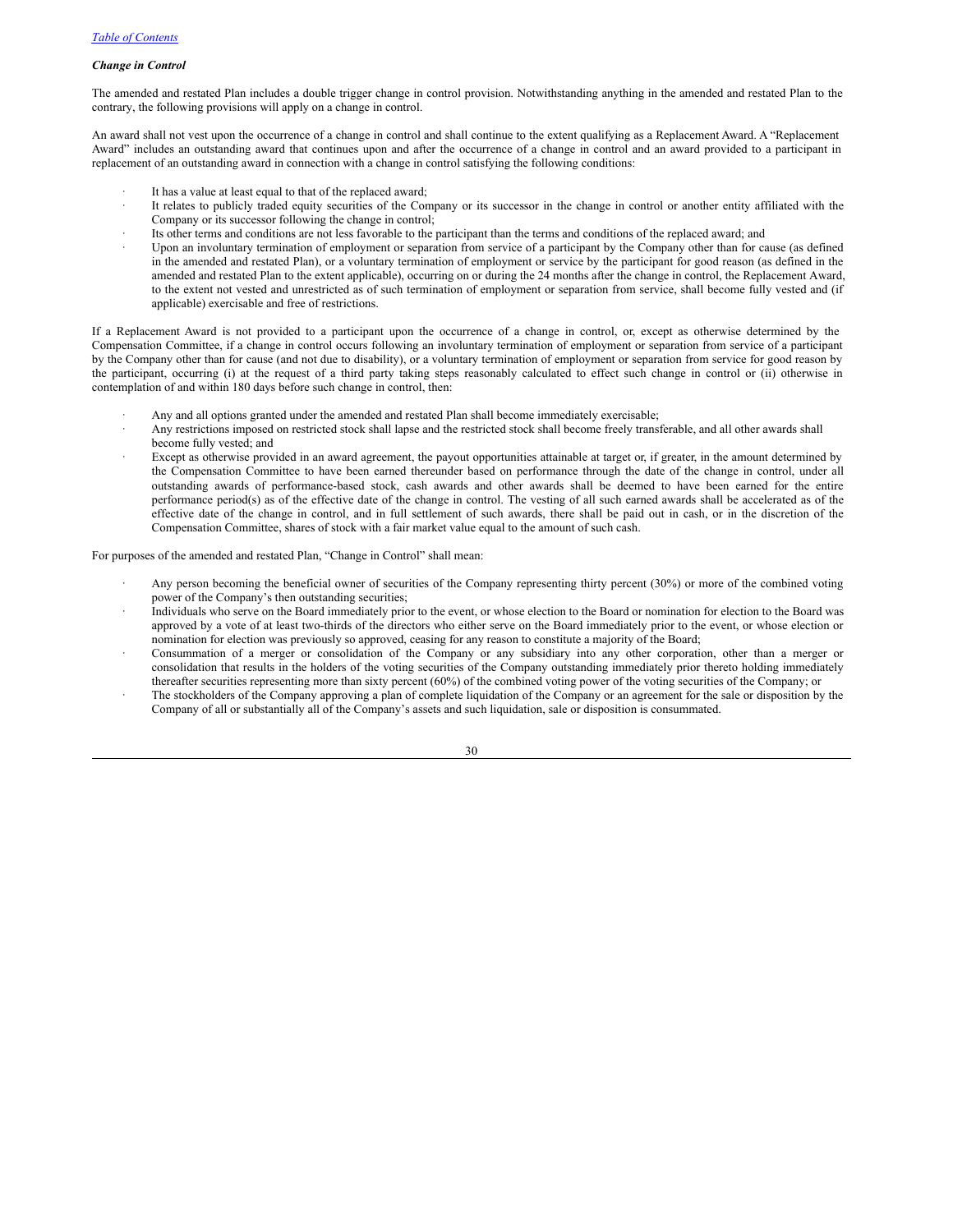### *Adjustments Due to Changes in the Company's Capital Structure*

If there is a recapitalization, reclassification, forward or reverse split, reorganization, merger, consolidation, spinoff, combination, repurchase or exchange of stock or other securities, stock dividend or other special, large and non-recurring dividend or distribution (whether in the form of cash, securities or other property), liquidation, dissolution, or any other extraordinary or unusual event affecting the Company's outstanding common stock as a class, then the Compensation Committee shall equitably adjust any or all of (i) the number and kind of shares of common stock reserved and available for awards under the amended and restated Plan, including shares reserved for ISOs and the number of shares which may be issued without regard to the minimum vesting requirements, (ii) the number and kind of shares of outstanding restricted stock or other outstanding awards in connection with which the shares have been issued, (iii) the number and kind of shares that may be issued in respect of other outstanding awards, (iv) the maximum number and kind of shares of stock for which any individual may receive awards in any year, and (v) the exercise price, grant price or purchase price relating to any award (or, if deemed appropriate, the Compensation Committee may make provision for a cash payment with respect to any outstanding award), to preclude, to the extent practicable, the enlargement or dilution of rights and benefits under the Plan and such outstanding awards. However, any fractional shares resulting from such adjustment shall be eliminated. The Compensation Committee is also authorized to make adjustments in the terms and conditions of, and the criteria included in, awards (including, without limitation, cancellation of unexercised or outstanding awards (to the extent permitted by the repricing provisions of the amended and restated Plan described below), or substitution of awards using stock of a successor or other entity) in recognition of unusual or nonrecurring events (including, without limitation, events described in the preceding sentence) affecting the Company, any parent or any subsidiary or the financial statements of the Company, any parent or any subsidiary, or in response to changes in applicable laws, regulations, or accounting principles.

## *Company Policies*

All awards made under the amended and restated Plan shall be subject to any applicable clawback or recoupment policies, share trading policies and other policies that may be implemented by the Board from time to time.

#### *Federal Tax Consequences*

The following is a brief description of the federal income tax consequences generally arising with respect to awards that may be granted under the amended and restated Plan. This discussion is intended for the information of stockholders considering how to vote and not as tax guidance to individuals who participate in the amended and restated Plan.

The grant of an option or SAR (including a stock-based award in the nature of a purchase right) will create no tax consequences for the participant or for us at the time of grant. A participant will not recognize taxable income upon exercising an ISO (except that the alternative minimum tax may apply), and we will receive no deduction at that time. Upon exercising an option other than an ISO (including a stock-based award in the nature of a purchase right), the participant must generally recognize ordinary income equal to the difference between the exercise price and fair market value of the freely transferable and nonforfeitable stock (or cash, as applicable) received. In each such case, we will generally be entitled to a deduction equal to the amount recognized as ordinary income by the participant.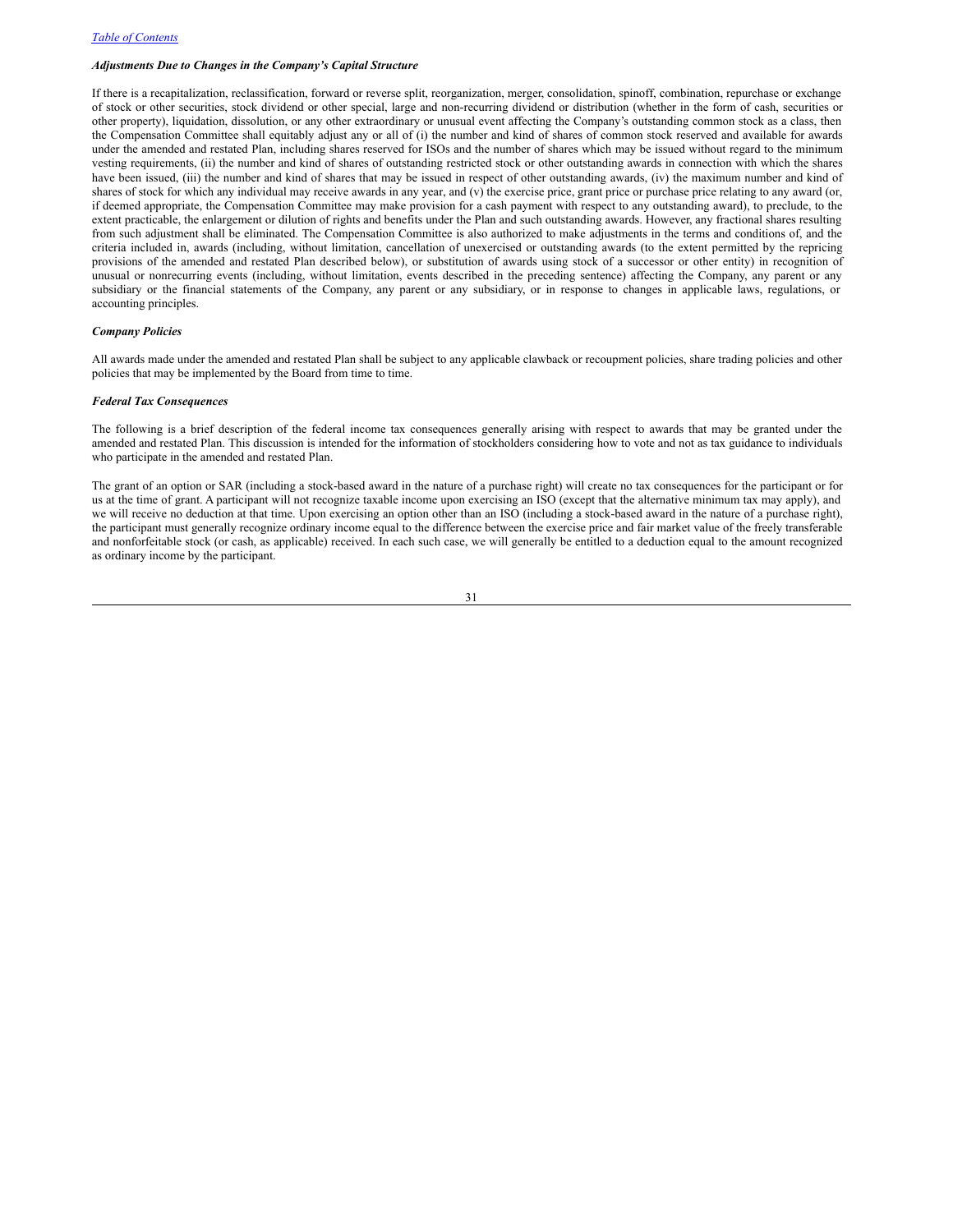A participant's disposition of shares acquired upon the exercise of an option, or other stock-based award in the nature of a purchase right generally will result in capital gain or loss measured by the difference between the sale price and the participant's tax basis in such shares (or the exercise price of the option in the case of shares acquired by exercise of an ISO and held for the applicable ISO holding periods). Generally, there will be no tax consequences to us in connection with a disposition of shares acquired upon exercise of an option or other award, except that we will generally be entitled to a deduction (and the participant will recognize ordinary income) if shares acquired upon exercise of an ISO are disposed of before the applicable ISO holding periods have been satisfied.

With respect to awards granted under the amended and restated Plan that may be settled either in cash or in stock or other property that is either not restricted as to transferability or not subject to a substantial risk of forfeiture (including payment in respect of deferred stock), the participant must generally recognize ordinary income equal to the cash or the fair market value of stock or other property received. We will generally be entitled to a deduction for the same amount. With respect to awards involving stock or other property that is restricted as to transferability and subject to a substantial risk of forfeiture, the participant must generally recognize ordinary income equal to the fair market value of the shares or other property received at the first time the shares or other property become transferable or not subject to a substantial risk of forfeiture, whichever occurs earlier. We will generally be entitled to a deduction in an amount equal to the ordinary income recognized by the participant. A participant may elect to be taxed at the time of receipt of shares or other property rather than upon lapse of restrictions on transferability or substantial risk of forfeiture, but if the participant subsequently forfeits such shares or property he will not be entitled to any tax deduction, including a capital loss, for the value of the shares or property on which he previously paid tax. Such election must be made and filed with the Internal Revenue Service within thirty days of the receipt of the shares or other property.

The Company's deductibility of awards granted under the amended and restated Plan will be limited by Section 162(m) of the Code, which generally disallows a public company's tax deduction for compensation to its NEOs in excess of \$1 million per year. Information with respect to securities authorized for issuance under the Company's equity compensation plan in effect as of December 31, 2019 can be found in Footnote 4 of the Company's Financial Statement for the year ended December 31, 2019 on Form 10-K, filed with the SEC on March 27, 2020.

### *New Plan Benefits under the Amended and Restated Plan*

Future benefits under the amended and restated Plan generally will be granted at the discretion of the Committee and are therefore not currently determinable.

### Our Board of Directors unanimously recommends that stockholders vote FOR approval of the amendment and restatement of the Amended and **Restated 2016 Long-Term Incentive Plan.**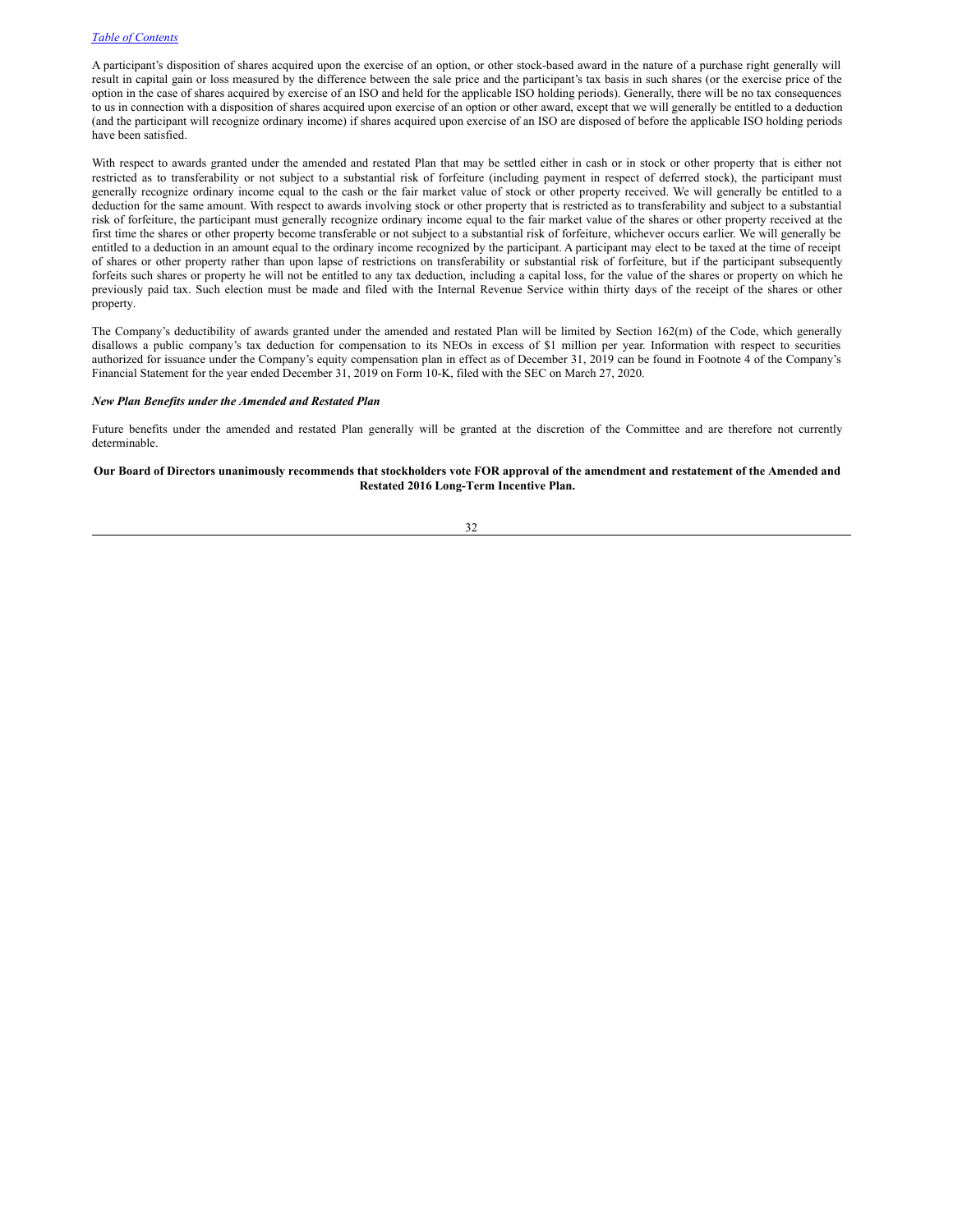### <span id="page-32-0"></span>*STOCKHOLDER PROPOSALS AND DIRECTOR NOMINATIONS*

### *Stockholder Proposals Submitted Pursuant to Rule 14a-8 of the Exchange Act*

To be considered for inclusion in next year's Proxy Statement and form of proxy pursuant to Rule 14a-8 of the Exchange Act, and acted upon at the 2021 Annual Meeting of Stockholders (the "2021 Annual Meeting"), stockholder proposals must be submitted in writing to the attention of our Secretary at our principal office, no later than May 31, 2021. In order to avoid controversy, stockholders should submit proposals by means (including electronic) that permit them to prove the date of delivery. Such proposals also need to comply with Rule 14a-8 of the Exchange Act and the interpretations thereof, and may be omitted from the Company's proxy materials for the 2021 Annual Meeting if such proposals are not in compliance with applicable requirements of the Exchange Act.

### *Director Nominations and Stockholder Proposals Not Submitted Pursuant to Rule 14a-8 of the Exchange Act*

Our Amended and Restated Bylaws also establish advance notice procedures with regard to stockholder proposals or director nominations that are not submitted for inclusion in the Proxy Statement. With respect to such stockholder proposals or director nominations, a stockholder's advance notice must be made in writing, must meet the requirements set forth in our Amended and Restated Bylaws and must be delivered to, or mailed by first class United States mail, postage prepaid, and received by, our Corporate Secretary at our principal office no earlier than April 30, 2021 and no later than the close of business on May 31, 2021. However, in the event the 2021 Annual Meeting is scheduled to be held on a date before July 30, 2021, or after September 27, 2021, then such advance notice must be received by us not later than the close of business on the later of (1) the ninetieth (90th) calendar day prior to the 2021 Annual Meeting and (2) the 10th calendar day following the day on which we first make public disclosure of the date of the 2021 Annual Meeting (or if that day is not a business day for the Company, on the next succeeding business day).

#### *General Requirements*

Each proposal submitted must be a proper subject for stockholder action at the meeting, and all proposals and nominations must be submitted to: Corporate Secretary, iCoreConnect, Inc., 13506 Summerport Village Parkway, # 160, Windermere, Florida 34786. The stockholder proponent must appear in person to present the proposal or nomination at the meeting or send a qualified representative to present such proposal or nomination. If a stockholder gives notice after the applicable deadlines or otherwise does not satisfy the relevant requirements of Rule 14a-8 of the Exchange Act or our Bylaws, the stockholder will not be permitted to present the proposal or nomination for a vote at the meeting.

### *Discretionary Authority Pursuant to Rule 14a-4(c) of the Exchange Act*

If a stockholder who wishes to present a proposal before the 2021 Annual Meeting outside of Rule 14a-8 of the Exchange Act fails to notify us by the required dates indicated above for the receipt of advance notices of stockholder proposals and proposed director nominations, the proxies that our Board solicits for the 2021 Annual Meeting will confer discretionary authority on the person named in the proxy to vote on the stockholder's proposal if it is properly brought before that meeting subject to compliance with Rule 14a-4(c) of the Exchange Act. If a stockholder makes timely notification, the proxies may still confer discretionary authority to the person named in the proxy under circumstances consistent with the Securities and Exchange Commission's proxy rules, including Rule 14a-4(c) of the Exchange Act.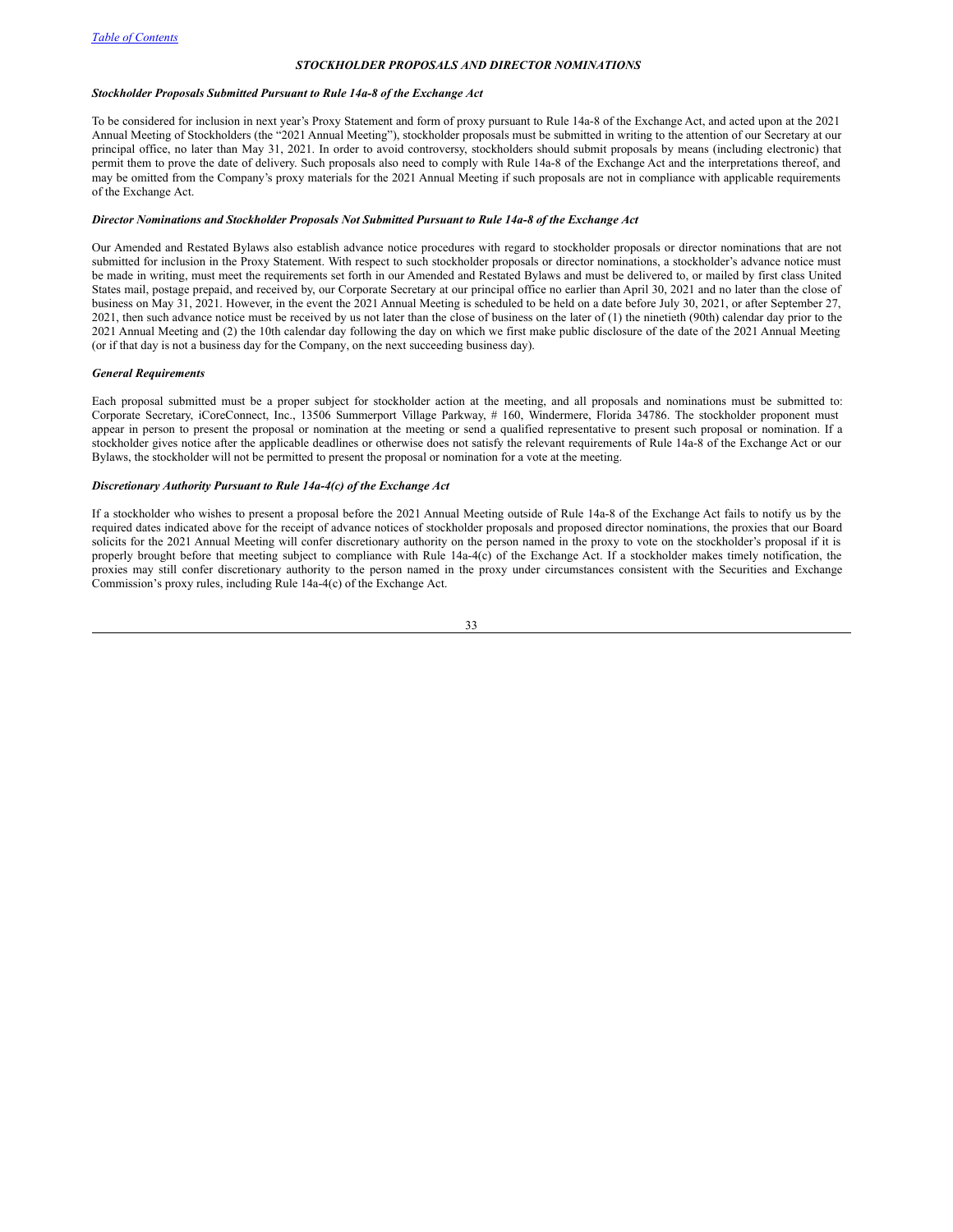### *HOUSEHOLDING OF MATERIALS*

We, in addition to some banks, brokers, and other nominee record holders participate in the practice of "householding" proxy statements and annual reports. This means that only one copy of our proxy statement or annual report is sent to multiple stockholders in the same household unless we or such bank, broker or other nominee holder have received contrary instructions from one or more of the stockholders. We will promptly deliver a separate copy of either document to any stockholder upon request by writing the Company at the following address: iCoreConnect, Inc., 13506 Summerport Village Parkway, # 160, Windermere, Florida 34786, Attention: Ms. Alyse Fidanza, Secretary; or by calling us at the following phone number: (888) 810-7706. Any stockholder who wants to receive separate copies of the annual report and proxy statement in the future, or who is currently receiving multiple copies and would like to receive only one copy for his or her household, should contact his or her bank, broker, or other nominee record holder, or contact us at the above address and phone number.

### *OTHER MATTERS*

Our management does not know of any matters other than those stated in this Proxy Statement which are to be presented for action at the Annual Meeting. If any other matters should properly come before the Annual Meeting, it is intended that proxies in the accompanying form will be voted on such other matters in accordance with the judgment of the persons voting such proxies, subject to compliance with Rule 14a-4(c) of the Exchange Act. Discretionary authority to vote on such matters is conferred by such proxies upon the persons voting them.

Our financial statements are included in our Annual Report for the fiscal year ended December 31, 2019.

Upon the written request of any person who on the record date was a record owner of our common stock, or who represents in good faith that he or she was on such date a beneficial owner of our common stock, we will send to such person, without charge, a copy of our Annual Report on Form 10-K for the fiscal year ended December 31, 2019, including financial statements and schedules, as filed with the SEC. Requests for this report should be directed to iCoreConnect, Inc., 13506 Summerport Village Parkway, # 160, Windermere, Florida 34786. Attention: Ms. Alyse Fidanza, Secretary.

By Order of our Board of Directors,

*/s/ Alyse Fidanza* Alyse Fidanza Secretary

Dated: July 1, 2020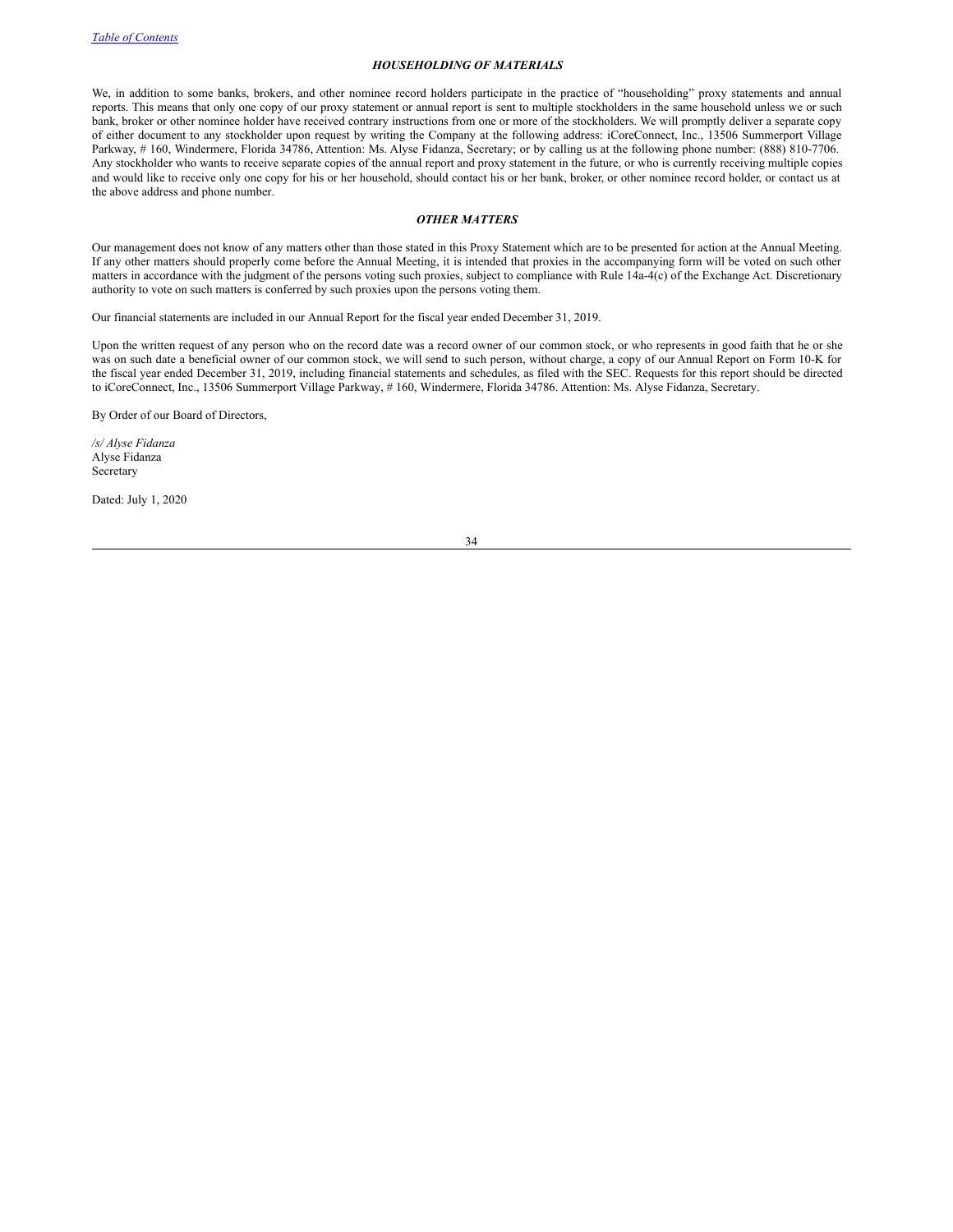### **AMENDED AND RESTATED 2016 LONG-TERM INCENTIVE PLAN (Amended and Restated as of August 28, 2020)**

- 1. Purpose. The purpose of this amended and restated 2016 Long-Term Incentive Plan (the "Plan") of iCoreConnect, Inc., a Nevada corporation (the "Company"), is to advance the interests of the Company and its stockholders by providing a means to attract, retain, motivate and reward directors, officers, employees and consultants of and service providers to the Company and its affiliates and to enable such persons to acquire or increase a proprietary interest in the Company, thereby promoting a closer identity of interests between such persons and the Company's stockholders. This amended and restated Plan will be effective as of August 28, 2020, subject to approval by the Company's stockholders (the "2020 Amendment Effective Date"). Changes made pursuant to this amendment and restatement shall apply to Awards (as defined below) granted on or after the 2020 Amendment Effective Date. Awards granted prior to the 2020 Amendment Effective Date shall continue to be governed by the applicable Award Agreements and the terms of the Plan without giving effect to changes made pursuant to this 2020 Plan restatement, and the Committee shall administer such Awards in accordance with the Plan without giving effect to changes made pursuant to this 2020 Plan restatement.
- 2. Definitions. The definitions of awards under the Plan, including Options, Restricted Stock, Deferred Stock, Stock granted as a bonus or in lieu of other awards, Dividend Equivalents and Other Stock-Based Awards are as set forth in Section 6 of the Plan. Such awards, together with any other right or interest granted to a Participant under the Plan, are termed "Awards." For purposes of the Plan, the following additional terms shall be defined as set forth below:
	- a) "Award Agreement" means any written agreement, contract, notice or other instrument or document evidencing an Award.
	- b) "Beneficiary" means the person, persons, trust or trusts which have been designated by a Participant in his or her most recent written beneficiary designation filed with the Committee to receive the benefits specified under the Plan upon such Participant's death or, if there is no designated Beneficiary or surviving designated Beneficiary, then the person, persons, trust or trusts entitled by will or the laws of descent and distribution to receive such benefits.
	- "Board" means the Board of Directors of the Company.
	- d) "Cause" shall have the meaning set forth in the applicable Award Agreement; provided that, if such Award Agreement does not include a definition of Cause, then (i) if there is an employment agreement or severance plan or agreement applicable to the Participant, Cause shall have the same definition as set forth in such plan or agreement; or (ii) if Cause is not defined in such plan or agreement or there is no such plan or agreement applicable to the Participant, then Cause shall mean: (i) Participant is convicted of a felony; (ii) Participant commits an act of fraud, willful misconduct or dishonesty in connection with Participant's employment or which results in material harm to the Company; or (iii) Participant commits a material violation of any law, rule, or regulation of any governmental authority.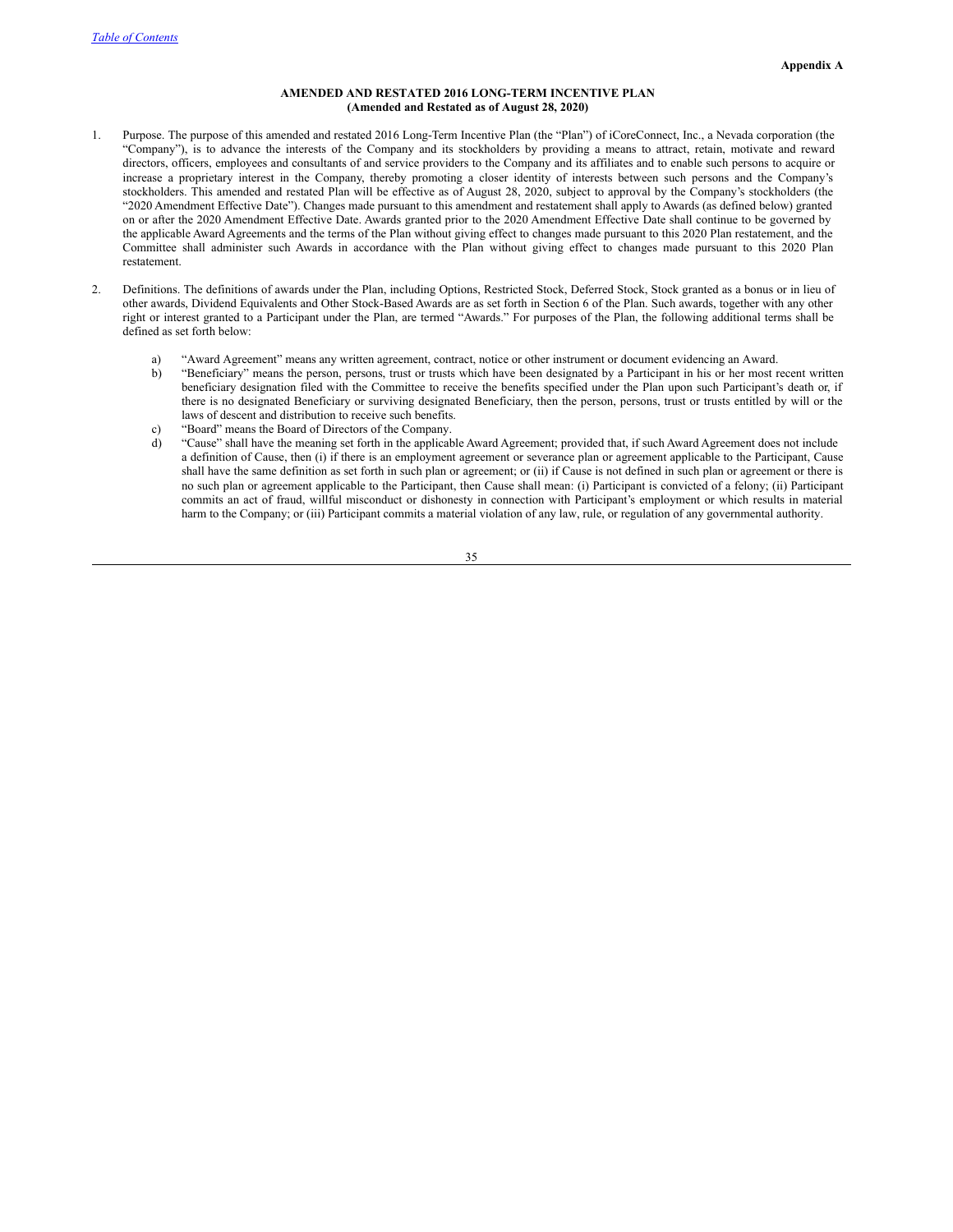- e) "Code" means the Internal Revenue Code of 1986, as amended from time to time. References to any provision of the Code shall be deemed to include regulations thereunder and successor provisions and regulations thereto.
- f) "Committee" means the committee appointed by the Board to administer the Plan, or if no committee is appointed, the Board. Unless otherwise determined by the Board, the Compensation Committee of the Board shall be the Committee. Unless the Board determines otherwise, the Committee shall be comprised of solely not less than two members who each qualify as (i) a "Non-Employee Director" within the meaning of Rule 16b-3(b)(3) and (ii) an "independent director," as determined in accordance with the independence standards established by the stock exchange on which the Stock is at the time primarily traded.
- g) "Exchange Act" means the Securities Exchange Act of 1934, as amended from time to time. References to any provision of the Exchange Act shall be deemed to include rules thereunder and successor provisions and rules thereto.
- h) "Fair Market Value" means, with respect to Stock, Awards, or other property, the fair market value of such Stock, Awards, or other property determined by such methods or procedures as shall be established from time to time by the Committee, provided, however, that if the Stock is listed on a national securities exchange or quoted in an interdealer quotation system, the Fair Market Value of such Stock on a given date shall be based upon the last sales price at the end of regular trading or, if unavailable, the average of the closing bid and asked prices per share of the Stock at the end of regular trading on such date (or, if there was no trading or quotation in the Stock on such date, on the next preceding date on which there was trading or quotation) as provided by one of such organizations.
- i) "Good Reason" shall have the meaning set forth in the applicable Award Agreement; provided that, if such Award Agreement does not include a definition of Good Reason, then (i) if there is an employment agreement applicable to the Participant, Good Reason shall have the meaning set forth in such agreement; or (ii) if Good Reason is not defined in such agreement or there is no such agreement applicable to the Participant, then Good Reason shall not apply to the Participant.
- j) "ISO" means any Option that is designated as an incentive stock option within the meaning of Section 422 of the Code, and qualifies as such.
- k) "Parent" means any "person" (within the meaning of Section 13(d)(3) or 14(d)(2) of the Exchange Act) that controls the Company, either directly or indirectly through one or more intermediaries.
- l) "Participant" means a person who, at a time when eligible under Section 5 hereof, has been granted an Award under the Plan.
- m) "Rule 16b-3" means Rule 16b-3, as from time to time in effect and applicable to the Plan and Participants, promulgated by the Securities and Exchange Commission under Section 16 of the Exchange Act.
- n) "Stock" means the Company's common stock, and such other securities as may be substituted for Stock pursuant to Section 4.
- o) "Subsidiary" means each entity that is controlled by the Company or a Parent, either directly or indirectly through one or more intermediaries.

### 3. Administration.

- a) Authority of the Committee. Except as otherwise provided below, the Plan shall be administered by the Committee. The Committee shall have full and final authority to take the following actions, in each case subject to and consistent with the provisions of the Plan:
	- i. to select persons to whom Awards may be granted;
	- ii. to determine the type or types of Awards to be granted to each such person;
	- iii. to determine the number of Awards to be granted, the number of shares of Stock to which an Award will relate, the terms and conditions of any Award granted under the Plan (including, but not limited to, any exercise price, grant price or purchase price, any restriction or condition (including, but not limited to, restrictive covenant obligations (such as confidentiality, noncompetition and non-solicitation covenants), and clawback or recoupment provisions), any schedule for lapse of restrictions or conditions relating to transferability or forfeiture, vesting, exercisability or settlement of an Award (subject to the limitations of Section 7(f)), performance conditions relating to an Award (including performance conditions relating to Awards not intended to be governed by Section 7(e)) and waivers and modifications thereof (subject to the limitations of Section 7(f)), based in each case on such considerations as the Committee shall determine), and all other matters to be determined in connection with an Award;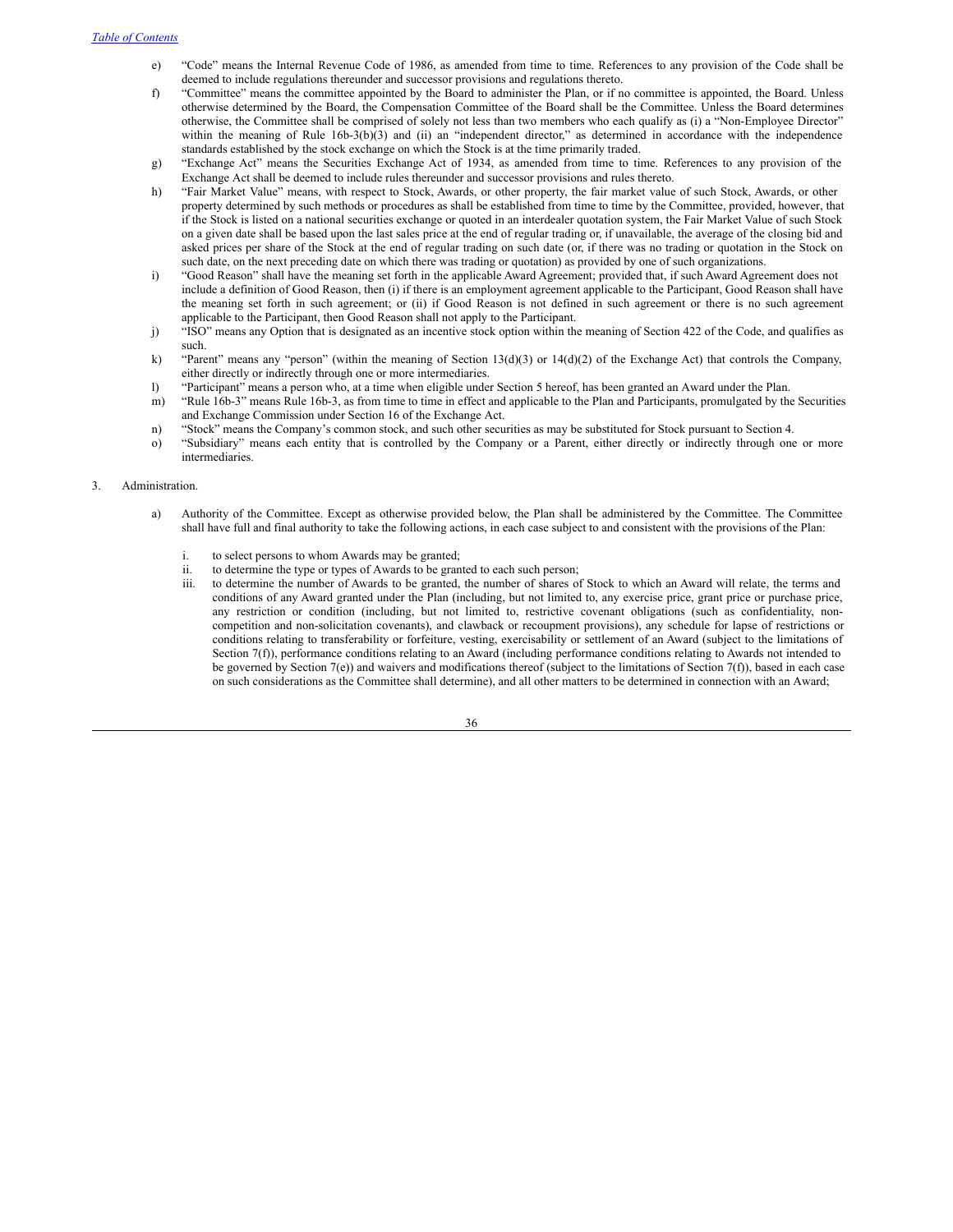- iv. to accelerate vesting of any Award in connection with a Participant's death, retirement, disability or involuntary termination of employment or service, in the event of a Change in Control or a corporate transaction or event described in Section 4(c), or in other circumstances as the Committee deems appropriate;
- v. to determine whether, to what extent and under what circumstances an Award may be settled, or the exercise price of an Award may be paid, in cash, Stock, other Awards, or other property, or an Award may be canceled, forfeited, or surrendered;
- vi. to determine whether, to what extent and under what circumstances cash, Stock, other Awards or other property payable with respect to an Award will be deferred either automatically, at the election of the Committee or at the election of the Participant, consistent with Section 409A of the Code;
- vii. to determine the restrictions, if any, to which Stock received upon exercise or settlement of an Award shall be subject (including lock-ups and other transfer restrictions) and condition the delivery of such Stock upon the execution by the Participant of any agreement providing for such restrictions;
- viii. to prescribe the form of each Award Agreement, which need not be identical for each Participant;
- ix. to adopt, amend, suspend, waive and rescind such rules and regulations and appoint such agents as the Committee may deem necessary or advisable to administer the Plan;
- x. to correct any defect or supply any omission or reconcile any inconsistency in the Plan and to construe and interpret the Plan and any Award, rules and regulations, Award Agreement or other instrument hereunder; and
- xi. to make all other decisions and determinations as may be required under the terms of the Plan or as the Committee may deem necessary or advisable for the administration of the Plan.

Other provisions of the Plan notwithstanding, (i) the Board shall perform the functions of the Committee for purposes of granting awards to directors who serve on the Committee and (ii) the Board may perform any function of the Committee under the Plan for any other purpose, including without limitation for the purpose of ensuring that transactions under the Plan by Participants who are then subject to Section 16 of the Exchange Act in respect of the Company are exempt under Rule 16b-3. In any case in which the Board is performing a function of the Committee under the Plan, each reference to the Committee herein shall be deemed to refer to the Board, except where the context otherwise requires.

b) Manner of Exercise of Committee Authority. Any action of the Committee with respect to the Plan shall be final, conclusive and binding on all persons, including the Company, its Parent and Subsidiaries, Participants, any person claiming any rights under the Plan from or through any Participant and stockholders, except to the extent the Committee may subsequently modify, or take further action not consistent with, its prior action. If not specified in the Plan, the time at which the Committee must or may make any determination shall be determined by the Committee, and any such determination may thereafter be modified by the Committee (subject to Section 9(f)). The express grant of any specific power to the Committee, and the taking of any action by the Committee, shall not be construed as limiting any power or authority of the Committee. The Committee may delegate to officers or managers of the Company, its Parent or Subsidiaries the authority, subject to such terms as the Committee shall determine, to perform such functions as the Committee may determine, to the extent permitted under applicable law.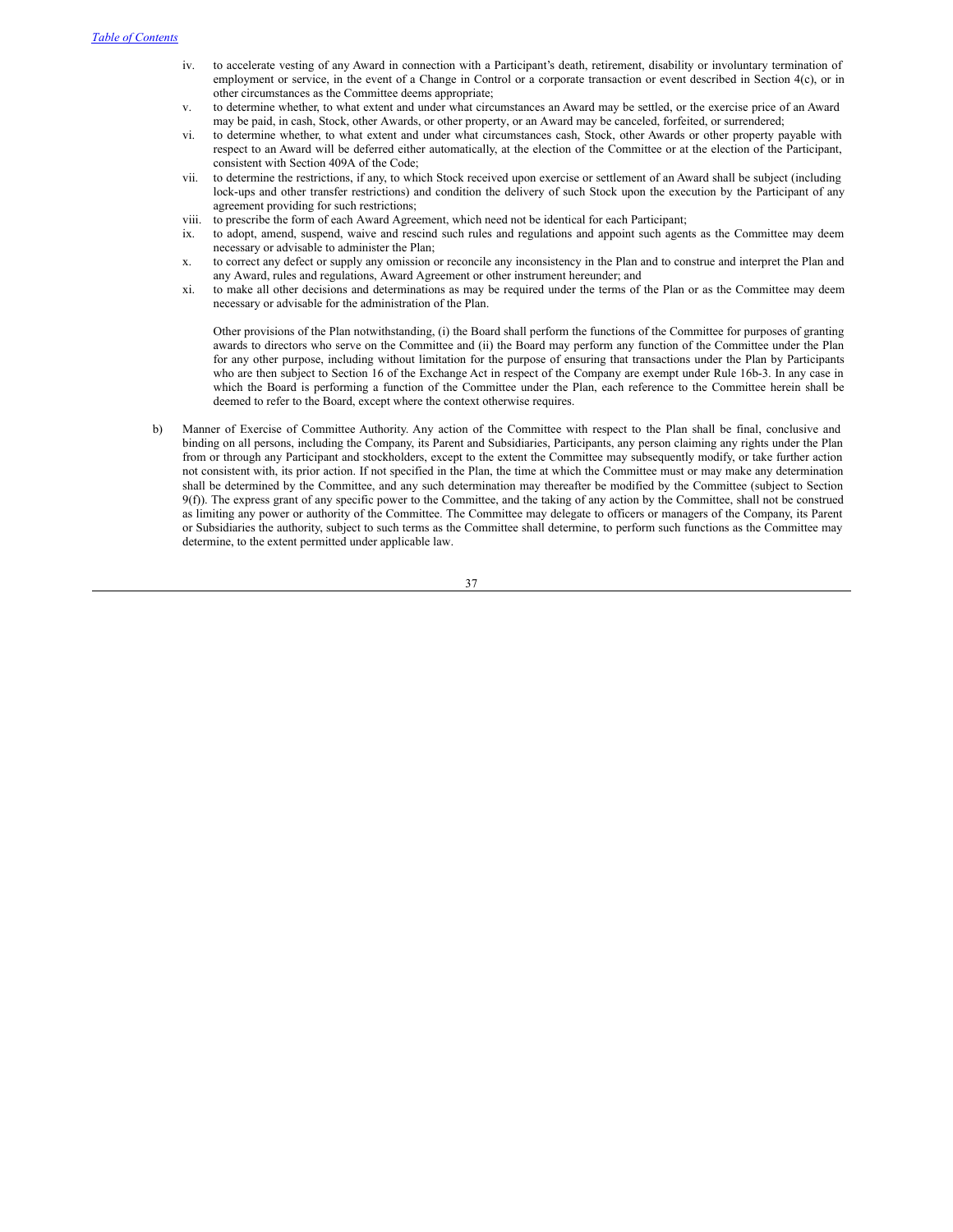- c) Limitation of Liability; Indemnification. Each member of the Committee shall be entitled to, in good faith, rely or act upon any report or other information furnished to him by any officer or other employee of the Company, its Parent or Subsidiaries, the Company's independent certified public accountants or any executive compensation consultant, legal counsel or other professional retained by the Company to assist in the administration of the Plan. No member of the Committee, or any officer or employee of the Company acting on behalf of the Committee, shall be personally liable for any action, determination or interpretation taken or made in good faith with respect to the Plan, and all members of the Committee and any officer or employee of the Company acting on its behalf shall, to the extent permitted by law, be fully indemnified and protected by the Company with respect to any such action, determination or interpretation.
- 4. Stock Subject to Plan.
	- a) Amount of Stock Reserved. Subject to Section 4(c), the aggregate number of shares of Stock for which Awards may be granted under this Plan (since its inception) shall not exceed 5,000,000. Awards made under this Plan which are forfeited (including a repurchase or cancellation of shares of Stock subject thereto by the Company in exchange for the price, if any, paid to the Company for such shares, or for their par value or other nominal value), terminated, surrendered, cancelled or have expired, shall be disregarded for purposes of the preceding sentence and shall not be considered as having been theretofore made subject to an Award. Shares of Stock shall not again be available for award if such shares are surrendered or withheld as payment either of the exercise price of an Option or of withholding taxes in respect of the exercise, settlement or payment of, or the lapse of restrictions with respect to, any Award. Shares purchased in the open market with proceeds from option exercises shall not be added to the pool of available shares. Awards settled solely in cash shall not reduce the number of shares of Stock available for issuance under the Plan. Any shares of Stock subject to an Option (or part thereof) that is cancelled upon exercise of a tandem Stock Appreciation Right when settled wholly or partially in shares shall to the extent of such settlement in shares be treated as if the Option itself had been exercised and such shares shall no longer be available for award. Any shares of Stock delivered pursuant to an Award may consist, in whole or in part, of authorized and unissued shares, treasury shares or shares acquired in the market on a Participant's behalf.
	- b) Annual Per-Participant Limitations. During any calendar year, no Participant may be granted Awards that may be settled by delivery of more than 500,000 shares of Stock, subject to adjustment as provided in Section 4(c). In addition, with respect to Awards that may be settled in cash (in whole or in part), no Participant may be paid during any calendar year cash amounts relating to such Awards that exceed the greater of the Fair Market Value of the number of shares of Stock set forth in the preceding sentence at the date of grant or the date of settlement of the Award. The preceding sentences set forth two separate limitations, so that Awards that may be settled solely by delivery of Stock will not operate to reduce the amount of cash-only Awards, and vice versa; nevertheless, Awards that may be settled in Stock or cash must not exceed either limitation. In addition to the foregoing limitations, the maximum number of shares of Stock that may be subject to Awards granted under the Plan during any calendar year to a Participant who is a non-employee director shall not exceed 150,000 shares of Stock in the aggregate, subject to adjustment as provided in Section 4(c).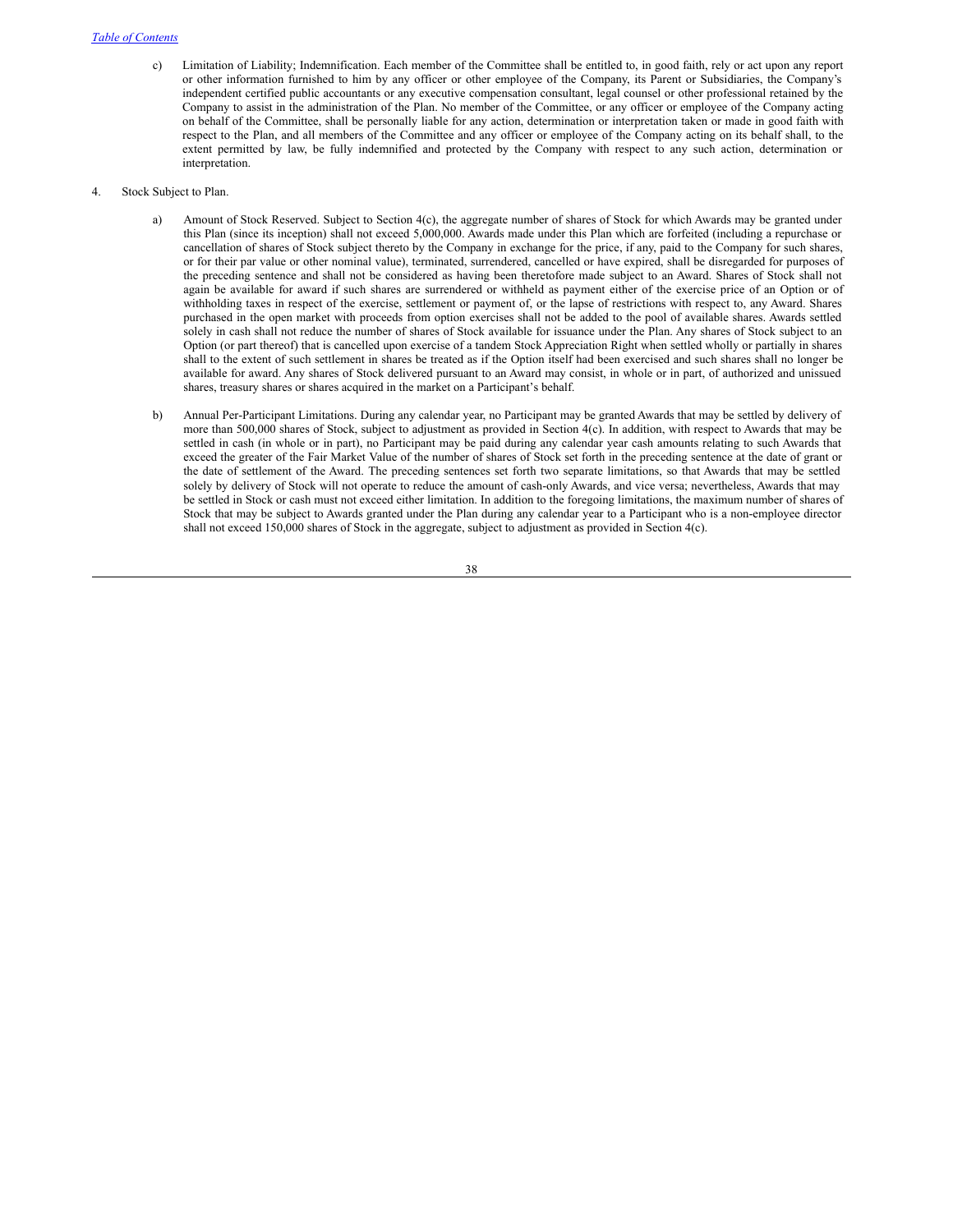c) Adjustments. In the event of any recapitalization, reclassification, forward or reverse split, reorganization, merger, consolidation, spinoff, combination, repurchase or exchange of Stock or other securities, Stock dividend or other special, large and non-recurring dividend or distribution (whether in the form of cash, securities or other property), liquidation, dissolution, or any other extraordinary or unusual event affecting the outstanding Stock as a class, then the Committee shall equitably adjust any or all of (i) the number and kind of shares of Stock reserved and available for Awards under Section 4(a) and 4(b), including shares reserved for ISOs and the number of shares which may be issued without regard to the vesting requirements set forth in Section 7(f), (ii) the number and kind of shares of outstanding Restricted Stock or shares subject to other outstanding Awards in connection with which the shares have been issued, (iii) the number and kind of shares that may be issued in respect of other outstanding Awards, (iv) the maximum number and kind of shares of Stock for which any individual may receive Awards in any year, and (v) the exercise price, grant price or purchase price relating to any Award (or, if deemed appropriate, the Committee may make provision for a cash payment with respect to any outstanding Award), to preclude, to the extent practicable, the enlargement or dilution of rights and benefits under the Plan and such outstanding Awards; provided, however, that any fractional shares resulting from such adjustment shall be eliminated. In addition, the Committee is authorized to make adjustments in the terms and conditions of, and the criteria included in, Awards (including, without limitation, cancellation of unexercised or outstanding Awards (to the extent permitted by Section 9(f)(ii)), or substitution of Awards using stock of a successor or other entity) in recognition of unusual or nonrecurring events (including, without limitation, events described in the preceding sentence) affecting the Company, its Parent or any Subsidiary or the financial statements of the Company, its Parent or any Subsidiary, or in response to changes in applicable laws, regulations, or accounting principles.

Any adjustments to outstanding Awards shall be consistent with Section 409A or 424 of the Code, to the extent applicable. Any adjustments determined by the Committee shall be final, binding and conclusive.

- 5. Eligibility. Directors, officers and employees of the Company or its Parent or any Subsidiary, and persons who provide consulting or other services to the Company, its Parent or any Subsidiary deemed by the Committee to be of substantial value to the Company or its Parent and Subsidiaries, are eligible to be granted Awards under the Plan. In addition, persons who have been offered employment by, or agreed to become a director of, the Company, its Parent or any Subsidiary, and persons employed by an entity that the Committee reasonably expects to become a Subsidiary of the Company, are eligible to be granted an Award under the Plan.
- 6. Specific Terms of Awards.
	- a) General. Awards may be granted on the terms and conditions set forth in this Section 6. In addition, the Committee may impose on any Award or the exercise thereof such additional terms and conditions, not inconsistent with the provisions of the Plan, as the Committee shall determine, including terms requiring forfeiture of Awards in the event of termination of employment or service of the Participant. Except as expressly provided by the Committee (including for purposes of complying with the requirements of the Delaware General Corporation Law relating to lawful consideration for the issuance of shares), no consideration other than services will be required as consideration for the grant (but not the exercise) of any Award.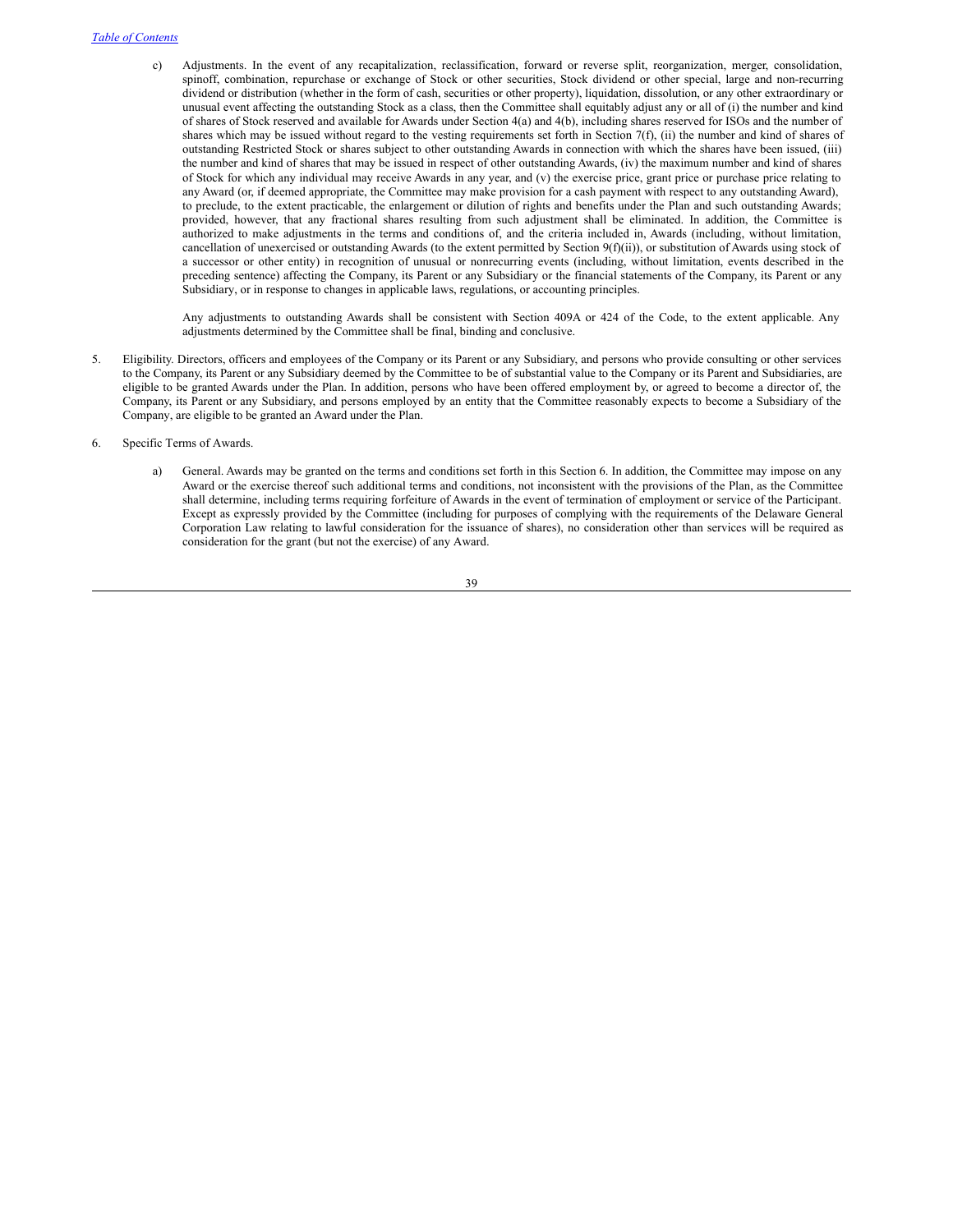- b) Options. The Committee is authorized to grant options to purchase Stock on the following terms and conditions ("Options"):
	- Exercise Price. The exercise price per share of Stock purchasable under an Option shall be determined by the Committee; provided, however, such exercise price may not be less than one hundred percent (100%) of the Fair Market Value of such Stock on the date of grant of such Option.
	- ii. Time and Method of Exercise. The Committee shall determine the time or times at which an Option may be exercised in whole or in part (subject to the limitations of Section 7(f)), the methods by which such exercise price may be paid or deemed to be paid, the form of such payment, including, without limitation, cash, Stock, other Awards or awards granted under other Company plans or other property (including notes or other contractual obligations of Participants to make payment on a deferred basis, such as through "cashless exercise" arrangements, to the extent permitted by applicable law), and the methods by which Stock will be delivered or deemed to be delivered to Participants.
	- iii. Termination of Employment or Service. The Committee shall determine the period, if any, during which Options shall be exercisable following a Participant's termination of his employment or service relationship with the Company, its Parent or any Subsidiary. For this purpose, unless otherwise determined by the Committee, any sale of a Subsidiary of the Company pursuant to which it ceases to be a Subsidiary of the Company shall be deemed to be a termination of employment or service by any Participant employed or retained by such Subsidiary. Unless otherwise determined by the Committee, (x) during any period that an Option is exercisable following termination of employment or service, it shall be exercisable only to the extent it was exercisable upon such termination of employment or service, and (y) if such termination of employment or service is for Cause, as determined in the discretion of the Committee, all Options held by the Participant shall immediately terminate.
	- Options Providing Favorable Tax Treatment. The Committee may grant Options that may afford a Participant with favorable treatment under the tax laws applicable to such Participant, including, but not limited to ISOs. If Stock acquired by exercise of an ISO is sold or otherwise disposed of within two years after the date of grant of the ISO or within one year after the transfer of such Stock to the Participant, the holder of the Stock immediately prior to the disposition shall promptly notify the Company in writing of the date and terms of the disposition and shall provide such other information regarding the disposition as the Company may reasonably require in order to secure any deduction then available against the Company's or any other corporation's taxable income. The Company may impose such procedures as it determines may be necessary to ensure that such notification is made. Each Option granted as an ISO shall be designated as such in the Award Agreement relating to such Option. ISOs may only be granted to individuals who are employees of the Company or any parent or subsidiary corporation of the Company (as defined by Section 422 of the Code).
- c) Restricted Stock. The Committee is authorized to grant Stock that is subject to restrictions based on continued employment on the following terms and conditions ("Restricted Stock"):
	- i. Grant and Restrictions. Restricted Stock shall be subject to such restrictions on transferability and other restrictions, if any, as the Committee may impose, which restrictions may lapse separately or in combination at such times, under such circumstances, in such installments, or otherwise, as the Committee may determine (subject to the limitations of Section 7(f)). Except to the extent restricted under the terms of the Plan and any Award Agreement relating to the Restricted Stock, a Participant granted Restricted Stock shall have all of the rights of a stockholder including, without limitation, the right to vote Restricted Stock or the right to receive dividends thereon.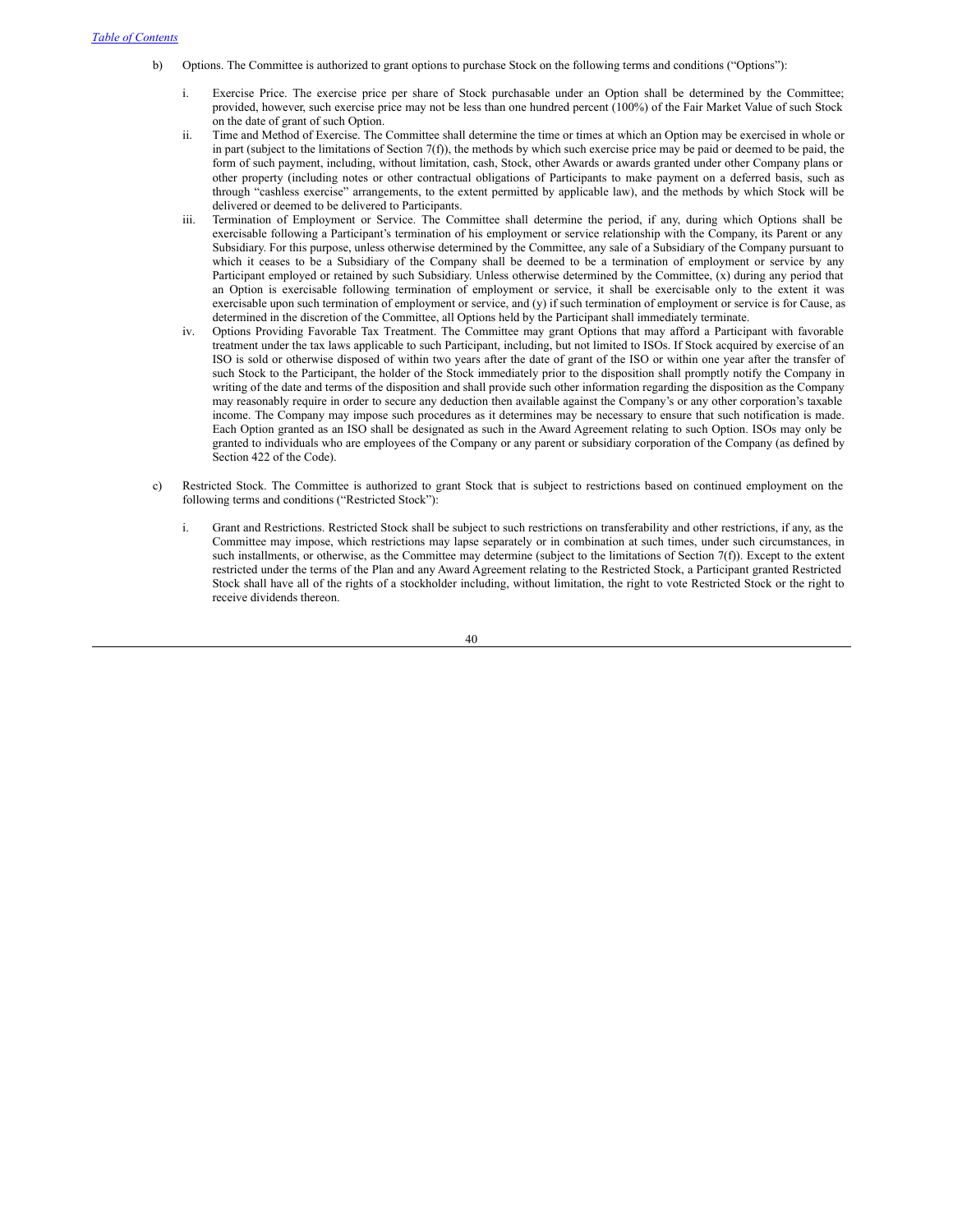- ii. Forfeiture. Except as otherwise determined by the Committee, upon termination of employment or service (as determined under criteria established by the Committee) during the applicable restriction period, Restricted Stock that is at that time subject to restrictions shall be forfeited and reacquired by the Company; provided, however, that the Committee may provide, by rule or regulation or in any Award Agreement, or may determine in any individual case, that restrictions or forfeiture conditions relating to Restricted Stock will be waived in whole or in part in the event of termination resulting from specified causes.
- iii. Certificates for Stock. Restricted Stock granted under the Plan may be evidenced in such manner as the Committee shall determine. If certificates representing Restricted Stock are registered in the name of the Participant, such certificates may bear an appropriate legend referring to the terms, conditions, and restrictions applicable to such Restricted Stock and the Company may retain physical possession of the certificate, in which case the Participant shall be required to have delivered a stock power to the Company, endorsed in blank, relating to the Restricted Stock.
- i. Dividends. Dividends paid on Restricted Stock shall be either paid in cash or in shares of unrestricted Stock having a Fair Market Value equal to the amount of such dividends, or the payment of such dividends shall be deferred and/or the amount or value thereof automatically reinvested in additional Restricted Stock, other Awards, or other investment vehicles, as the Committee shall determine or permit the Participant to elect consistent with Section 409A of the Code; provided that, dividends with respect to Restricted Stock shall vest and be paid only if and to the extent the underlying shares of Restricted Stock vest and are paid. Stock distributed in connection with a Stock split or Stock dividend, and other property distributed as a dividend, shall be subject to restrictions and a risk of forfeiture to the same extent as the Restricted Stock with respect to which such Stock or other property has been distributed.
- d) Deferred Stock. The Committee is authorized to grant units representing the right to receive Stock at a future date subject to the following terms and conditions ("Deferred Stock"):
	- i. Award and Restrictions. Delivery of Stock will occur upon expiration of the deferral period specified for an Award of Deferred Stock by the Committee (or, if permitted by the Committee, as elected by the Participant, consistent with Section 409A of the Code). In addition, Deferred Stock shall be subject to such restrictions as the Committee may impose, which restrictions may lapse at the expiration of the deferral period or at earlier specified times, separately or in combination, in installments or otherwise, as the Committee may determine (subject to the limitations set of Section 7(f)).
	- ii. Forfeiture. Except as otherwise determined by the Committee, upon termination of employment or service (as determined under criteria established by the Committee) during the applicable deferral period or portion thereof to which forfeiture conditions apply (as provided in the Award Agreement evidencing the Deferred Stock), all Deferred Stock that is at that time subject to such forfeiture conditions shall be forfeited; provided, however, that the Committee may provide, by rule or regulation or in any Award Agreement, or may determine in any individual case, that restrictions or forfeiture conditions relating to Deferred Stock will be waived in whole or in part in the event of termination resulting from specified causes.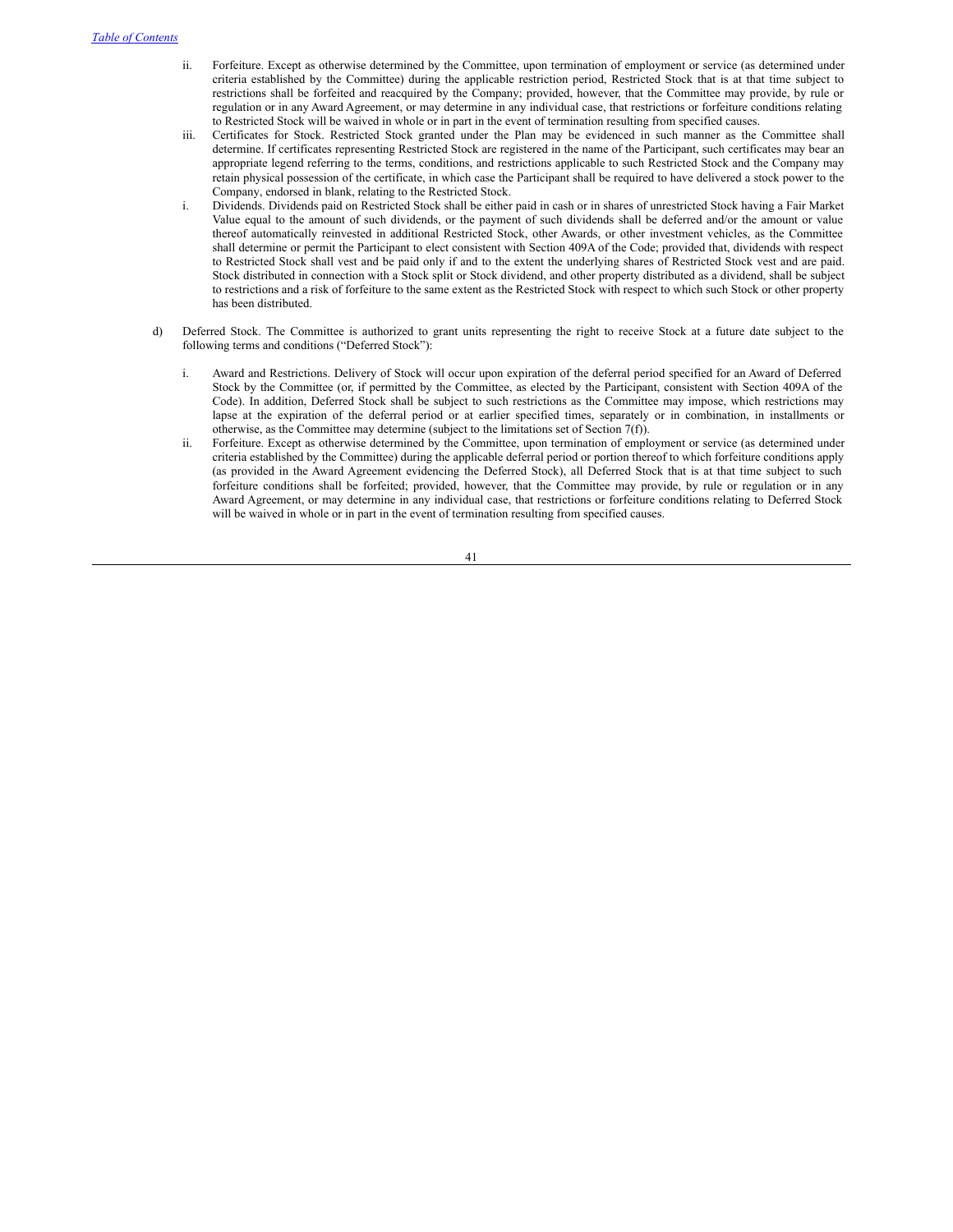- e) Bonus Stock and Awards in Lieu of Cash Obligations. The Committee is authorized to grant Stock as a bonus, or to grant Stock or other Awards in lieu of Company obligations to pay cash under other plans or compensatory arrangements (subject to the limitations of Section 7(f)).
- f) Dividend Equivalents. The Committee is authorized to grant awards entitling the Participant to receive cash, Stock, other Awards or other property equal in value to dividends paid with respect to a specified number of shares of Stock ("Dividend Equivalents"). Dividend Equivalents may be awarded on a freestanding basis or in connection with another Award; provided that, in no event shall dividend rights or Dividend Equivalents accrue or be paid with respect to shares of Stock subject to Options. The Committee may provide that Dividend Equivalents shall be paid or distributed when accrued or shall be deemed to have been reinvested in additional Stock, Awards or other investment vehicles, and subject to such restrictions on transferability and risks of forfeiture, as the Committee may specify; provided that, Dividend Equivalents granted in connection with an Award shall vest and be paid only if and to the extent the underlying shares subject to the Award vest and are paid.
- g) Other Stock-Based Awards. The Committee is authorized, subject to limitations under applicable law, to grant such other Awards that may be denominated or payable in, valued in whole or in part by reference to, or otherwise based on, or related to, Stock and factors that may influence the value of Stock, as deemed by the Committee to be consistent with the purposes of the Plan, including, without limitation, convertible or exchangeable debt securities, other rights convertible or exchangeable into Stock, purchase rights for Stock, Awards with value and payment contingent upon performance of the Company or any other factors designated by the Committee and Awards valued by reference to the book value of Stock or the value of securities of or the performance of specified Subsidiaries ("Other Stock-Based Awards"). The Committee shall determine the terms and conditions of such Awards (subject to the limitations of Section 7(f)). Stock issued pursuant to an Award in the nature of a purchase right granted under this Section 6(h) shall be purchased for such consideration, paid for at such times, by such methods, and in such forms, including, without limitation, cash, Stock, other Awards, or other property, as the Committee shall determine. Cash awards, as an element of or supplement to any other Award under the Plan, may be granted pursuant to this Section 6(h).
- 7. Certain Provisions Applicable to Awards.
	- a. Stand-Alone, Additional, Tandem, and Substitute Awards. Subject to Section 9(f)(ii), Awards granted under the Plan may, in the discretion of the Committee, be granted either alone or in addition to, in tandem with or in substitution for any other Award granted under the Plan or any award granted under any other plan of the Company, its Parent or Subsidiaries or any business entity to be acquired by the Company or a Subsidiary, or any other right of a Participant to receive payment from the Company its Parent or Subsidiaries. Awards granted in addition to or in tandem with other Awards or awards may be granted either as of the same time as or a different time from the grant of such other Awards or awards.
	- b. Term of Awards. The term of each Award shall be for such period as may be determined by the Committee; provided, however, that in no event shall the term of any Option or an SAR exceed a period of ten years from the date of its grant (or such shorter period as may be applicable under Section 422 of the Code).
	- c. Form of Payment Under Awards. Subject to the terms of the Plan and any applicable Award Agreement, payments to be made by the Company, its Parent or Subsidiaries upon the grant, exercise or settlement of an Award may be made in such forms as the Committee shall determine, including, without limitation, cash, Stock, other Awards or other property, and may be made in a single payment or transfer, in installments or on a deferred basis. Such payments may include, without limitation, provisions for the payment or crediting of reasonable interest on installment or deferred payments or the grant or crediting of Dividend Equivalents in respect of installment or deferred payments denominated in Stock.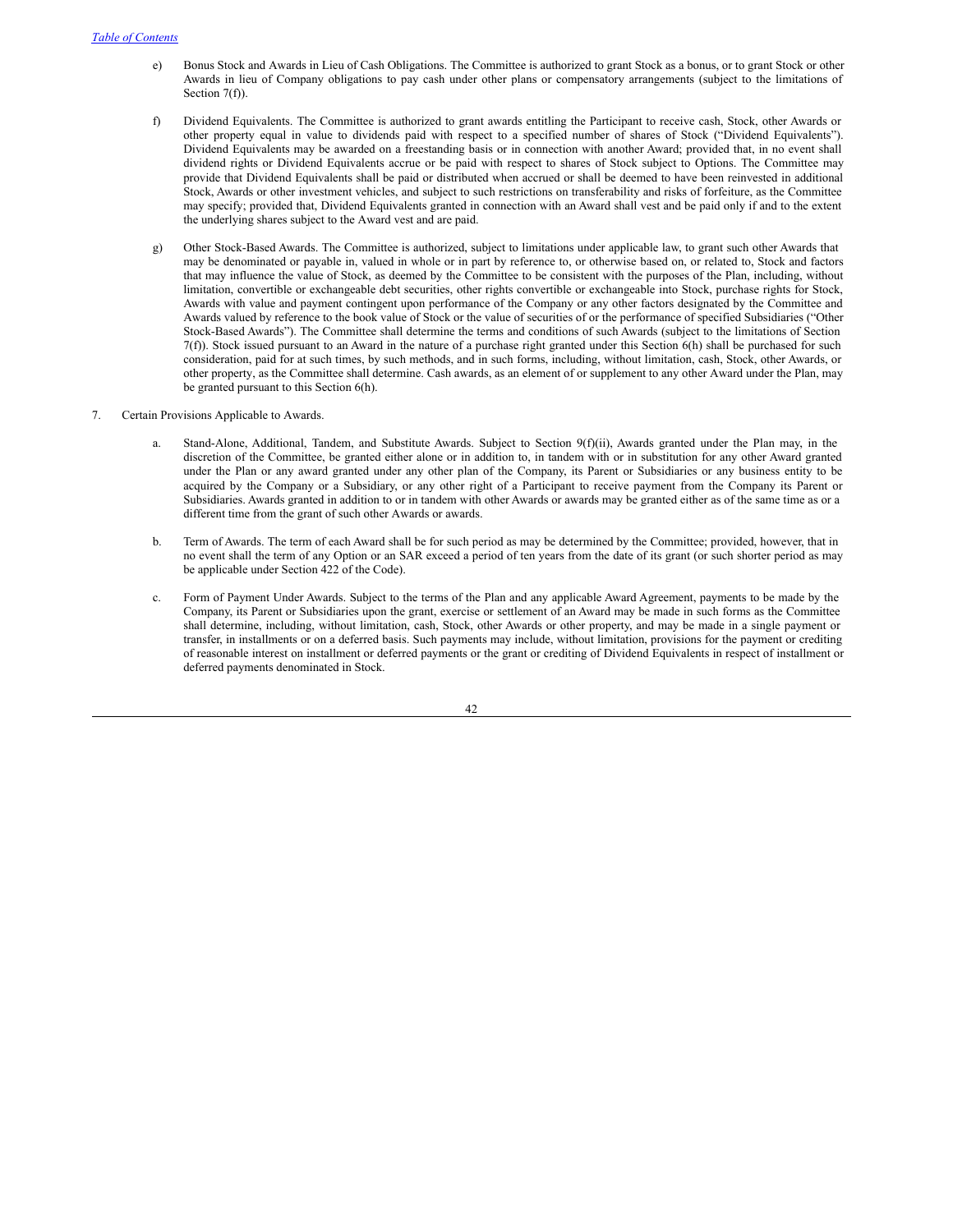- d. Loan Provisions. With the consent of the Committee, and subject at all times to, and only to the extent, if any, permitted under and in accordance with, laws and regulations and other binding obligations or provisions applicable to the Company, the Company may make, guarantee or arrange for a loan or loans to a Participant with respect to the exercise of any Option or other payment in connection with any Award, including the payment by a Participant of any or all federal, state or local income or other taxes due in connection with any Award. Subject to such limitations, the Committee shall have full authority to decide whether to make a loan or loans hereunder and to determine the amount, terms and provisions of any such loan or loans, including the interest rate to be charged in respect of any such loan or loans, whether the loan or loans are to be with or without recourse against the borrower, the terms on which the loan is to be repaid and conditions, if any, under which the loan or loans may be forgiven. For the avoidance of doubt, no such loans shall be made to a Participant who is an executive officer of the Company or a member of the Board.
- e. Performance-Based Awards. The Committee may, in its discretion, determine that an Award granted to an employee shall be contingent upon the achievement of pre-established performance objectives and other terms set forth in this Section 7(e) ("Performance Award").
	- i. Performance Objectives. The performance objectives for an Award subject to this Section 7(e) shall consist of one or more business criteria and a targeted level or levels of performance with respect to such criteria, as specified by the Committee consistent with this Section 7(e). The Committee may determine that such Performance Awards shall be granted, exercised, and/or settled upon achievement of any one performance objective or that two or more of the performance objectives must be achieved as a condition to grant, exercise, and/or settlement of such Performance Awards. Business criteria used by the Committee in establishing performance objectives for Awards subject to this Section 7(e) shall be selected from among the following criteria, or any such other criteria determined by the Committee in its sole discretion, which in either case may be applied to the Company, on a consolidated basis, and/or for specified Subsidiaries, divisions, or other business units of the Company (where the criteria are applicable):
		- 1. Return on capital;
		- 2. Earnings or earnings per share (which earnings may include equity in earnings of investees, and may be determined without regard to interest, taxes, depreciation, and/or amortization);
		- 3. Cash flow provided by operations;
		- 4. Increase in stock price;
		- 5. Changes in annual revenues;
		- 6. Net sales;
		- 7. Total shareholder return;
		- 8. Inventory control measures;
		- 9. Internet sales, including as it relates to total or net sales; and/or
		- 10. Strategic business criteria, consisting of one or more objectives based on meeting specified revenue, market penetration, geographic business expansion goals, cost targets, and goals relating to acquisitions or divestitures.

The levels of performance required with respect to such business criteria may be expressed in absolute or relative levels. Performance objectives may differ for such Awards to different Participants. The Committee shall specify the weighting to be given to each performance objective for purposes of determining the final amount payable with respect to any such Award.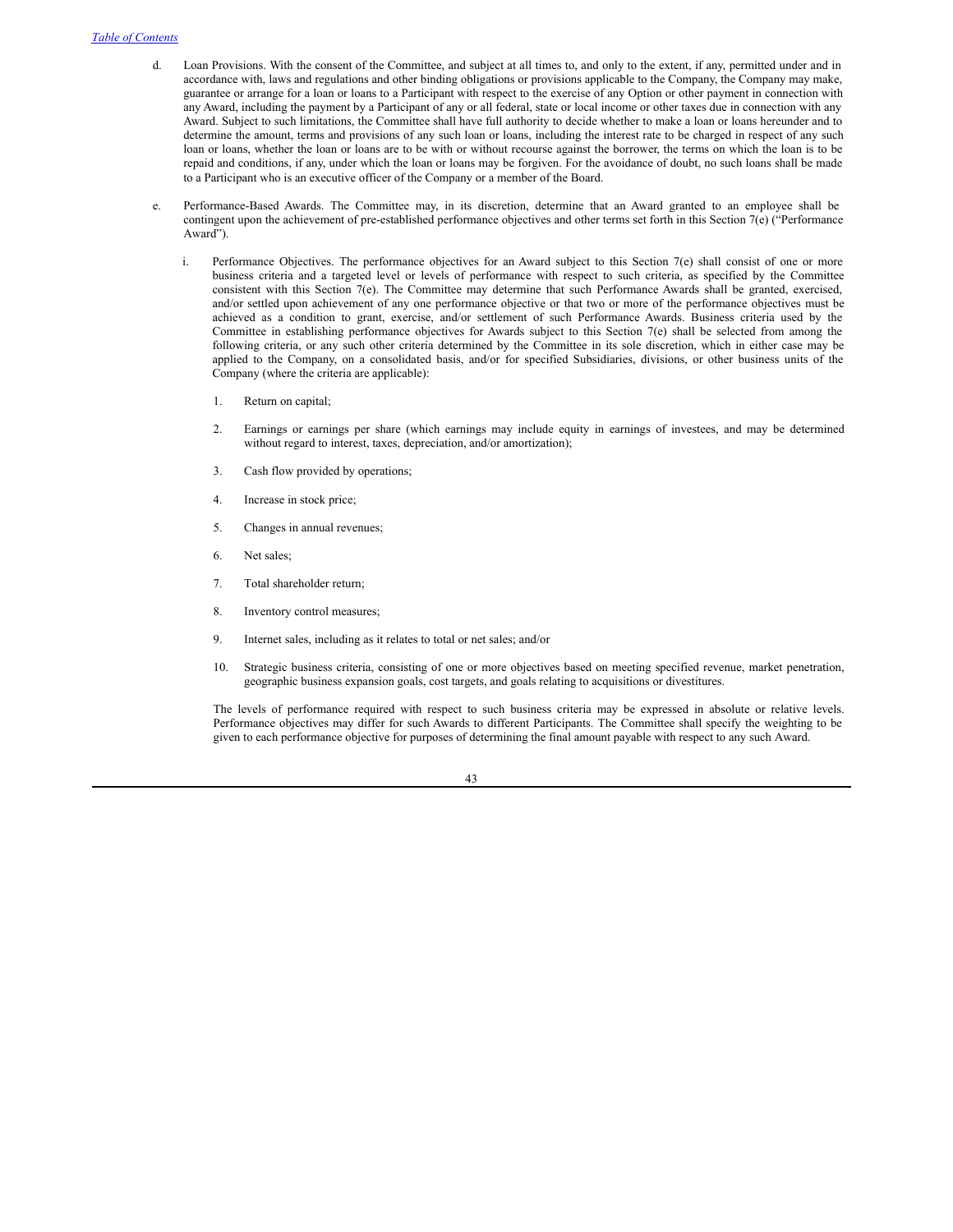- ii. Performance Period; Timing for Establishing Performance Award Terms. Achievement of performance objectives in respect of such Performance Awards shall be measured over a performance period as specified by the Committee. Performance objectives, amounts payable upon achievement of such objectives, and other material terms of Performance Awards shall be established by the Committee no more than 90 days after commencement of the period of service to which the performance goal relates, or during such other period determined by the Committee.
- iii. Negative Discretion; Other Terms. The Committee may, in its discretion, reduce the amount of a payout otherwise to be made in connection with an Award subject to this Section 7(e), but may not exercise discretion to increase such amount, and the Committee may consider other performance criteria in exercising such discretion. The Committee shall specify the circumstances in which such Performance Awards shall be paid or forfeited in the event of termination of employment by the Participant prior to the end of a performance period or settlement of Performance Awards.
- iv. Certain Adjustments. To the extent applicable, unless the Committee decides otherwise, the determination of achievement of performance objectives for Performance Awards shall be made in accordance with U.S. generally accepted accounting principles ("GAAP") and a manner consistent with the methods used in the Company's audited financial statements. Unless the Committee decides otherwise, the determination of achievement of performance objectives for Performance Awards shall be made without regard to (A) changes in accounting methods, (B) non-recurring acquisition expenses and restructuring charges; or (C) other costs or charges associated with re-financings, write-downs, impairments, closures, consolidations, divestitures, strategic initiatives, and items associated with acquisitions, including but not limited to, earn-outs and bargain purchase gains. In setting the performance objectives for Performance Awards within the period described in Section 7(e)(ii), the Committee may provide for adjustments in respect of unusual or infrequently occurring items determined in accordance with applicable accounting standards, adjustments for equity compensation expenses, and such other adjustments as it deems appropriate. Notwithstanding the foregoing, in calculating earnings or earnings per share, the Committee may, within the period described in Section 7(e)(ii), provide that such calculation shall be made on the same basis as reflected in a release of the Company's earnings for a previously completed period as specified by the Committee.
- v. Committee Determinations. The Committee shall determine the applicable performance objectives, the amount potentially payable in respect of Performance Awards, the achievement of performance objectives relating to Performance Awards, and the amount of any final payment in respect of Performance Awards.
- f. Minimum Vesting Requirement. At the time of grant, the terms of Awards granted under the Plan shall provide that the Awards shall not vest prior to the one-year anniversary of the date of grant, except as may be provided in the event of a Participant's death or disability, or in the event of a Change in Control. Subject to any adjustments made in accordance with Section 4(c), Awards covering up to 5% of the shares subject to the share reserve set forth in Section 4(a) as of the 2019 Plan Effective Date may be granted without regard to the minimum vesting requirement.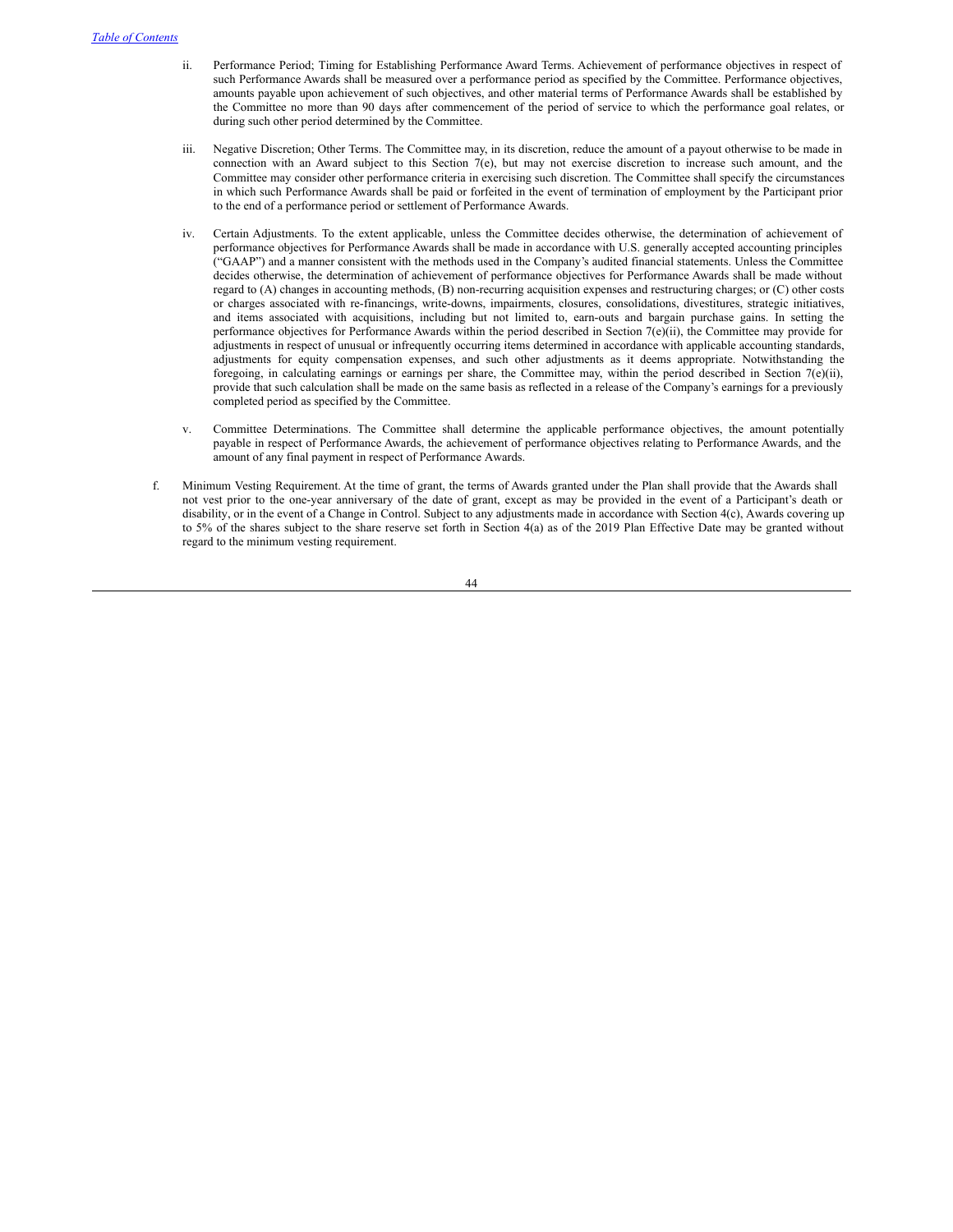- 8. Change in Control. Notwithstanding anything contained in the Plan to the contrary, the provisions of this Section 8 shall apply in the event of a Change in Control.
	- a. Replacement Awards; No Immediate Vesting.
		- i. An Award shall not vest upon the occurrence of a Change in Control and shall continue to the extent qualifying as a Replacement Award.
		- ii. A "Replacement Award" includes an outstanding Award that continues upon and after the occurrence of a Change in Control and an Award provided to a Participant in replacement of an outstanding Award (such replaced Award, a "Replaced Award") in connection with a Change in Control that satisfies the following conditions:
			- 1. It has a value at least equal to the value of the Replaced Award;
			- 2. It relates to publicly traded equity securities of the Company or its successor in the Change in Control or another entity that is affiliated with the Company or its successor following the Change in Control;
			- 3. Its other terms and conditions are not less favorable to the Participant than the terms and conditions of the Replaced Award (including the provisions that would apply in the event of a subsequent change in control); and
			- 4. Upon an involuntary termination of employment or separation from service of a Participant by the Company other than for Cause (and not due to disability), or a voluntary termination of employment or separation from service by the Participant for Good Reason (if applicable), occurring on or during the period of twenty-four (24) months after the Change in Control, the Replacement Award, to the extent not vested and unrestricted as of such termination of employment or separation from service, shall become fully vested and (if applicable) exercisable and free of restrictions.

The Committee, as constituted immediately before the Change in Control, shall have the discretion to determine whether the conditions of this Section 8(a)(ii) are satisfied.

- b. Vesting if No Replacement Award. To the extent that a Replacement Award is not provided to the Participant, upon the occurrence of a Change in Control:
	- i. Any and all Options and SARs granted hereunder shall become immediately exercisable;
	- ii. Any restrictions imposed on Restricted Stock shall lapse and become freely transferable, and all other Awards shall become fully vested; and
	- iii. Except as otherwise provided in an Award Agreement, the payout opportunities attainable at target or, if greater, in the amount determined by the Committee to have been earned thereunder based on performance through the date of the Change in Control, under all outstanding Awards of performance-based Stock, cash Awards and other Awards and shall be deemed to have been earned for the entire performance period(s) as of the effective date of the Change in Control. The vesting of all such earned Awards shall be accelerated as of the effective date of the Change in Control, and in full settlement of such Awards, there shall be paid out in cash, or in the discretion of the Committee, shares of Stock with a Fair Market Value equal to the amount of such cash.

Except as otherwise determined by the Committee, the foregoing provisions of this Section 8(b) shall apply, and a Participant's outstanding Awards shall not become Replacement Awards, upon the occurrence of a Change in Control following an involuntary termination of employment or separation from service of the Participant by the Company other than for Cause (and not due to disability), or a voluntary termination of employment or separation from service for Good Reason by the Participant (if applicable), occurring (x) at the request of a third party who was taking steps reasonably calculated to effect such Change in Control or (y) otherwise in contemplation of and within 180 days before such Change in Control.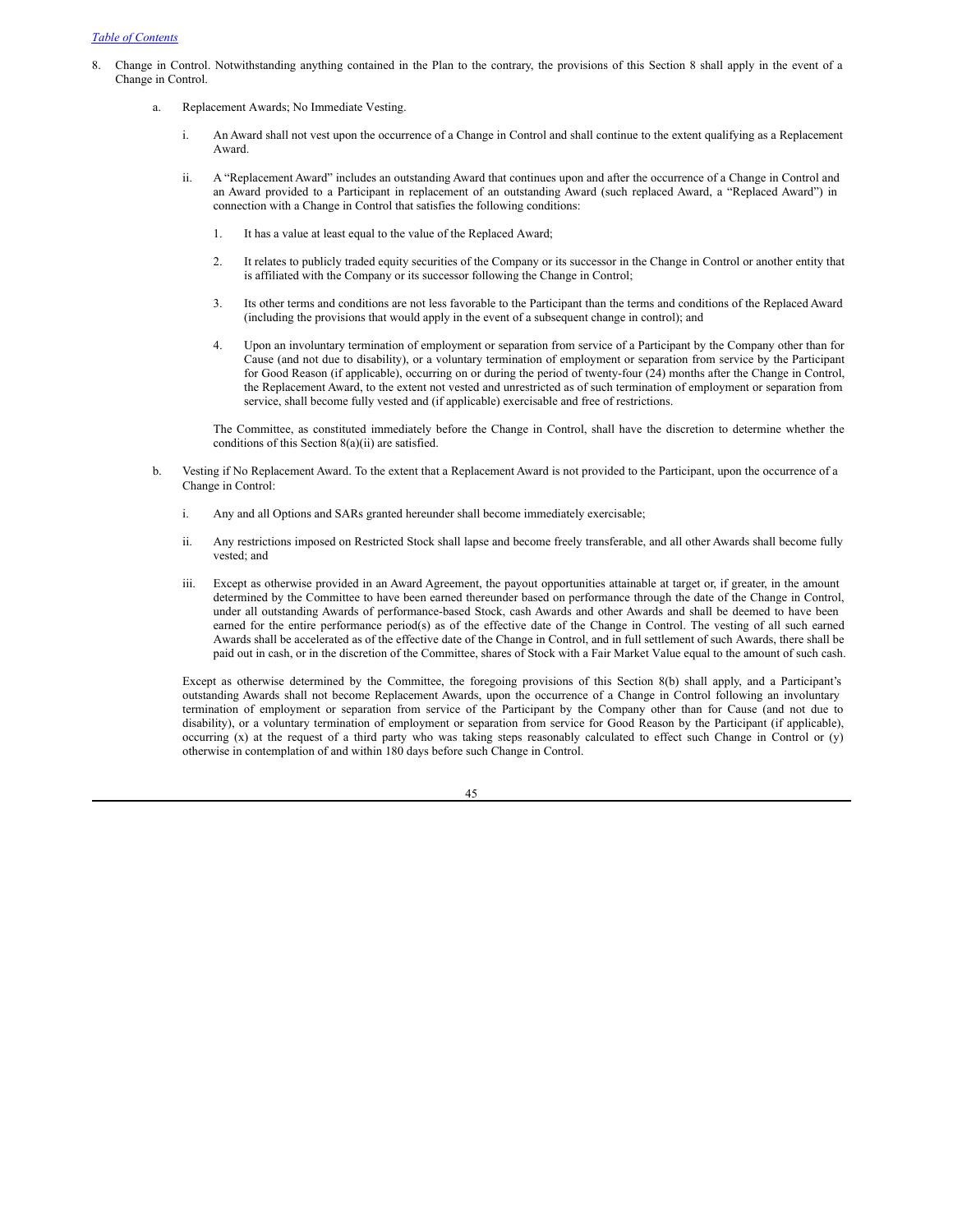- c. Change in Control. For purposes of the Plan, "Change in Control" shall mean:
	- Any person becoming the beneficial owner of securities of the Company representing thirty percent (30%) or more of the combined voting power of the Company's then outstanding securities;
	- ii. Individuals who serve on the Board immediately prior to the event, or whose election to the Board or nomination for election to the Board was approved by a vote of at least two-thirds of the directors who either serve on the Board immediately prior to the event, or whose election or nomination for election was previously so approved, ceasing for any reason to constitute a majority of the Board;
	- iii. Consummation of a merger or consolidation of the Company or any Subsidiary into any other corporation, other than a merger or consolidation that results in the holders of the voting securities of the Company outstanding immediately prior thereto holding immediately thereafter securities representing more than sixty percent (60%) of the combined voting power of the voting securities of the Company; or
	- iv. The stockholders of the Company approving a plan of complete liquidation of the Company or an agreement for the sale or disposition by the Company of all or substantially all of the Company's assets and such liquidation, sale or disposition is consummated.

### 9. General Provisions.

- a. Compliance with Laws and Obligations. The Company shall not be obligated to issue or deliver Stock in connection with any Award or take any other action under the Plan in a transaction subject to the requirements of any applicable securities law, any requirement under any listing agreement between the Company and any national securities exchange or automated quotation system or any other law, regulation or contractual obligation of the Company until the Company is satisfied that such laws, regulations, and other obligations of the Company have been complied with in full. Certificates representing shares of Stock issued under the Plan will be subject to such stop-transfer orders and other restrictions as may be applicable under such laws, regulations and other obligations of the Company, including any requirement that a legend or legends be placed thereon. In addition, the Company may adopt policies that impose restrictions on the timing of exercise of Options or other Awards (e.g., to enforce compliance with Company-imposed black-out periods).
- b. Limitations on Transferability. Awards and other rights under the Plan will not be transferable by a Participant except by will or the laws of descent and distribution or to a Beneficiary in the event of the Participant's death, shall not be pledged, mortgaged, hypothecated or otherwise encumbered, or otherwise subject to the claims of creditors, and, in the case of ISOs and SARs in tandem therewith, shall be exercisable during the lifetime of a Participant only by such Participant or his guardian or legal representative; provided, however, that such Awards and other rights (other than ISOs and SARs in tandem therewith) may be transferred to one or more of the following transferees (each transferee a "Permitted Assignee") during the lifetime of the Participant to the extent and on such terms as then may be permitted by the Committee: (i) to the Participant's spouse, children or grandchildren (including any adopted and step children or grandchildren), parents, grandparents or siblings; (ii) to a trust for the benefit of one or more of the Participant or the persons referred to in clause (i); (iii) to a partnership, limited liability company or corporation in which the Participant or the persons referred to in clause (i) are the only partners, members or stockholders; or (iv) for charitable donations to a charitable organization; provided that such Permitted Assignee shall be bound by and subject to all the terms and conditions of the Plan and the Award Agreement relating to the transferred Award and shall execute an agreement satisfactory to the Company evidencing such obligations and provided further that such Participant shall remain bound by the terms and conditions of the Plan.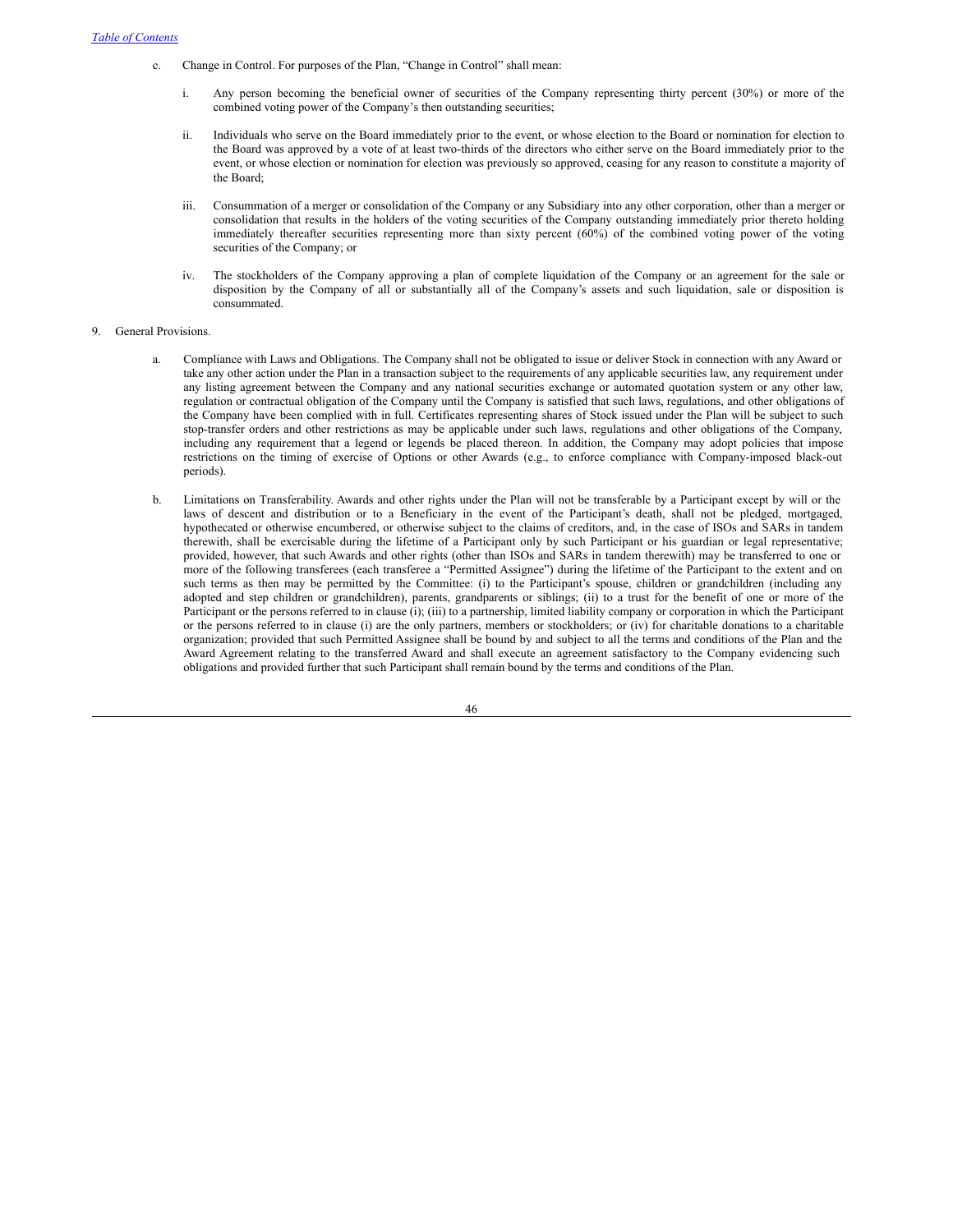- c. No Right to Continued Employment or Service. Neither the Plan nor any action taken hereunder shall be construed as giving any employee, director or other person the right to be retained in the employ or service of the Company, its Parent or any Subsidiary, nor shall it interfere in any way with the right of the Company, its Parent or any Subsidiary to terminate any employee's employment or other person's service at any time or with the right of the Board or stockholders to remove any director.
- d. Taxes. The Company, its Parent and Subsidiaries are authorized to withhold from any Award granted or to be settled, any delivery of Stock in connection with an Award, any other payment relating to an Award or any payroll or other payment to a Participant amounts of withholding and other taxes due or potentially payable in connection with any transaction involving an Award, and to take such other action as the Committee may deem advisable to enable the Company, its Parent and Subsidiaries and Participants to satisfy obligations for the payment of withholding taxes and other tax obligations relating to any Award. This authority shall include authority to withhold or receive Stock or other property and to make cash payments in respect thereof in satisfaction of a Participant's tax obligations.
- e. Section 409A. Notwithstanding the other provisions hereof, the Plan and the Awards are intended to comply with the requirements of Section 409A of the Code, to the extent applicable. Accordingly, all provisions herein and with respect to any Awards shall be construed and interpreted such that the Award either (i) qualifies for an exemption from the requirements of Section 409A of the Code or (ii) satisfies the requirements of Section 409A of the Code to the maximum extent possible; provided, however, that in no event shall the Company be obligated to reimburse a Participant or Beneficiary for any additional tax (or related penalties and interest) incurred by reason of application of Section 409A, and the Company makes no representations that Awards are exempt from or comply with Section 409A and makes no undertakings to ensure or preclude that Section 409A will apply to any Awards. If an Award is subject to Section 409A, (A) distributions shall only be made in a manner and upon an event permitted under Section 409A, (B) payments to be made upon a termination of employment shall only be made upon a "separation from service" under Section 409A, (C) payments to be made upon or in connection with a Change in Control shall only be made upon or in connection with a "change of control event" under Section 409A, to the extent required by Section 409A, (D) unless the Award Agreement specifies otherwise, each installment payment shall be treated as a separate payment for purposes of Section 409A, and (E) in no event shall a Participant, directly or indirectly, designate the calendar year in which a distribution is made except in accordance with Section 409A. Notwithstanding anything herein to the contrary, in the event that any Awards constitute nonqualified deferred compensation under Section 409A of the Code, if (x) the Participant is a "specified employee" of the Company as of the specified employee identification date for purposes of Section 409A (as determined in accordance with the policies and procedures adopted by the Company) and (y) the delivery of any cash or Stock payable pursuant to an Award is required to be delayed for a period of six months after separation from service pursuant to Section 409A, such cash or Stock shall be paid within 15 days after the end of the six-month period. If the Participant dies during such six-month period, the amounts withheld on account of Section 409A shall be paid to the Participant's Beneficiary within 30 days of the Participant's death.
- f. Changes to the Plan and Awards.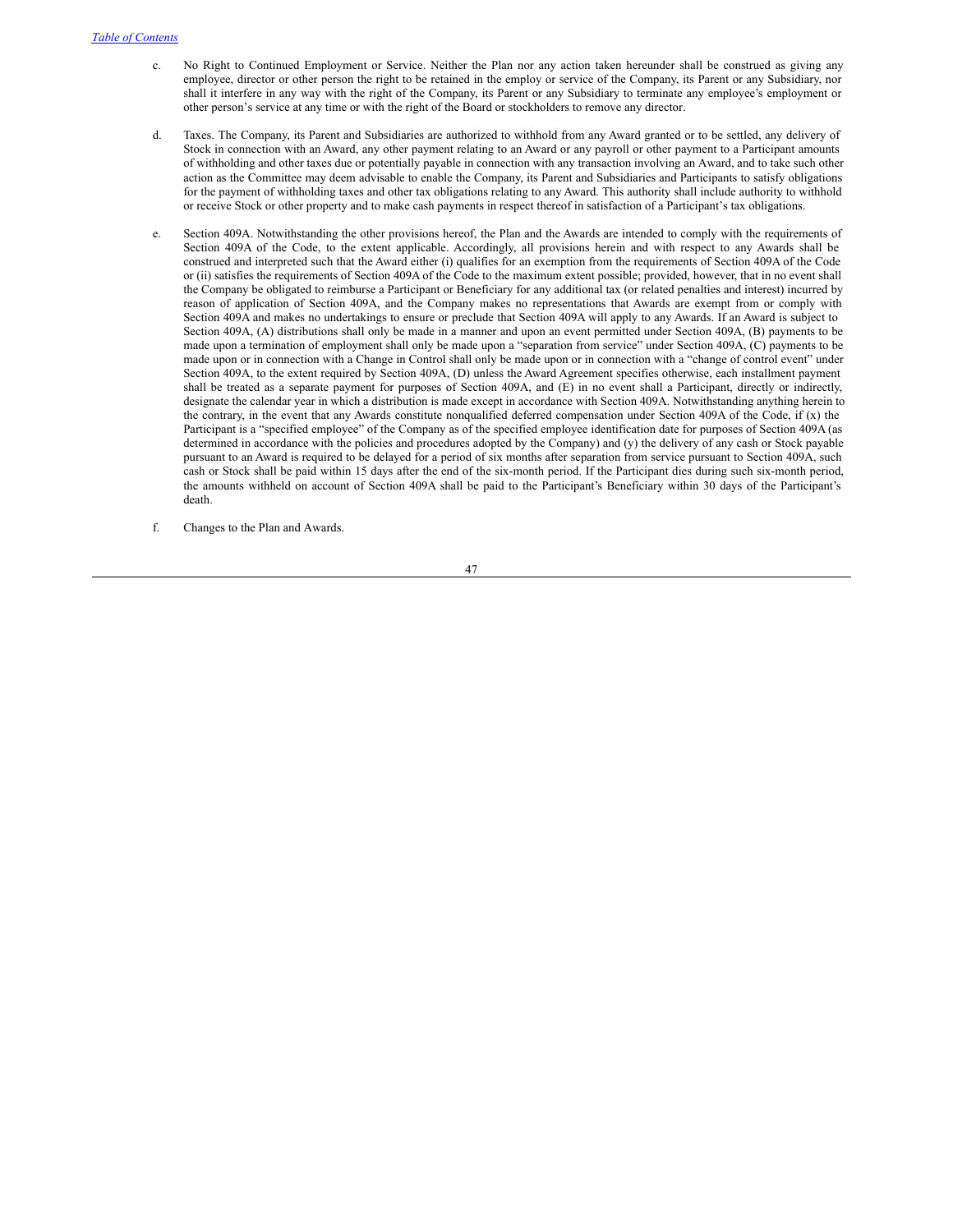- i. The Board may amend, alter, suspend, discontinue or terminate the Plan or the Committee's authority to grant Awards under the Plan without the consent of stockholders or Participants, except that any such action shall be subject to the approval of the Company's stockholders at or before the next annual meeting of stockholders for which the record date is after such Board action if such stockholder approval is required by any federal or state law or regulation or the rules of any stock exchange or automated quotation system on which the Stock may then be listed or quoted, and the Board may otherwise, in its discretion, determine to submit other such changes to the Plan to stockholders for approval; provided, however, that, without the consent of an affected Participant, no such action may materially impair the rights of such Participant under any Award theretofore granted to him (as such rights are set forth in the Plan and the Award Agreement). The Committee may waive any conditions or rights under, or amend, alter, suspend, discontinue, or terminate, any Award theretofore granted and any Award Agreement relating thereto; provided, however, that, (subject to Section 4(c)) without the consent of an affected Participant, no such action may materially impair the rights of such Participant under such Award (as such rights are set forth in the Plan and the Award Agreement). The Board or the Committee shall also have the authority to establish separate sub-plans under the Plan with respect to Participants resident in a particular jurisdiction (the terms of which shall not be inconsistent with those of the Plan) if necessary or desirable to comply with the applicable laws of such jurisdiction.
- ii. Notwithstanding any provision herein, except in connection with a corporate transaction involving the Company (including, without limitation, any stock dividend, distribution (whether in the form of cash, Stock, other securities or other property), stock split, extraordinary cash dividend, recapitalization, change in control, reorganization, merger, consolidation, split-up, spin-off, combination, repurchase or exchange of Stock or other securities, or similar transactions), the Company may not, without obtaining stockholder approval, (A) amend the terms of outstanding Options or SARs to reduce the exercise price of such outstanding Options, (B) cancel outstanding Options in exchange for Options with an exercise price that is less than the exercise price of the original Options or (C) cancel outstanding Options with an exercise price above the current Stock price in exchange for cash or other securities.
- g. No Rights to Awards; No Stockholder Rights. No person shall have any claim to be granted any Award under the Plan, and there is no obligation for uniformity of treatment of Participants and employees. No Award shall confer on any Participant any of the rights of a stockholder of the Company unless and until Stock is duly issued or transferred and delivered to the Participant in accordance with the terms of the Award or, in the case of an Option, the Option is duly exercised.
- h. Company Policies. All Awards made under the Plan shall be subject to any applicable clawback or recoupment policies, share trading policies and other policies that may be implemented by the Board from time to time.
- i. Unfunded Status of Awards; Creation of Trusts. The Plan is intended to constitute an "unfunded" plan for incentive and deferred compensation. With respect to any payments not yet made to a Participant pursuant to an Award, nothing contained in the Plan or any Award shall give any such Participant any rights that are greater than those of a general creditor of the Company; provided, however, that the Committee may authorize the creation of trusts or make other arrangements to meet the Company's obligations under the Plan to deliver cash, Stock, other Awards, or other property pursuant to any Award, which trusts or other arrangements shall be consistent with the "unfunded" status of the Plan unless the Committee otherwise determines with the consent of each affected Participant.
- j. Non-exclusivity of the Plan. Neither the adoption of the Plan by the Board nor any submission of the Plan or amendments thereto to the stockholders of the Company for approval shall be construed as creating any limitations on the power of the Board to adopt such other compensatory arrangements as it may deem desirable, including, without limitation, the granting of stock options otherwise than under the Plan, and such arrangements may be either applicable generally or only in specific cases.
- k. No Fractional Shares. No fractional shares of Stock shall be issued or delivered pursuant to the Plan or any Award. The Committee shall determine whether cash, other Awards, or other property shall be issued or paid in lieu of such fractional shares or whether such fractional shares or any rights thereto shall be forfeited or otherwise eliminated.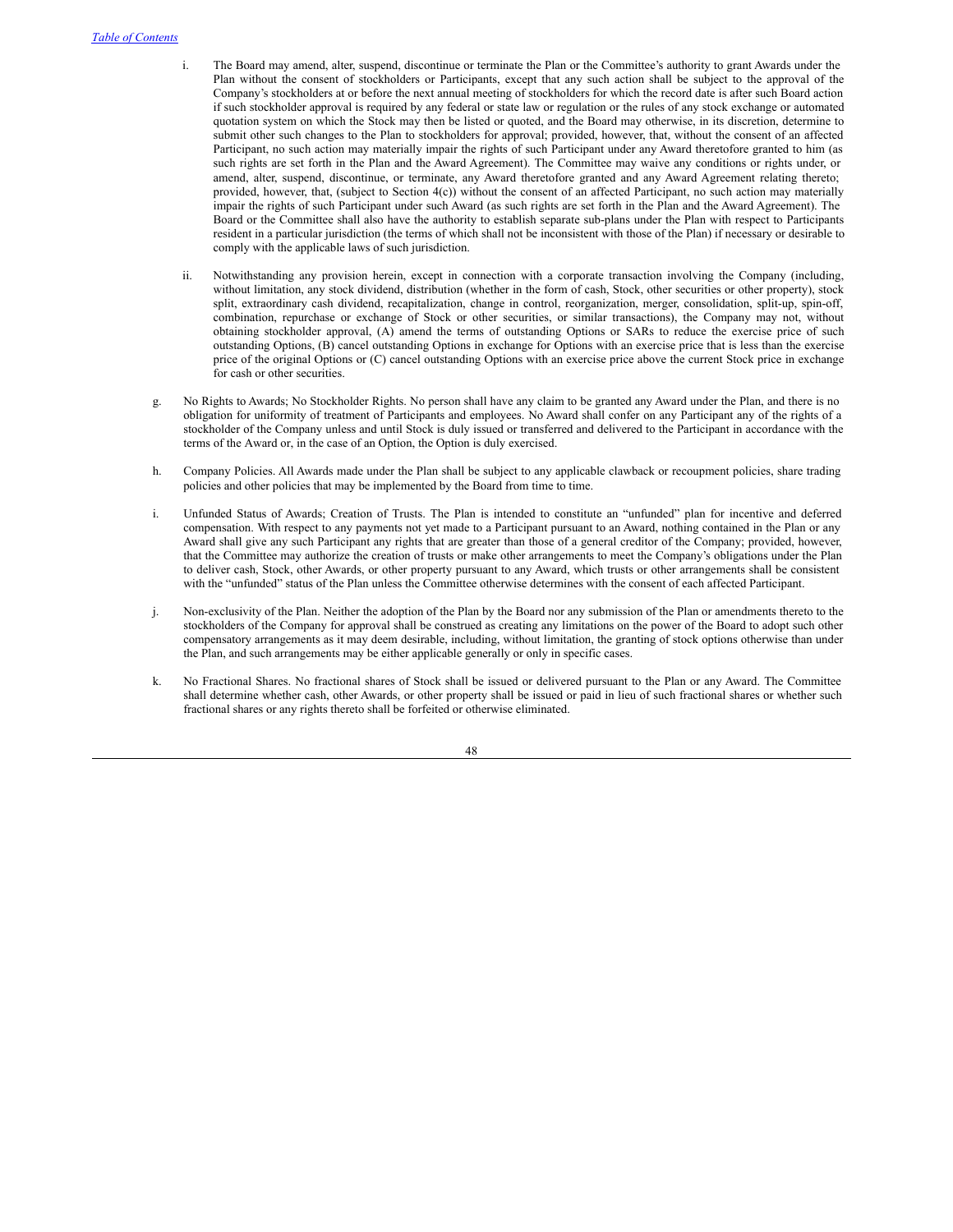- l. Governing Law. The validity, construction and effect of the Plan, any rules and regulations relating to the Plan and any Award Agreement shall be determined in accordance with the laws of the State of Delaware, without giving effect to principles of conflicts of laws, and applicable federal law.
- m. Severability. If any provision of the Plan shall be held invalid or unenforceable, such invalidity or unenforceability shall not affect any other provisions hereof, and the Plan shall be construed and enforced as if such provisions had not been included.
- n. Successors and Assigns. The Plan and Award Agreements may be assigned by the Company to any successor to the Company's business. The Plan and any applicable Award Agreement shall be binding on all successors and assigns of the Company and a Participant, including any permitted transferee of a Participant, the Beneficiary or estate of such Participant and the executor, administrator or trustee of such estate, or any receiver or trustee in bankruptcy or representative of the Participant's creditors.
- o. Plan Provisions. In the event there is any express conflict between the terms of the Plan and any Award agreement or other agreement setting forth the terms of an Award, the terms of the Plan shall govern.
- p. Effective Date. The amended and restated Plan shall be effective as of the 2020 Amendment Effective Date.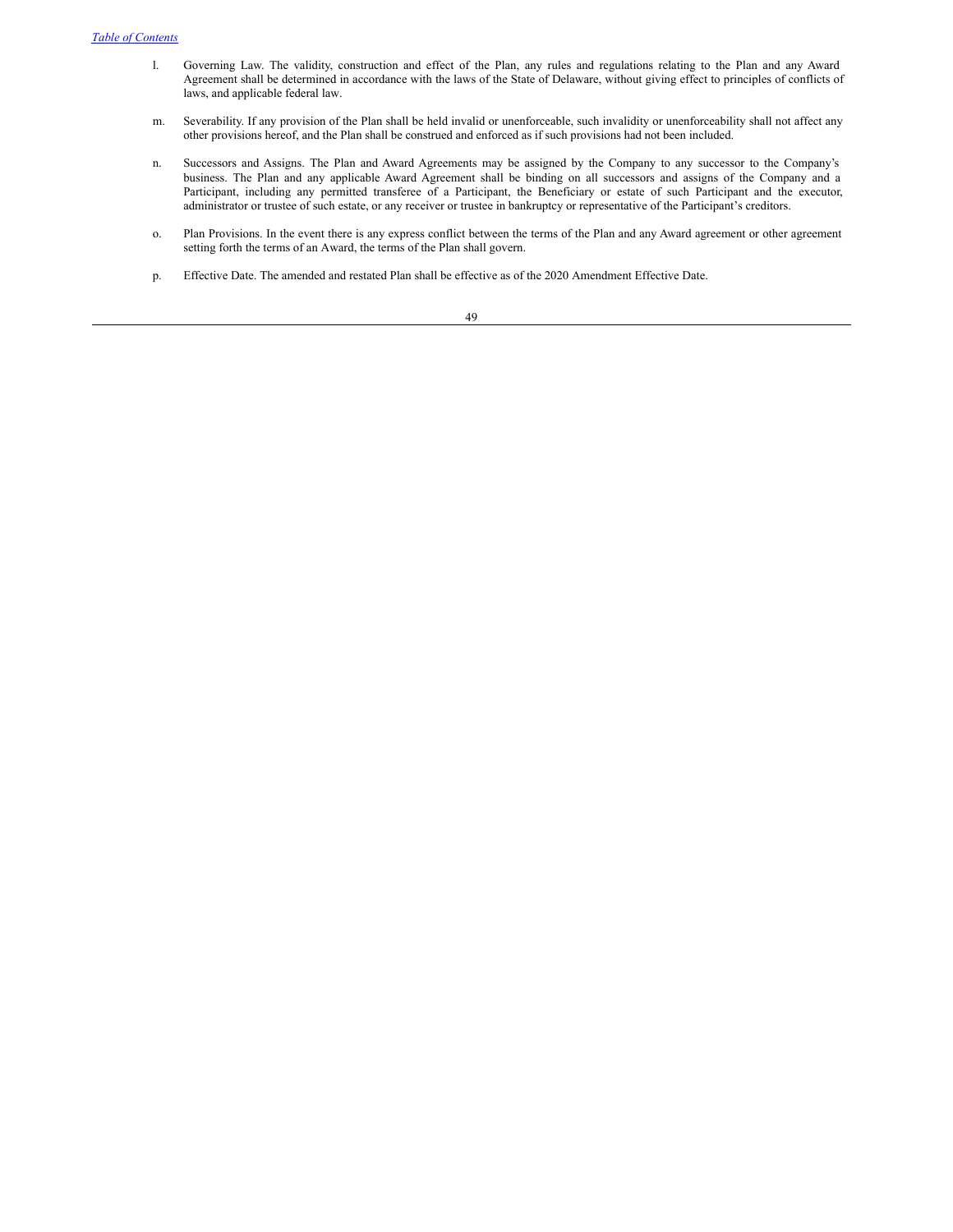#### **Proxy materials for the Annual Meeting**

### **of Stockholders are available at:**

www.icoreconnect.com

### IF VOTING BY MAIL, SIGN, DETACH AND RETURN THIS PROXY IN THE ENCLOSED ENVELOPE.

# IF VOTING ELECTRONICALLY, SIGN, SCAN AND EMAIL THIS PROXY TO proxy@icoreconnect.com.

#### **PROXY – iCoreConnect Inc.**

#### **This Proxy is solicited on behalf of the Board of Directors**

Robert P. McDermott and Jeffrey W. Stellinga and each of them, are hereby constituted and appointed the lawful attorneys and proxies of the undersigned, with full power of substitution to vote and otherwise act on behalf of the undersigned with all powers that the undersigned would have if personally present at the 2020 Annual Meeting, with respect to all shares of Common Stock, \$.01 par value, of iCoreConnect, Inc. standing in the name of the undersigned on the Company's books at the close of business on July 1, 2020, at the Annual Meeting of Stockholders to be held at 3554 West Orange Country Club Drive, Suite 210, Winter Garden, Florida, 34787, at 10:30 A.M., Eastern Time, on August 28, 2020 or at any adjournment(s) or postponement(s) thereof (the "2020 Annual Meeting"), as directed on the reverse side. The undersigned acknowledges receipt of the Notice of the 2020 Annual Meeting and Proxy Statement dated July 1, 2020.

The powers hereby granted may be exercised by any of said attorneys or proxies or their substitutes present and acting at the above-described 2020 Annual Meeting or any adjournment(s) or postponement(s) thereof. The undersigned hereby revokes any and all proxies heretofore given by the undersigned to vote at said meeting.

The proxy holder is authorized to act, in accordance with his or her discretion, upon all matters incident to the conduct of the meeting and upon other matters that properly come before the 2020 Annual Meeting subject to compliance with Rule 14a-4(c) of the Securities Exchange Act of 1934, as amended. This proxy when properly executed will be voted in the manner directed herein. If no direction is made with respect to any proposal, this proxy will be voted FOR all nominees listed in Proposal 1, FOR Proposal 2 and FOR Proposal 3.

**(Continued and to be signed on reverse side.)**